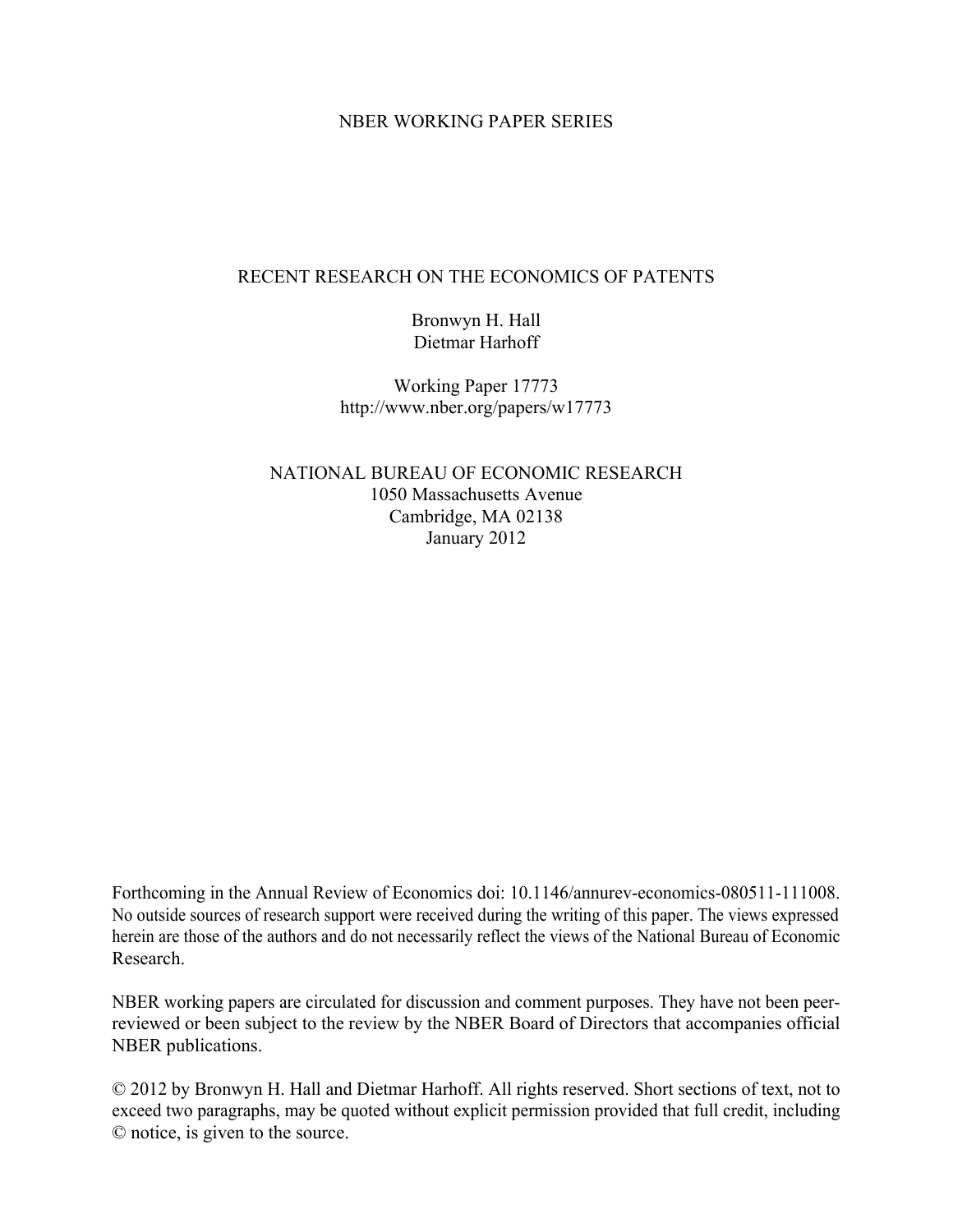Recent Research on the Economics of Patents Bronwyn H. Hall and Dietmar Harhoff NBER Working Paper No. 17773 January 2012 JEL No. K11,L20,O34

### **ABSTRACT**

Recent research on the economics of patents is surveyed. The topics covered include theoretical and empirical evidence on patents as an incentive for innovation, the effectiveness of patents for invention disclosure, patent valuation, and what we know about the design of patent systems. We also look at what is known about some current policy areas, including software and business method patents, university patenting, and the growth in patent litigation.

Bronwyn H. Hall Dept. of Economics 549 Evans Hall UC Berkeley Berkeley, CA 94720-3880 and NBER bhhall@nber.org

Dietmar Harhoff Institute for Innovation Research Munich School of Management University of Munich Kaulbachstrasse 45 D-80539 Munich, Germany harhoff@bwl.uni-muenchen.de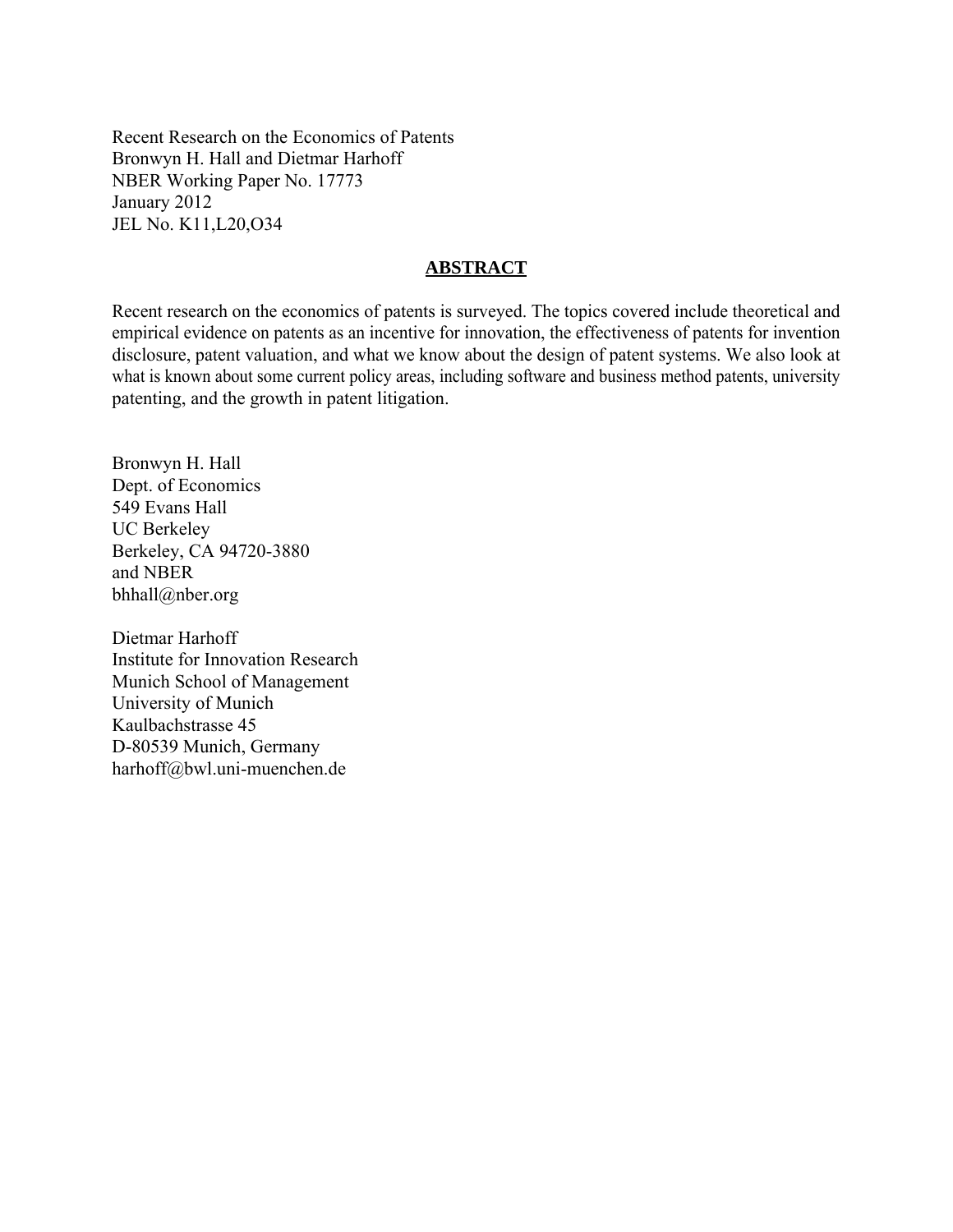| 1. |                                                           |     |
|----|-----------------------------------------------------------|-----|
| 2. |                                                           |     |
| 3. |                                                           |     |
|    |                                                           |     |
|    |                                                           |     |
| 4. |                                                           |     |
| 5. |                                                           |     |
|    |                                                           |     |
| 6. |                                                           |     |
|    |                                                           |     |
|    |                                                           |     |
|    |                                                           |     |
| 7. |                                                           |     |
|    |                                                           |     |
|    |                                                           |     |
|    |                                                           |     |
|    | Patent office governance and human resource management 34 |     |
| 8. |                                                           |     |
| 9. |                                                           | .36 |

# **Contents**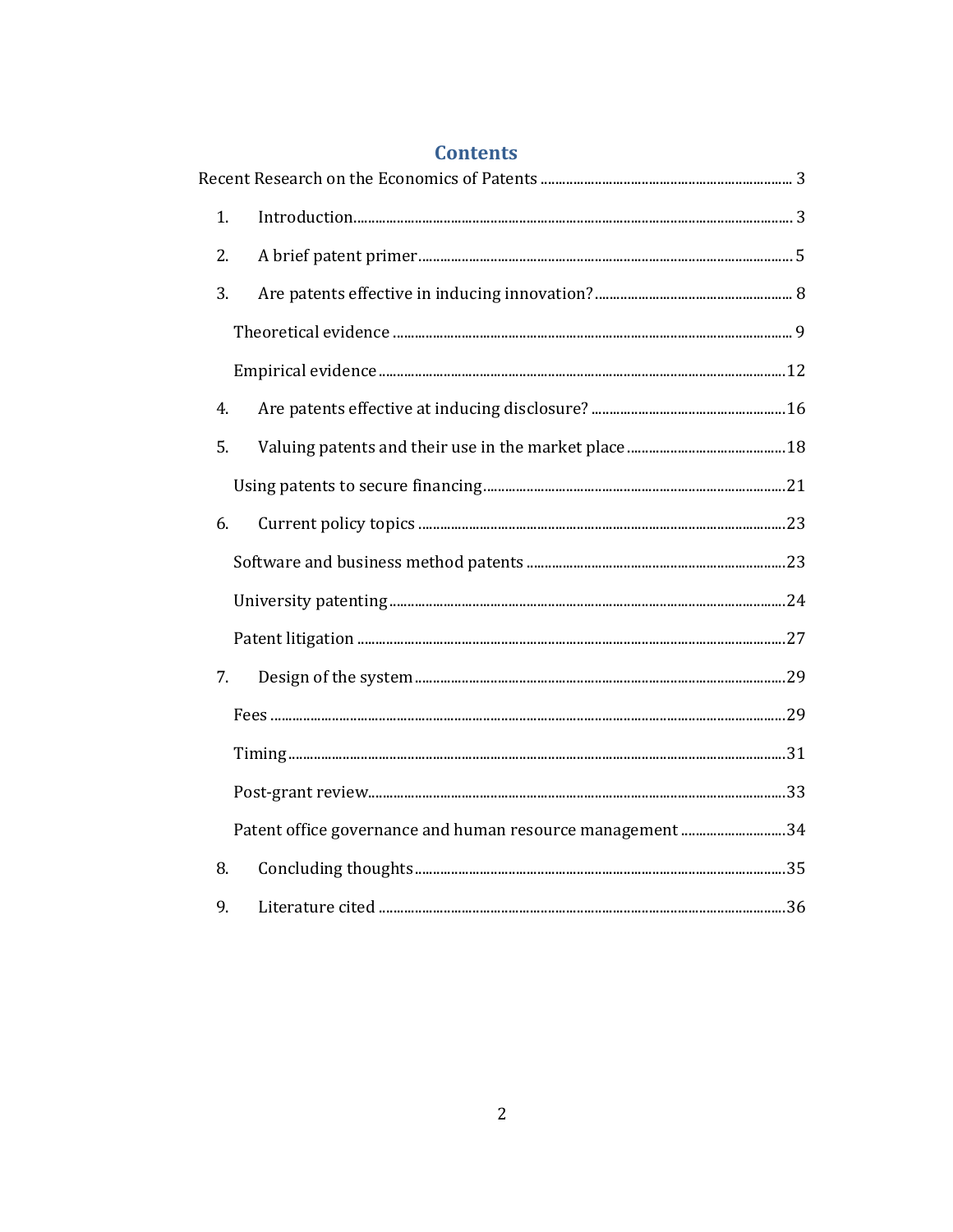## **Recent Research on the Economics of Patents**

Bronwyn H. Hall<sup>1</sup> and Dietmar Harhoff<sup>2</sup>

August 2011

"If national patent laws did not exist, it would be difficult to make a conclusive case for introducing them; but the fact that they do exist shifts the burden of proof and it is equally difficult to make a really conclusive case for abolishing them." 3

#### **1. Introduction**

The rise of the knowledge economy has been accompanied, *inter alia*, by a large increase in the volume of research devoted to the economics of patents and the patent system. The growth in research reflects the increased economic importance of the property rights attached to the production and commercialization of new ideas. This article provides an entry point into that research by describing the basic features of a patent and patent systems and then reviewing the wide range of research on the topic, with an emphasis on more recent work.4

Simply stated, when the government grants a patent, it trades off short term exclusive (monopoly) rights to the use of an invention in return for two things: 1) an incentive to create the invention in the first place and 2) early publication of the invention rather than the use of secrecy to protect its misappropriation. But with the increasing importance of investment in knowledge and the accompanying increase in the use of the patent system, it has become apparent that things are far more complex than that simple tradeoff would suggest.

The first observation is that invention is cumulative, with each discovery today building on discoveries in the past. Therefore the incentive created for one invention or innovation via the patent right can act to slow down or increase the cost of a subsequent invention that builds on the first. This fact suggests that the overall effect on innovation

<sup>&</sup>lt;sup>1</sup> University of Maastricht and University of California at Berkeley. NBER and IFS London.

<sup>&</sup>lt;sup>2</sup> Ludwig-Maximilians Universität München and CEPR.

 $3$  Penrose (1951), p. 40.

<sup>&</sup>lt;sup>4</sup> Although we have included work based on data from other countries, the work surveyed here is inevitably somewhat U.S.-focused, because the majority of the research in this area to date has either used U.S. data or has been instigated by questions of U.S. patent policy.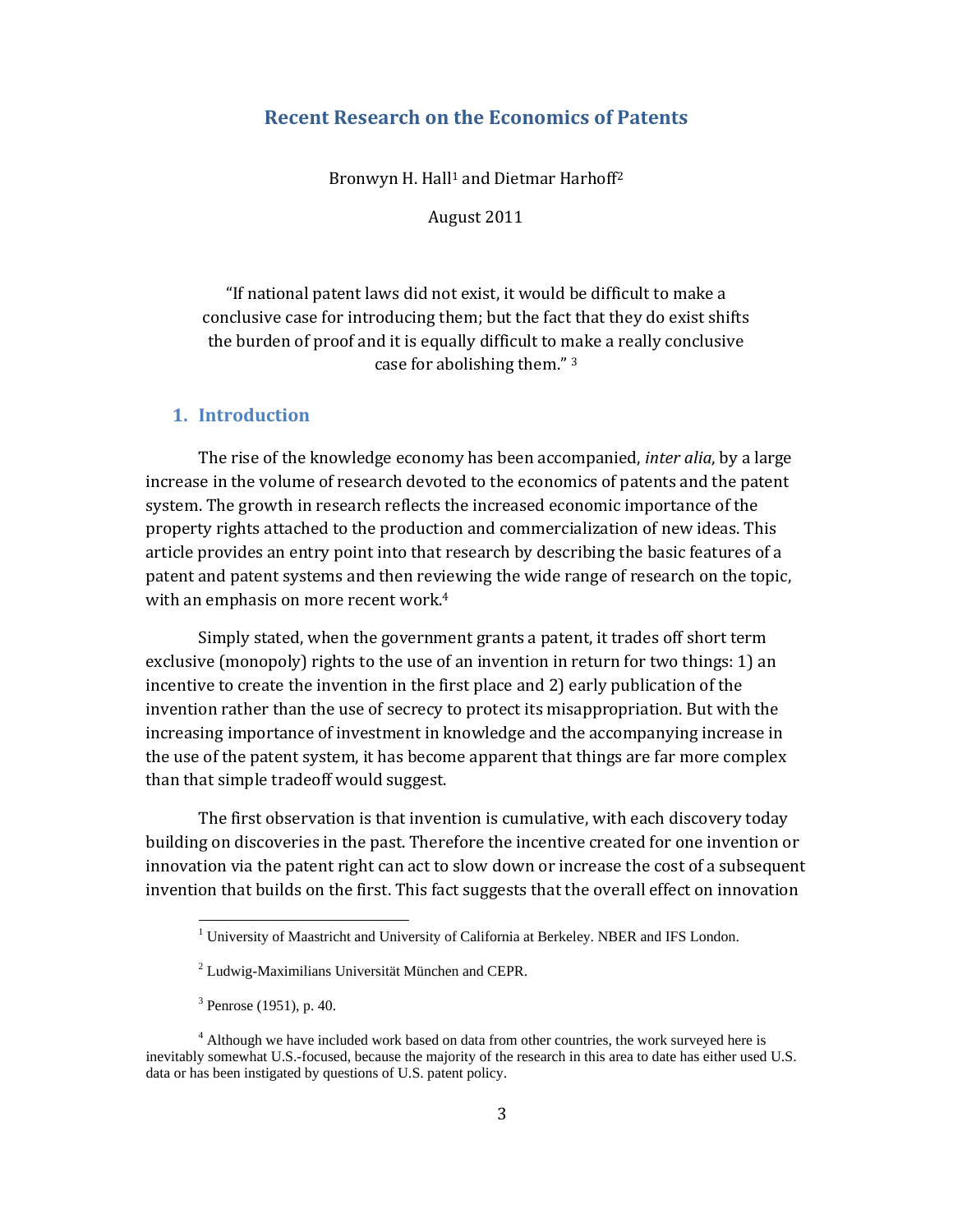may not be as strong as would be suggested by the tradeoff given above. The second observation is that firms and individuals that are endowed with such a rather complex legal instrument will learn to use it strategically in ways that may not serve the intent of the legislation that created the instrument. For example, the benefits of publication may be limited by careful drafting of the patent or the omission of essential (tacit) knowhow. Or a patent may be taken out and then kept "sleeping" solely to disadvantage a competitor and to preserve a (temporary) monopoly in a particular market.

A final observation is that knowledge‐intensive firms face a number of problems associated with the fact that their assets are largely intangible and patents can help to mitigate these problems. In particular, clear title to at least some of these assets facilitates obtaining financing, at least from those willing to provide risk capital such as venture capitalists. In principle, the existence of secondary markets for patent assets, which are still in their infancy (Ocean Tomo, Yet2, Intellectual Ventures, etc.), should facilitate entry into knowledge‐intensive sectors, by increasing the salvage value of a firm that ultimately fails. Patents can also serve as a focusing device for the trading of expertise and know-how between firms. They have the advantage that they are legal documents which define the boundaries of the covered technology and are therefore easily incorporated into other legal documents such as licensing contracts.5

Recent research on the economics of patents has concentrated on the topics suggested by the foregoing observations and on topics related to current "hot‐button" policy questions. These latter include the expansion of patentable subject matter (specifically, software, business methods, and genomic material), the apparent increase in litigation and patent holdup, increased patenting activity by universities following the Bayh‐Dole Act of 1980 and its equivalents in other countries, and various questions related to patent system reform, especially in the light of the worldwide increase in patent applications that we have experienced during the past 20 years (Fink et al. 2011).

We begin with a brief introduction to patent systems and their rationale. This is followed by a review of the theoretical and empirical evidence on the effectiveness of patents in encouraging invention. We then discuss the disclosure aspect of patenting and recent research that attempts to assess how well patents serve the purpose of revealing technological information to others. This is followed by a brief review of the recent research related to current policy questions. Finally, we spend some time on research addressed to the design of patent systems: how can they be improved, and what is the evidence that such improvements might be effective?

 $<sup>5</sup>$  However, see Bessen and Meurer (2009) for an extensive discussion of the limitations of some</sup> patents as a well-defined property right.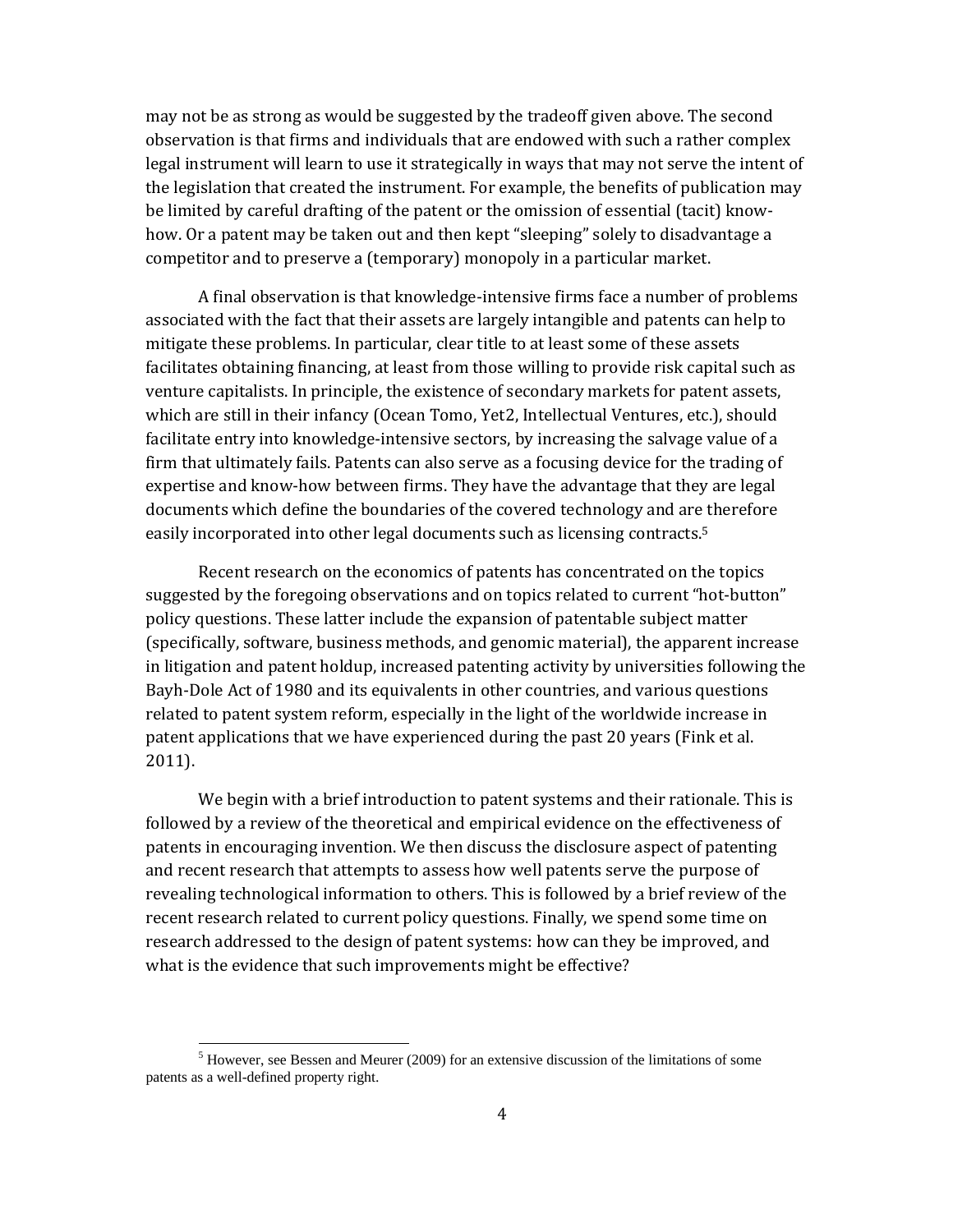In a survey of this length on such a large topic, it has not been possible to cover every subarea of interest. Fortunately, there are other excellent surveys available on some of the topics we have omitted. We mention two of the most important here. The first is the role of patents in technology transfer and economic development, a topic which has taken on increased importance with the adoption of TRIPS (Trade‐Related aspects of Intellectual Property rights) in a large number of countries. Here we can point the reader to several useful surveys: Branstetter (2004), Hall and Helmers (2010), Maskus (2004), and a summary report by ICSTD and UNCTAD (2003).

The second topic we have overlooked is that of the use of patents in economic research as indicators or proxies for the underlying knowledge creation. Here it is hard to replace the excellent survey by Griliches (1990), which although it was written over two decades ago, covers the area very well. If we have learned anything since about using patents as indicators, it is that correct interpretation of the results of such use requires a good understanding of the changes in patent law, firm strategy, and the heterogeneity of industries and technologies, something to which we hope the current survey will contribute.

### **2. A brief patent primer6**

Patents have a long history, although some of the earliest patents are simply the grant of a legal monopoly in a particular good rather than protection of an invention from imitation. Early examples of technology-related patents are Brunelleschi's patent on a boat designed to carry marble up the Arno River, issued by the Florentine government in 1421 (Prager 1946), the Venetian patent law of 1474, and various patent monopolies granted by the English crown between the 15th and 17th centuries. The modern patent, which requires a working model or written description of an invention, dates from the 18th century, first in Britain (1718) and then in the United States (1790), followed closely by France (in both the latter two cases one of the consequences of a revolution).7 Many other Continental European countries introduced patents during the 19th century, as did Japan (JPO, 2006) and India (James, 2007). During the 20th century, the use of patent systems became almost universal and the signing of the TRIPS agreement has ensured that all countries who are members of the World Trade Organization will have at least a minimal level of patent protection.

In 1883 the Paris Convention for the Protection of Industrial Property guaranteed national treatment of patent applicants from any country that was a party to it. Its most important provision gave applicants who were nationals or residents of one member state the right to file an application in their own country and then, as long as an

 $6$  Some of the material in this section is drawn from Hall (2007).

 $^7$  Ladas and Parry (2003). See also the EPO and USPTO websites (EPO, 2007a and USPTO, 2007).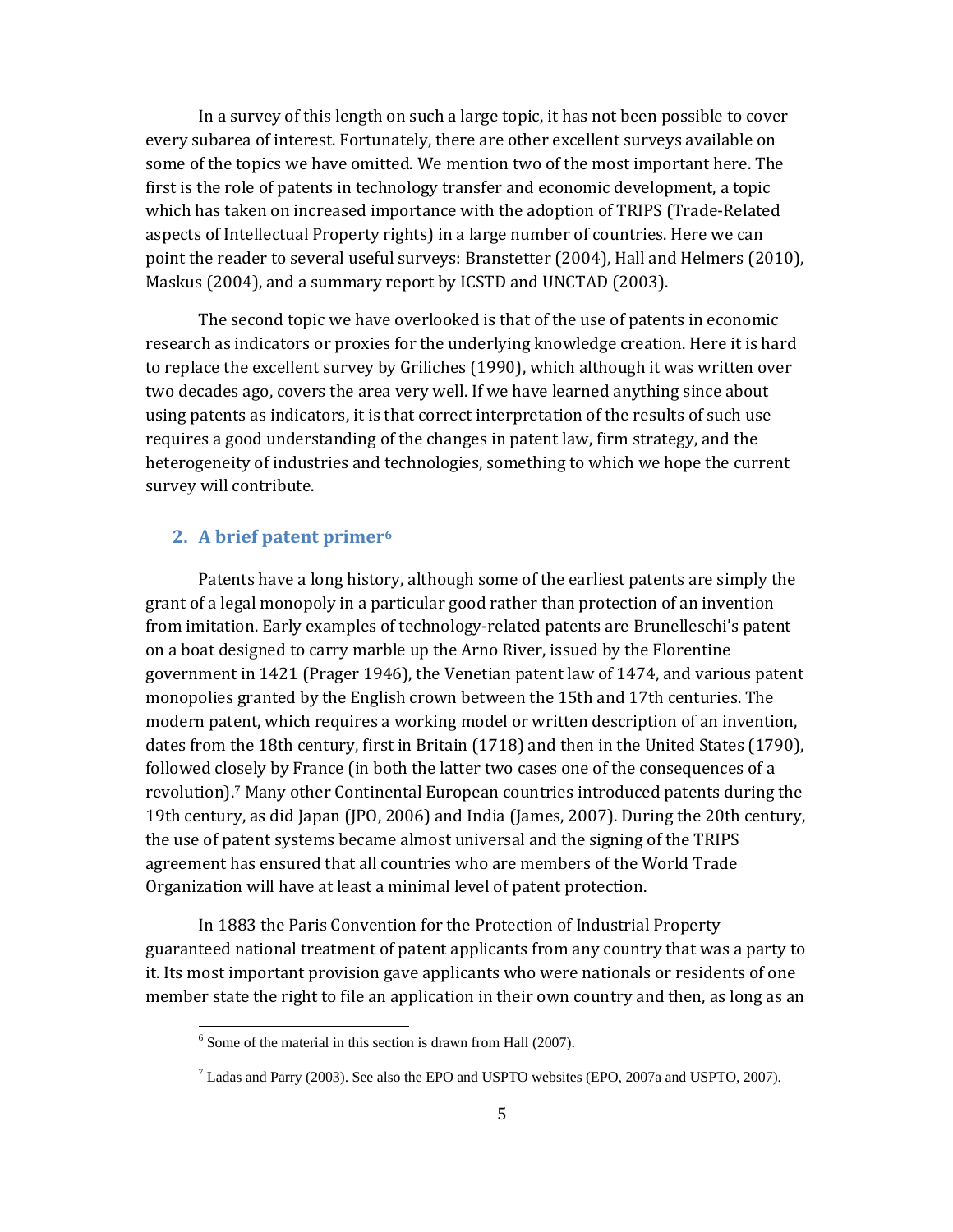application was filed in another country that was a member of the treaty within a specified time (now 12 months) to have the date of filing in the home country count as the effective filing date in that other country (the 'priority date'). This is an important feature of the patent system, as it enables worldwide priority to be obtained for an invention originating in any one country, in addition to ensuring that in principle all inventors are treated equally by the system, regardless of the country from which they come.

Although the process for granting a patent varies slightly according to the jurisdiction for which protection is desired, the adoption of the TRIPS agreement in 1995 ensures that it is approximately the same everywhere in the world. This agreement requires its member countries to make patent protection available for any product or process invention in any field of technology with only a few specified exceptions. It also requires them to make the term of protection available for not less than a period of 20 years from the date of filing the patent application. As of July 2011, 148 countries are signatories to this agreement and 31 countries (mostly members of the former USSR) are designated as "observers."

The World Intellectual Property Organization (WIPO) has almost 200 member states and lists an equivalent number of national patent offices and industrial property offices on its website. In general, the patent right extends only within the border of the jurisdiction that has granted it (usually but not always a country). An important exception to this rule is the European system, where it is possible to file a patent application at the European Patent Office (EPO) that will become a set of national patent rights in several European countries at the time of issue (EPO, 2006). A similar situation exists with respect to the African Regional Intellectual Property Organization (ARIPO). The exact number and choice of countries is under control of the applicant. Patents granted by the EPO have the same legal status as patents granted by the various national offices that are party to the European Patent Convention (EPC).

The Patent Cooperation Treaty (PCT) came into existence in 1978, and now has 145 countries as contracting signatories. Any resident or national of a contracting state of the PCT may file an international application under the PCT that specifies the office which should conduct the search. The PCT application serves as an application filed in each designated contracting state. However, in order to obtain patent protection in a particular state, a patent needs to be granted by that state to the claimed invention contained in the international application. The advantage of a PCT application is that fewer searches need to be conducted and the process is therefore less expensive. Thus, although application and search are to some extent standardized across offices, grants are not. In fact, 87 per cent of the PCT applications go to one of three patent offices for search: those in the United States, Europe, and Japan (WIPO 2007). Most of the other systems rely on them for the search process and follow them in a number of other areas.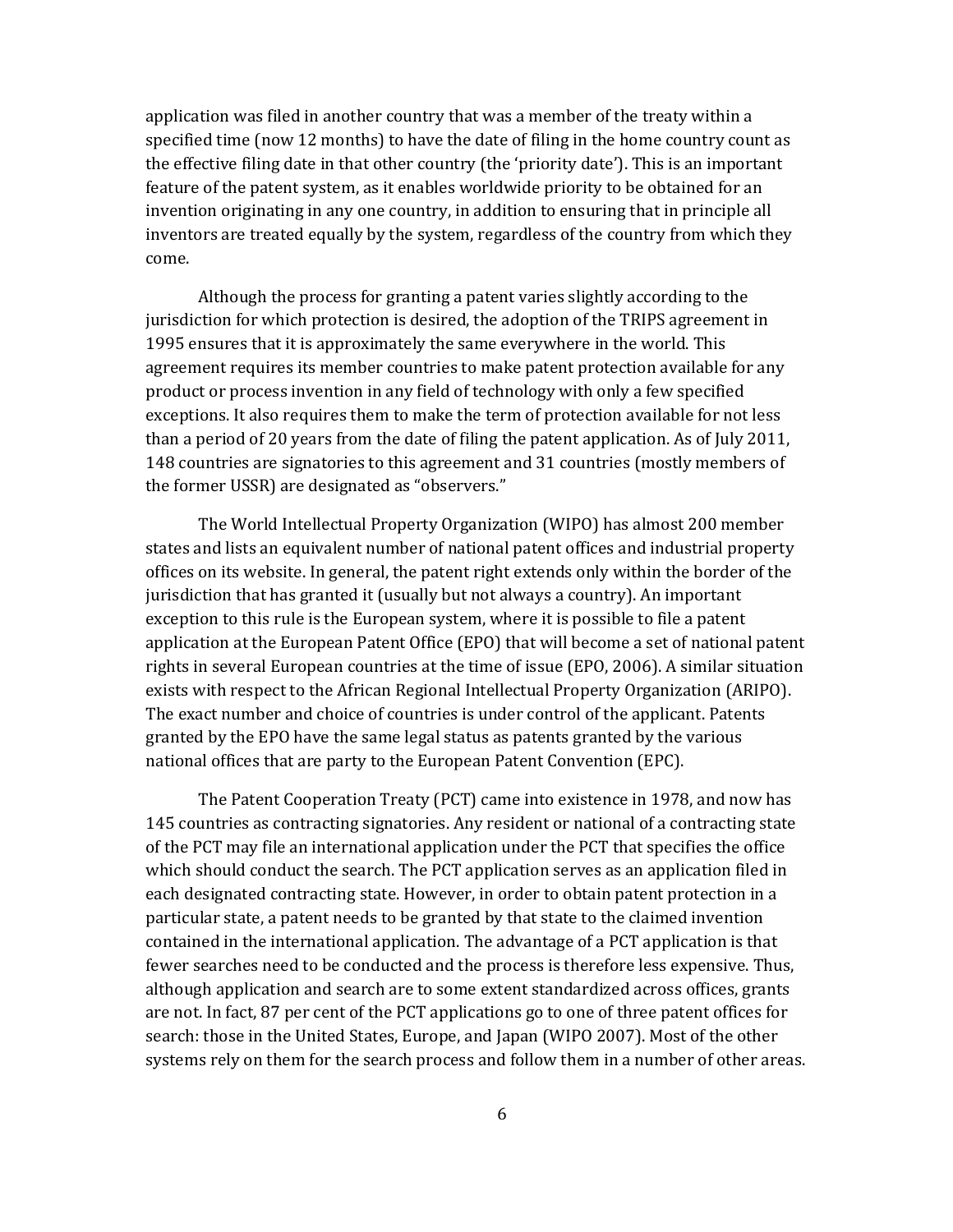Many patent offices have a provision for challenging patents following their issue. In the United States, any third party may request re‐examination of a patent during its lifetime. For various reasons related to potential subsequent litigation this opportunity has been taken up rarely in the past although recently the use of re‐ examination requests in conjunction with litigation appears to have increased.<sup>8</sup> In Europe and Japan, robust patent opposition systems with limited time frames operate, and these systems are often used by rival firms as an alternative to more expensive litigation (Hall et al., 2003; Harhoff and Reitzig 2004). In Europe this avenue of challenge is particularly attractive because it is the last opportunity to attack the validity of a patent at the European‐wide level rather than in individual national courts.

Patents are valuable only if they can be enforced and this fact has a number of implications for their use. First, the ability of the courts to reach the 'correct' verdict with respect to infringement and validity will matter; in situations or jurisdictions where there is a great deal of uncertainty about the outcome, and even if both parties agree as to the merits of the case, it may be worthwhile for one or both of them to pursue the issue further or in some cases, to reach a private financial settlement to avoid a random outcome in the courts. $9$  Second, the costs of litigation will matter: parties with deep pockets can threaten those with less access to financial resources, or where the opportunity cost of paying attention to a patent suit is high, as in small entrepreneurial firms. On the other hand, smaller parties with little to lose can also hold up firms with large sunk investments at risk (Hall and Ziedonis 2001, Lemley and Shapiro 2007, Shapiro 2010). Finally, the threat of litigation may discourage firms from even entering certain areas, thus providing a disincentive rather than an incentive for R&D. Lerner (1995) documented this phenomenon for biotechnology.

The degree to which these kinds of threats matter depends to a great extent on the costs and extent of litigation, both of which tend to be higher in the United States than in many other countries. However, there are signs that concerns about litigation cost have been increasing elsewhere, notably in Europe where there is active debate over proposals to reduce enforcement costs by creating a supranational patent court system of some kind. At the time of writing, the current proposal, which is the European Patent Litigation Agreement (EPLA), has not yet been ratified by enough countries to make it legally binding, and there exists a new proposal for a unitary European patent. See EPO (2007b) for the current state of all legislative initiatives in Europe.

<sup>&</sup>lt;sup>8</sup> Users of this procedure are estopped from raising any issues of validity that might have been raised in re-examination in subsequent litigation. In practice, less than one per cent of U.S. patents are re-examined, and almost half of those re-exams are requested by the patentholder or the USPTO itself (Graham *et al.,* 2003). Recently the number of re-exams requested by third parties has been rising slightly and there is evidence that this procedure is now part of the arsenal used by potential infringers when defending against a patentholder (D. Crouch, Patently-O website, 5 June 2008).

<sup>&</sup>lt;sup>9</sup> See Farrell and Shapiro (2007) for detailed models of this process.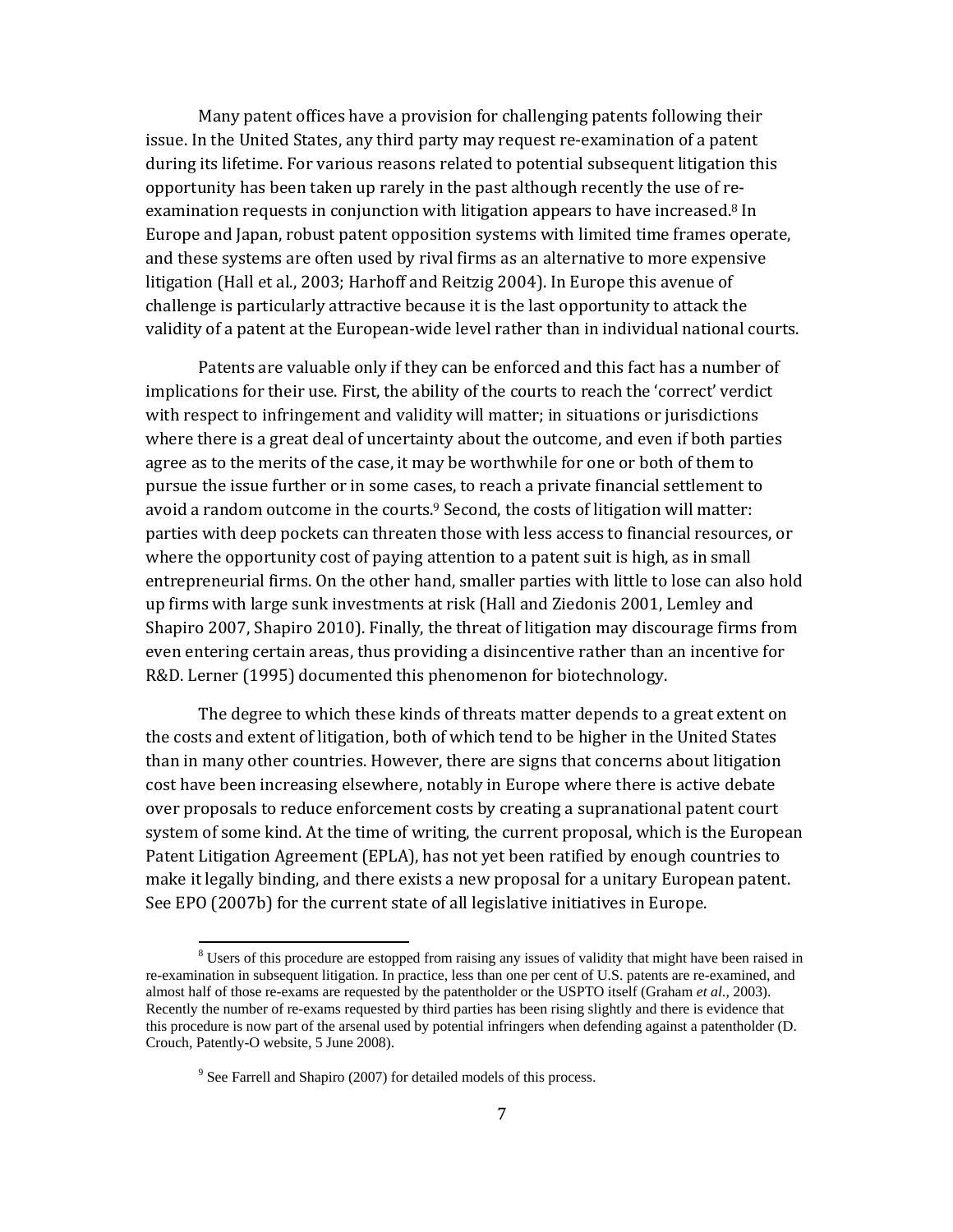#### **3. Are patents effective in inducing innovation?**

The economic view of patents is that they offer a bargain between society and the inventor: in return for a limited period of exclusivity, the inventor agrees to make his invention public rather than keeping it secret. Two questions immediately arise from this: first, what is the optimal design of such a policy instrument? And second, are patents effective at accomplishing this task? This section of the article looks at the second question – how effective are patents at inducing innovation? A later section will look more closely at the related question of how to improve patent system design.

Table 1 presents a framework for thinking about the costs and benefits of the patent system in two dimensions, innovation and competition, a framework that reflects some of the things economists have learned about the operation of patent systems in practice during the past twenty or so years. The on‐diagonal boxes represent the traditional tradeoff between negative effects for competition arising from market power and the positive effects for innovation, while the shaded off‐diagonals represent the ways in which patents might actually discourage innovation but enable and encourage competition.

#### Table 1

| Effects on: | <b>Benefit</b>                                                                                                                      | Cost                                                                                  |
|-------------|-------------------------------------------------------------------------------------------------------------------------------------|---------------------------------------------------------------------------------------|
| Innovation  | creates an incentive for R&D<br>promotes the diffusion of<br>ideas                                                                  | impedes the combination of<br>new ideas & inventions; raises<br>transaction costs     |
| Competition | facilitates entry of new small<br>firms with limited assets;<br>allows trading of inventive<br>knowledge, markets for<br>technology | creates short-term monopolies,<br>which may become long-term<br>in network industries |

#### The Patent System Tradeoffs

This chart suggests that in addition to the familiar arguments that patents increase innovation via incentive effects and diffusion and decrease competition because they create temporary monopolies, there are offsetting effects in both cases, effects that have become more apparent in recent years. These offsetting effects are the tendency of patents to increase the costs of subsequent innovators, especially when these innovators need to combine inventions from many sources, as well as the fact that patents may help competition by facilitating the vertical disintegration of knowledge‐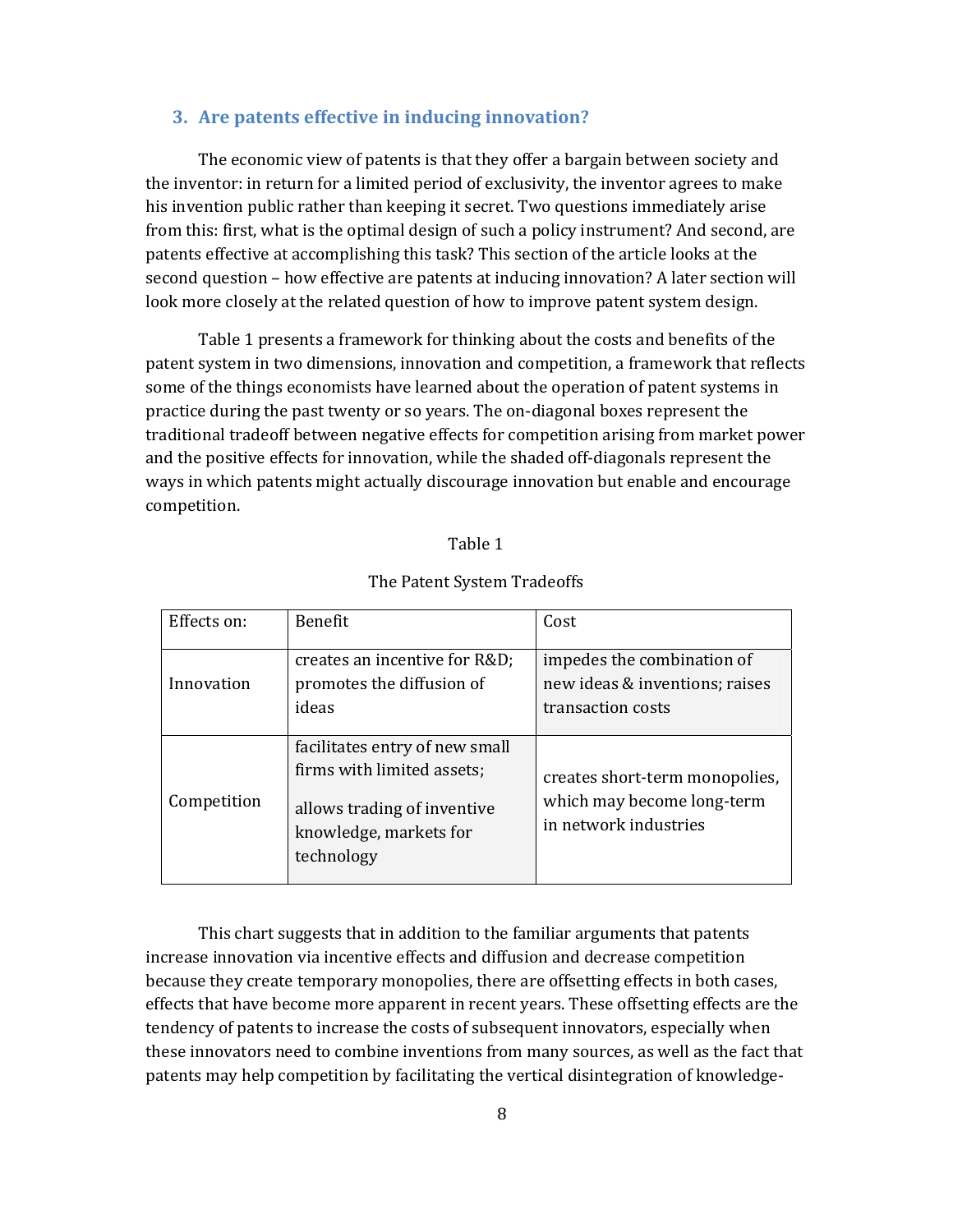intensive industries and helping new entrants. The next two sections of the article review the evidence, both theoretical and empirical, on the effectiveness of the current patent systems in achieving the goal of encouraging innovation without incurring too high a cost for competition.

#### **Theoretical evidence**

A voluminous theoretical literature addresses a range of questions about the workings and design of the patent system and the consequences of the system for firm strategy. Time and space will prevent us from supplying an exhaustive review in this article. However, we are able to refer the reader who desires more information to two recent surveys of the topic, a handbook chapter by Rockett (2010) and an advanced text by Scotchmer (2005), as well as an excellent non‐technical review of the literature on the choice of incentives for innovation by Gallini and Scotchmer (2002). In addition, there is an earlier handbook chapter by Reinganum (1989) that reviews the first wave of the literature on patent races and innovation timing. In our review here we focus on what the most recent literature has to say about the effectiveness of patents in promoting innovation.

As is often the case with models that admit the complexity of the world, the theoretical literature addressed to this question produces ambiguous results with respect to incentives provided by patents. In the simplest case, where a patent corresponds to a single product and knowledge is not particularly cumulative, it is clear that patents will encourage innovation. Offering individuals the short‐term right to exclude others from practicing an invention provides them with the opportunity to earn rents or supranormal profits when they innovate that are higher than those they would earn if there were immediate free entry into imitation of their invention. The early theoretical industrial organization literature on patent races even seemed to suggest that patents produced too much innovation when there was free entry into invention (Wright, 1983; Reinganum, 1989).

However, it is also immediately clear that the simple case ignores at least two realities: 1) invention is cumulative and the knowledge covered by a patent is frequently an input into further invention and patenting; 2) most products are covered by multiple patents and these patents may be held by more than one entity. These two facts greatly complicate both the design of an optimal patent system and the expected effects of any patent system on innovation. In the case of cumulative invention, the literature has considered two main cases and their variations: in the first (at least) two innovative stages are required to produce the product (the "research tool" case) and in the second there is a sequence of products each of which is an improvement over the previous product (the cumulative or "quality ladder" case). In either case, it is possible that any particular invention uses one or more other inventions as input or is an input to one or more future inventions.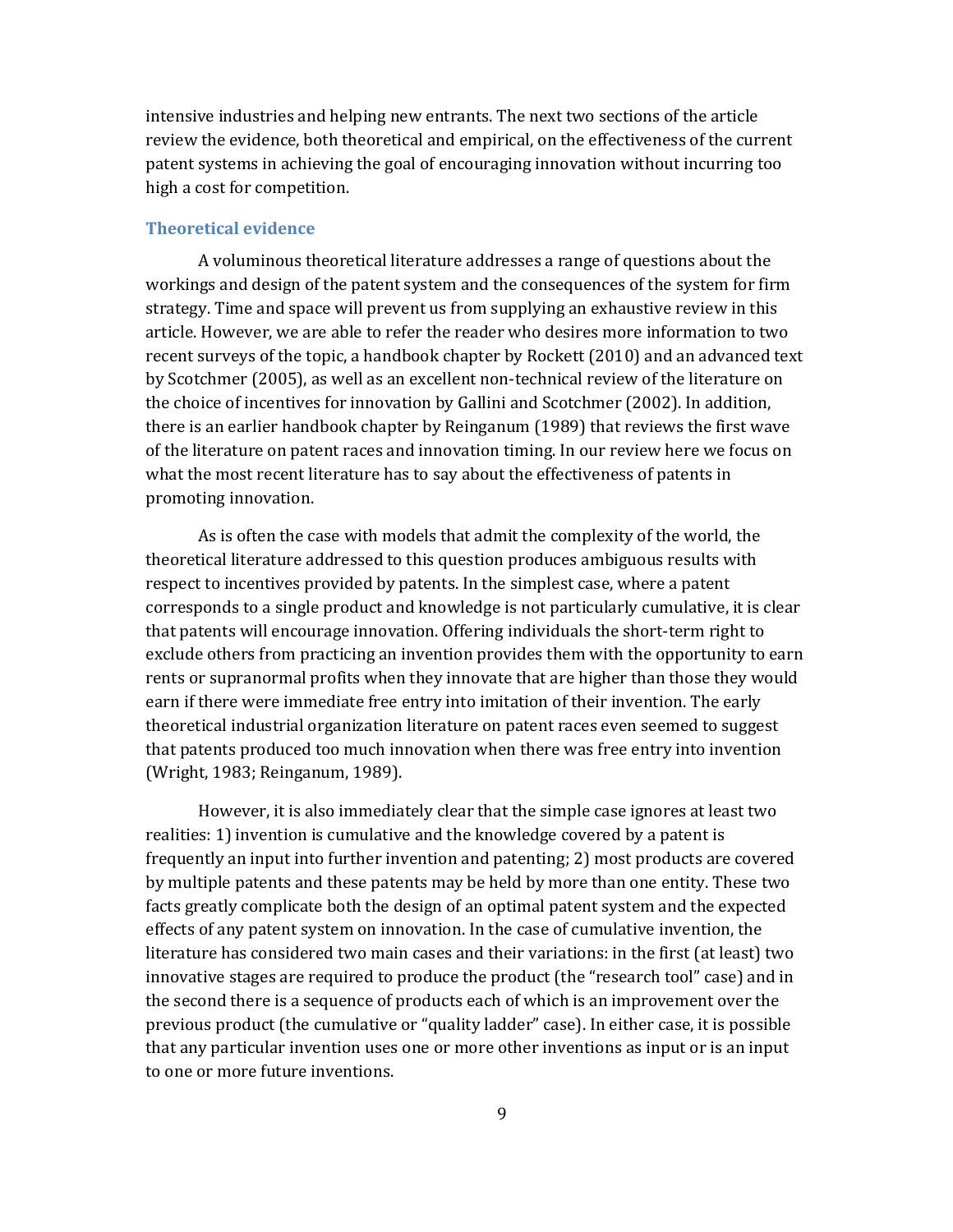### *Cumulative invention*

As first pointed out by Scotchmer (1991), in the case of sequential invention where one invention builds on another, and only the second generates a product that can be priced in the market, it is impossible to set up a decentralized incentive system using patents that guarantees the first best level of innovative activity by both inventors, essentially because of a double marginalization problem. The only solution that is able to do this is an ex ante contract between first and second inventor before R&D is sunk by either of them. But this solution is obviously difficult to implement most of the time, because the first inventor is unable to identify the second inventor at the time he is prepared to sink R&D costs nor is there full information on the value of either the second or the first invention.

In their review of the literature, Gallini and Scotchmer (2002) emphasize the fact that licensing contracts will often solve problems arising from disjoint ownership of complementary knowledge inputs. At the same time, fluid contracting (to use their term) may lead to anti‐competitive behavior and therefore antitrust concerns, especially in the case of cross‐licensing and patent pools. Maurer and Scotchmer (2006) propose a set of acceptable licensing terms that could be used for per se enforcement in this case (although their use would seem to involve some rule of reason). Lerner and Tirole (2004) offer a thorough welfare analysis of patent pools and are able to show that a pool is never affected by the possibility of that a member can license one or more patents independently if and only if the pool is welfare‐enhancing. This suggests a way to ensure that only welfare‐enhancing patent pools are allowed.

Several recent papers use models of cumulative innovation to examine the welfare impact of the patent system and its design. An influential paper by Bessen and Maskin (2006) develops a model of sequential (cumulative) and complementary innovation in a differentiated product setting and analyzes the effect of patent protection in two settings, nonsequential and infinitely sequential (that is, where each invention builds on the preceding invention). The results are somewhat complex but intuitive: in the static nonsequential case, having patents generally yields higher welfare than not having them, as in the one patent‐one product case. But in the fully sequential case, the equilibrium without patents has higher welfare and innovation than the equilibrium with patents if the upper tail of the distribution of innovation values is sufficiently thick. They show that the two commonly used distributions for innovation value, lognormal and Pareto, satisfy this condition.<sup>10</sup> They also show that in some cases, even the original innovator may benefit from the absence of patents in the dynamic case, because he receives spillovers from follow‐on innovation. Empirical evidence that suggests some positive value to this kind of spillover has been offered recently by

 $10<sup>10</sup>$  Later in this article we describe the evidence that these two distributions are a reasonable characterization of the distribution of returns to innovation.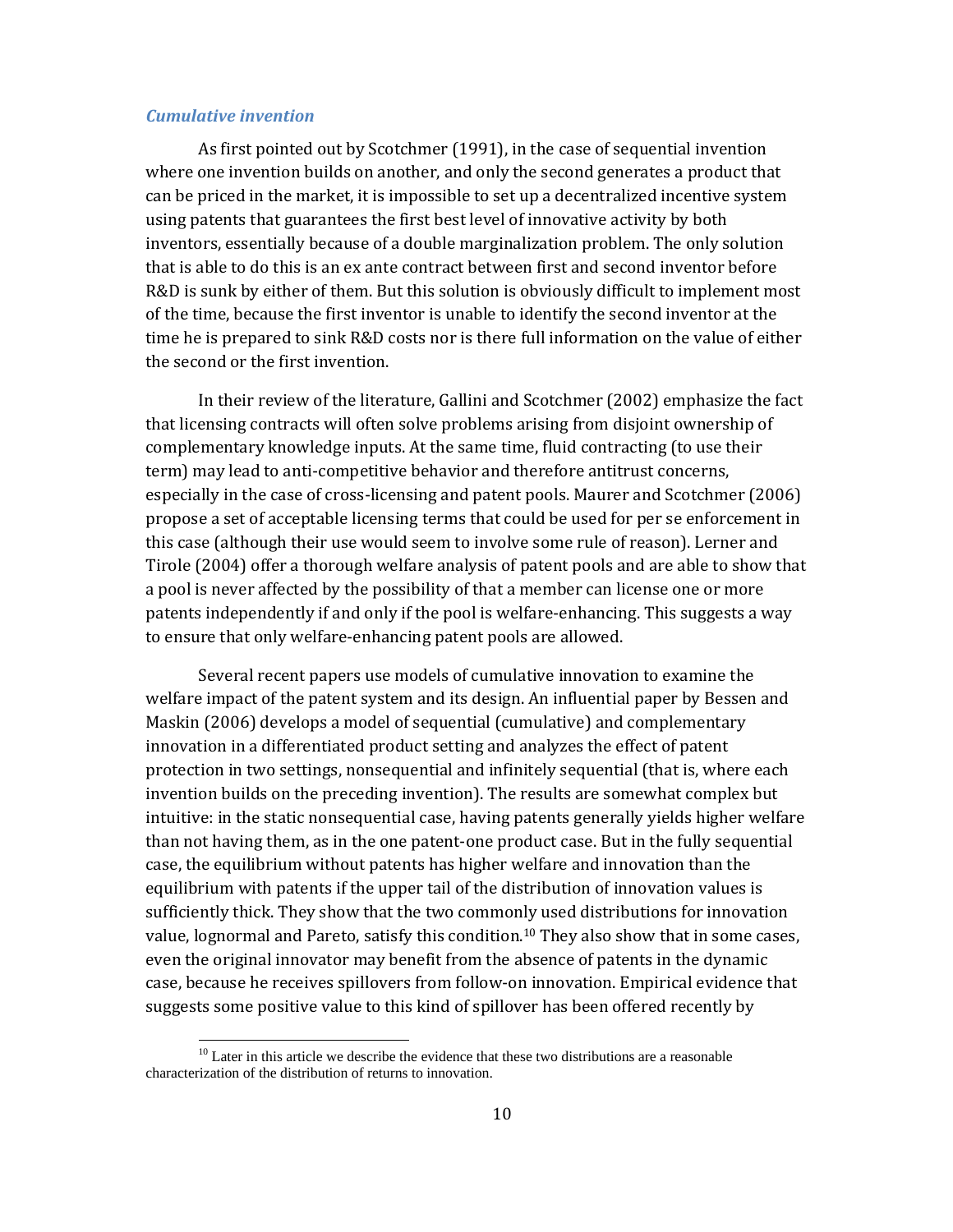Belenzon (2006) using sequences of patent citations to measure knowledge flows in and out of the firm.

O'Donoghue et al. (1998) introduced the concepts of "effective patent life", which is the time until a new innovation displaces the current one, "lagging breadth" (which protects against inferior products), and "leading breadth" (the minimum quality improvement that avoids infringement). They show that lagging breadth may not provide sufficient incentives for R&D. Using a simple model of the exogenous arrival of ideas at each firm, which may or may not be taken up, they show that with finite but very broad patents, the diffusion of new products is encouraged, but with long and narrow patents, there are lower R&D costs. Either choice can attain a specified level of innovation. O'Donoghue (1998) uses a similar quality ladder model of patented innovations of various inventive steps, but where the size of the step is chosen by the innovator, to examine how a patentability requirement (leading and lagging breadth of the patent) and patent life affect the level of innovation. In his model, by using a patentability requirement (minimum inventive step) one can get the optimal level of R&D investment by extending the effective patent life.

Using a model similar to that of O'Donoghue et al. (1998), Hopenhayn et al. (2006) derive an optimal reward system for the cumulative innovation setting where idea quality and development cost are private information to the inventor. They show that an optimal patent menu can be implemented via licensing without knowledge of the licensee, by having each innovator commit to a price ceiling at which he will sell his rights to a future inventor.

### *Fragmented invention*

The analysis of patent ownership fragmentation has increased in importance because of the complexity of modern technology and also because of growth in patent use in sectors that traditionally had regarded patent protection as relatively unimportant. Briefly described, the new setting is one where a single product involves accessing the technologies in hundreds of patents. This feature is really new, but it has assumed increasing importance in a number of technology areas such as information technology and biotechnology (Shapiro 2001). Unlike the case of cumulative innovation, in the absence of transaction costs the problems of fragmented innovation could in principle be solved by contracting over patent licenses, although there remains a bargaining problem given the presence of patent rents. Although the two cases are very similar, the essential difference is one of timing: fragmented innovation is assumed to be based on inventions made more or less simultaneously whereas cumulative innovation requires invention in sequential order.

However, when development of an innovative product requires multiple patent inputs, Heller and Eisenberg (1998) have argued forcefully that the licensing solution may fail because of transactions costs if a large number of patentholders are involved.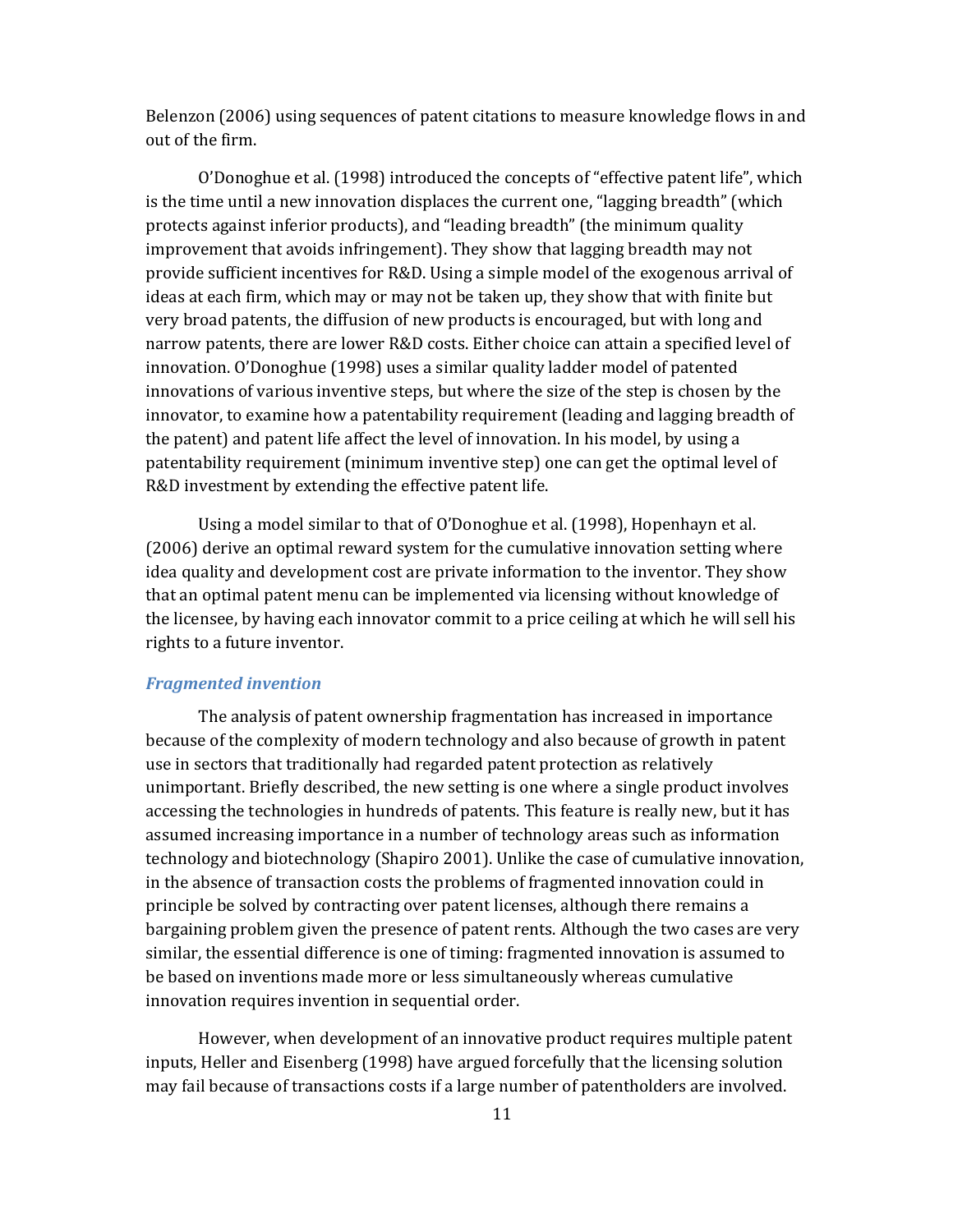One consequence of this fragmentation threat may be increased defensive patenting by the product developer in order to be able to threaten a countersuit if attacked. Empirical evidence for this proposition has been provided by Ziedonis (2004) in the context of the semiconductor industry. She shows that firms patent more aggressively when their patents draw on a more widely dispersed base of technology. An interesting recent paper by Galasso and Schankerman (2010) shows that in cases like this that rely on bargaining for profit division, settlement time among the patentholders is decreasing as their numbers increase holding complementarity among the patented inventions constant and nonincreasing in complementarity holding the number of patentholders constant. They find support for these assertions in U.S. patent litigation data.

Denicolo and Halmenschlager (2010) build a model of fragmented IP rights where the patent office commits both Type I and Type II errors when granting patents and there is a free entry equilibrium. Two complementary innovations are needed for a product; if only one is patentable, the firm that owns it controls the technology and obtains all the profits. They show that under fragmentation of ownership and uncertainty over patentability, fewer and stronger patents are needed for the social welfare optimum, which is a plausible conclusion.

Hunt (2006) presents a model of R&D competition with overlapping patents, where the firms involved capture some of the rents from their competitor's R&D and patenting activities. He shows that if the overlap is strong enough (because of the density of patenting, because of spillovers, or simply because the patent office has made errors in issuing patents on obvious inventions), the effect of patents is to reduce rather than increase the incentive of R&D investment. Hunt (2004) contains a dynamic version of this model, which reaches much the same conclusion.

#### **Empirical evidence**

It is fair to say that the theoretical work surveyed above does not deliver a clear message about the effectiveness of the patent system in encouraging innovation, although it does supply interesting insights into which design features are of interest and could be used to tune the system. For evidence on the effectiveness of patents in general in encouraging innovation, we turn to the empirical evidence.

Unfortunately, the question has also proved difficult to answer empirically, largely because of the absence of real experiments, at least since the nineteenth century. Some researchers have looked at historical eras when there were changes to the system and examined the consequences for subsequent innovative activity, measured either by patenting in a jurisdiction not affected by the changes to the system or by invention counts obtained independently. Using aggregate data from 1850 to 2000, Lerner (2002) found that domestic patenting both at home or in Great Britain fell when the patent system was strengthened, although patenting by foreign firms rose. Moser (2005) constructed a dataset of 15,000 innovations from a number of European countries that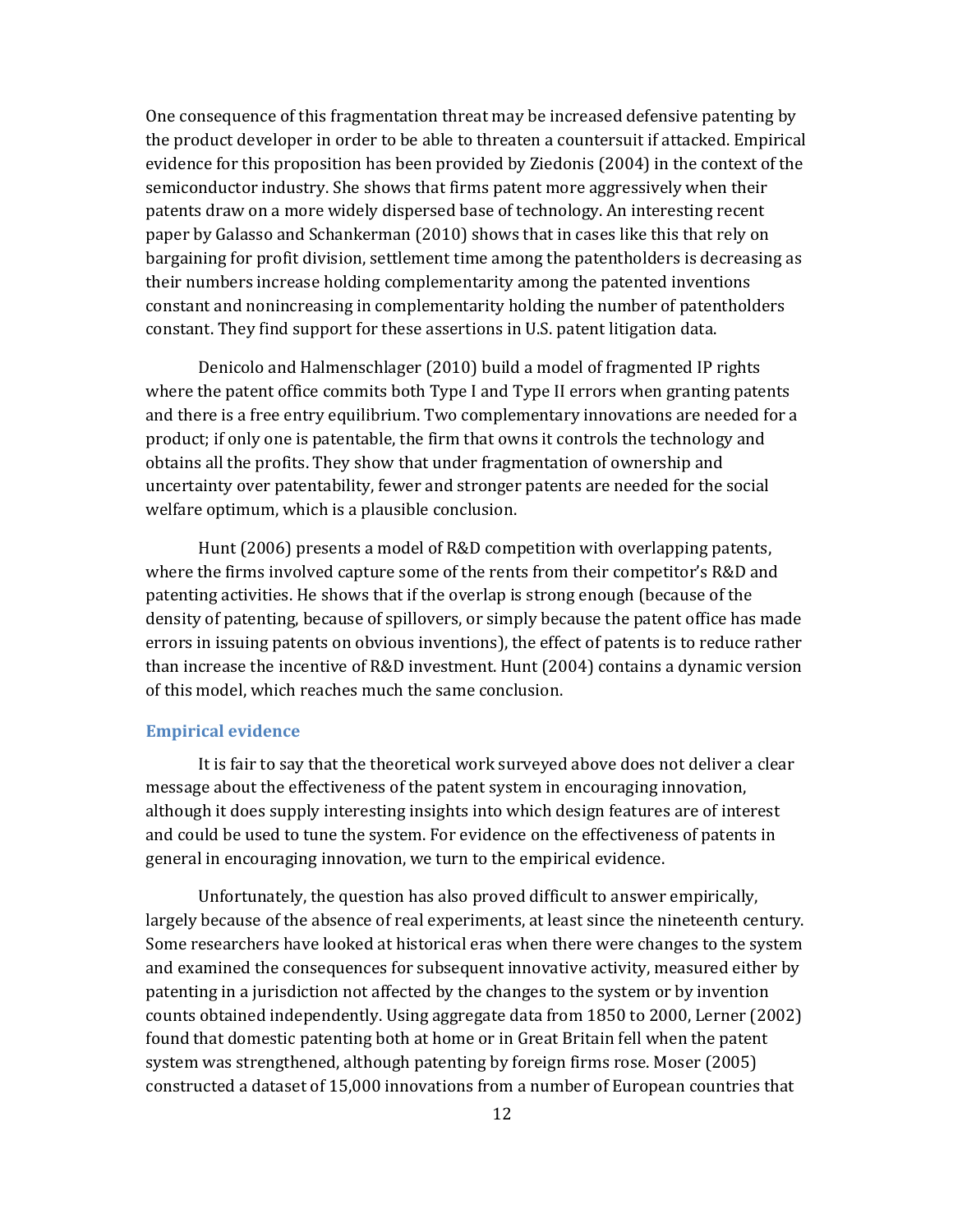were displayed at two international fairs during the  $19<sup>th</sup>$  century, and found that although the level of innovative activity in these countries was unaffected by the presence of a patent system, in countries without such a system innovation tended to be concentrated in sectors where secrecy was a useful protection mechanism.

A particularly interesting example from the 19th century is the emergence of industrial leadership in artificial dyestuffs. While England was initially the leading manufacturer of artificial dyes after the first invention (aniline purple, which was later called mauve in France) had been made by Perkin in 1856, the chemical industry in Germany became dominant by 1880 and extended this lead up to the years before the First World War The size of the market, the availability of finance, and access to end markets should all have favored England, hence the reversal occurred against the odds.

The role that patents had in this development is contested. Boldrin and Levine (2008) argue that the case of the dyestuff industry bolsters their call for an outright abolition of patents: Germany only adopted a comprehensive patent system in 1877, and patent protection then granted was weak as only processes, but not products were covered. However, the most detailed study of this development by Murmann (2003) is considerably more nuanced in its assessment. In Murmann's assessment, the dominant factor in the ascendancy of German producers was the evolution of close cooperation between academic research in universities and the emerging R&D laboratories in the German chemical industry. He also argues that collective action by industry, academe, and policy‐makers strengthened the position of German producers by bringing targeted reform to the German patent system.11 Moreover, he credits patent laws with a positive role in German dominance: "Even if there had been no patent protection in any of the three countries, Germany would have outperformed the British and American dye industries. But without patents in Germany and in other large dye markets, the German dye industry would not have been able to acquire a virtual monopoly."12

Our reading of the historical episode is that the German patent system allowed for a much better balance between competition and innovation than its British and French counterparts: patent system design matters, and more restrictive patent systems with strong examination standards may be superior to those with weak quality standards. Moreover, policy‐makers in Germany were apparently willing to shape patent laws in the favor of a particular industry. This is reminiscent of the ways in which many developing countries in East Asia have tailored their patent systems to their level of development, introducing full protection at the levels in developed countries only late in their development.

 $11$  Murmann (2003), p. 5.

 $12$  Murmann (2003), p. 179.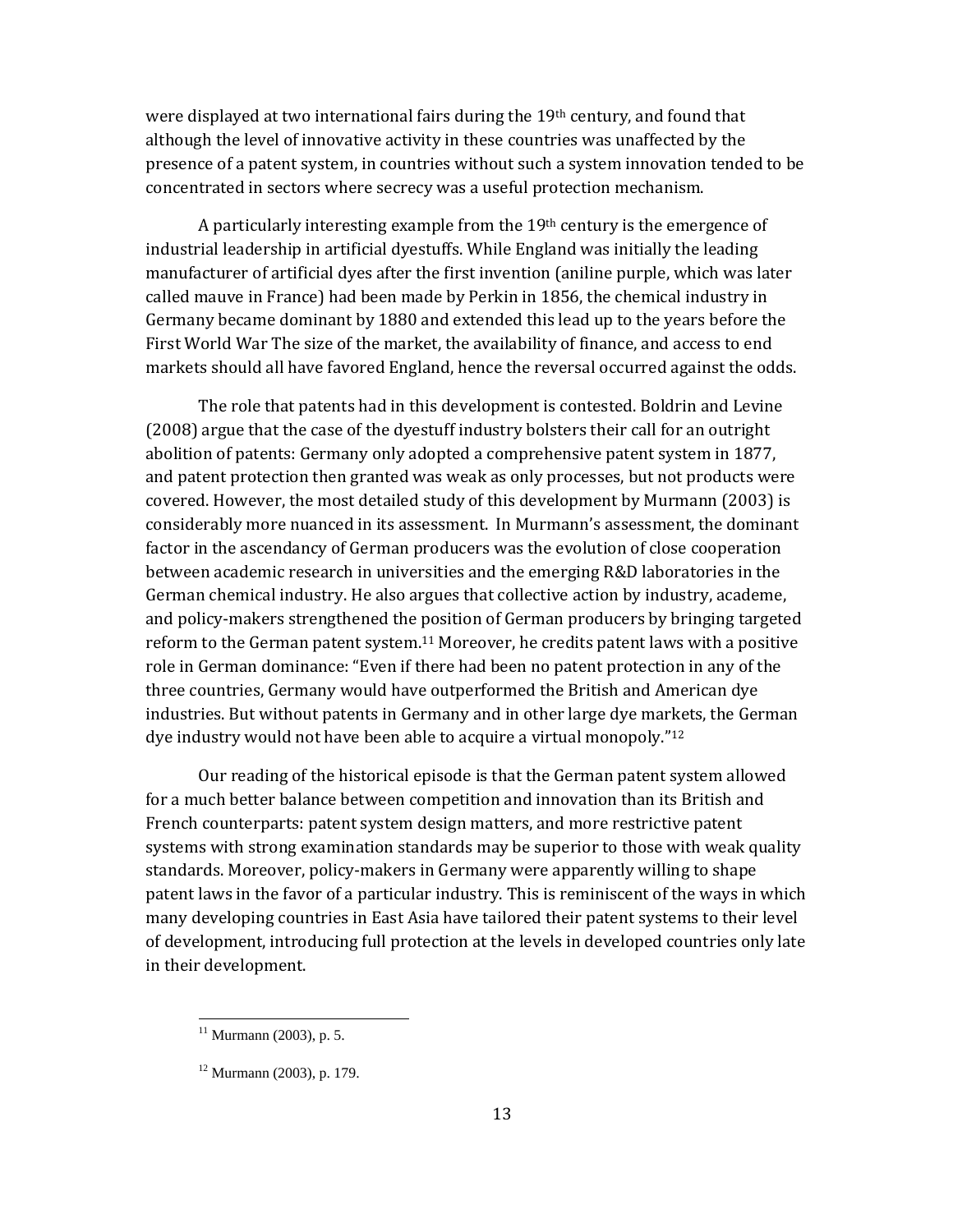A second widely used approach to the empirical analysis of patent effectiveness is to survey firm managers, asking about their own patent use and the use of patents in their industry (Mansfield, 1986; Levin et al., 1987; Cohen et al., 2002; Arundel, 2003). Using these kinds of survey data matched to R&D spending and innovation outcomes, Baldwin, Hanel and Sabourin (2000), Arora, Ceccagnoli and Cohen (2003) and Bloom, Van Reenen and Schankerman (2007), among others, have pursued estimation strategies based on econometric modeling.

A few conclusions have emerged from this body of work. First, introducing or strengthening a patent system (lengthening the patent term, broadening subject matter coverage or available scope, improving enforcement) unambiguously results in an increase in patenting and also in the use of patents as a tool of firm strategy (Lerner, 2002; Hall and Ziedonis, 2001). This is to be expected, but it is much less clear that these changes result in an increase in innovative activity (Lerner 2002; Baldwin et al., 2000), although they may redirect such activity toward things that are patentable and away from those than can be kept secret within the firm (Moser, 2005). Sakakibara and Branstetter (2001) studied the effects of expanding patent scope by allowing multiple claims in Japan in 1988 and found that this change to the patent system had a very small effect on R&D activity in Japanese firms.

An exception to this conclusion are two studies based on cross country data: Park and Ginarte (1997) and Kanwar and Evenson (2003). Park and Ginarte (1997) uses aggregate data for 60 countries during from 1960‐1990 and an index of the strength of IP rights (subject matter coverage, term length, etc.) which they developed and which has since been widely used in the literature. Using a simultaneous equations model of economic growth, investment, schooling, and R&D investment, they found that the strength of IP rights was positively associated with investment and R&D investment in countries with above median income but not for the less-developed countries. IP rights had no independent effect on growth above and beyond that contributed by investment and R&D. However, Park and Ginarte (1997) also shows that the strength of IP rights in high income countries (but not in low income countries) can be predicted by prior R&D intensity, which raises some questions about the simultaneity of IP protection and a country's orientation towards R&D and innovation. That is, it is possible that the demand for IP protection increases when a large share of the industrial base is engaged in innovative activities.

The study by Kanwar and Evenson (2003) looks at the variation across country in R&D spending as a function of the Ginarte‐Park index over the 1981‐1995 period and finds similar results, with stronger IP protection related to higher R&D intensity. Although well done in many respects, this study makes no attempt to explore the potential endogeneity of the relationship nor does it control for the level of development of the countries, which arguably drives both R&D and the development of IP institutions.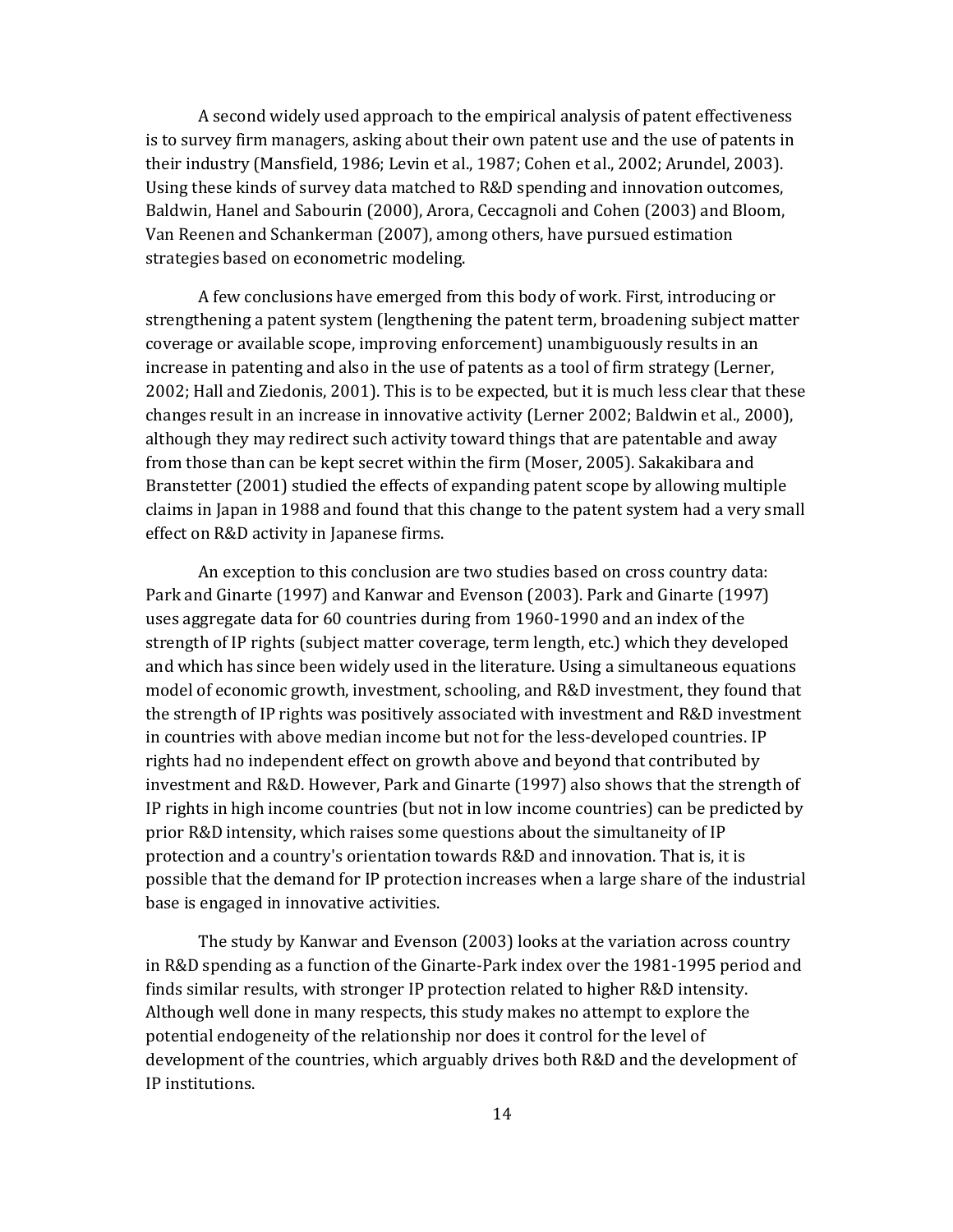In contrast to the two results cited above, Qian (2007) performs a similar analysis for pharmaceutical patents in 85 countries over the 1978‐1999 period, but using matched sampling and also fixed country effect estimators in a serious attempt to control for the simultaneity between levels of IP protection and R&D intensity at the country level. She finds that national patent protection does not stimulate domestic innovation activities, except at higher development levels, and that above a certain level of patent protection, innovation activities are actually reduced.

A third finding from the empirical literature is that if there is an increase in innovation due to patents, it is likely to be centered in the pharmaceutical, biotechnology, and medical instrument areas, and possibly specialty chemicals. This conclusion relies mostly on survey evidence from a number of countries which shows rather conclusively that patents are not among the important means to appropriate returns to innovation, except perhaps in pharmaceuticals, medical devices, and some specialty chemicals (Mansfield, 1986; Levin et al., 1987; Cohen et al., 2001; Arora et al., 2001; Graham et al., 2009). Using a structural model that combines survey responses with accounting data on R&D, Arora, Ceccagnoli and Cohen (2003) found that increasing the patent premium, which they define as the difference in payoffs to patented and unpatented inventions, can be expected to increase R&D in most manufacturing sectors, with the greatest increase in medical instruments, followed by biotechnology and pharmaceuticals.

Fourth and finally, the existence and strength of the patent system affects the organization of industry, by allowing trade in knowledge, which facilitates the vertical disintegration of knowledge‐based industries and the entry of new firms that possess only intangible assets (Hall and Ziedonis 2001; Arora et al 2003; Arora and Merges 2004). The argument is that, by creating a strong property right for the intangible asset, the patent system enables activities that formerly had to be kept within the firm because of secrecy and contracting problems to move out into separate entities. Although limited, research in this area supports this conclusion in the chemical and semiconductor industries. Later in this article we discuss the role of patents in obtaining financing for new knowledge‐intensive firms.

The bottom line from the empirical evidence is that the patent system provides clear incentives for innovation in only a few sectors, but that firms and industries do respond to its presence, both by making use of the system and by sometimes tailoring their innovative strategies to its presence. One possible interpretation of the quote from Edith Penrose at the beginning of this article is that history matters, in the sense that industrial organization and firms adapt themselves to the institutional regime in which they find themselves and that changing this regime, whatever it is, involves substantial short term costs that may not be outweighed by the long term benefits.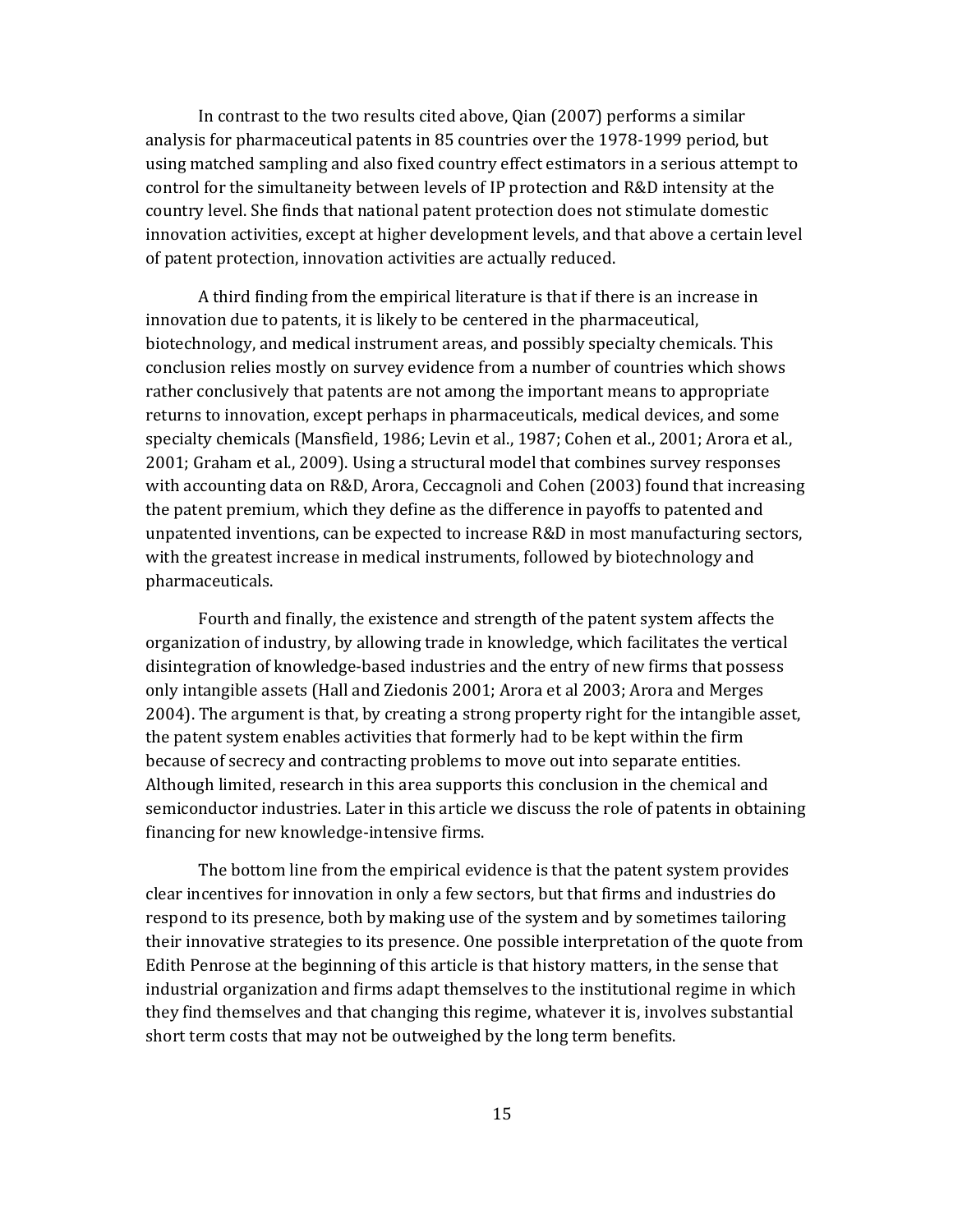### **4. Are patents effective at inducing disclosure?**

The notion that the patent literature facilitates follow‐on inventions is widespread. As we discussed in the introduction, the patent system is often portrayed as a contract between inventors (respectively patent‐holders) and society. Inventors receive a valuable exclusion right in exchange for their inventive efforts, and society receives valuable information that allows follow‐on inventor to improve upon the invention. Machlup and Penrose (1950) are an early example of this tradition and state their presumption that patents help to disseminate technical information, which in turn supports productivity growth. The argument is repeated in other contributions, such as Landes and Posner (2003), Kitch (1977), Menell (2000). Discussions from an economic point of view have been provided, inter alia, by Dam (1994), Mazzoleni and Nelson (1998) and Scherer (2002, 2010). In formal economic models of the patent system, disclosure is usually assumed to have a strong impact on follow‐on inventors and cumulative invention processes (Scotchmer 1990, Scotchmer and Green 1990, Denicolo and Franzoni 2003). To date there is little empirical evidence as to what extent disclosure occurs and what its impact is in economic terms.

Disclosure assumes major importance in IP law: in almost all patent systems, insufficient disclosure of the invention can lead to revocation of a patent right or the rejection of an application. In the legal reasoning of US courts, the disclosure argument has played a major role, and a number of legal doctrines are based on the notion that disclosure is highly relevant. In a detailed survey of the literature on patent disclosure, Roin (2007) lists a number of Supreme Court cases in this vein. Some court opinions place the disclosure function of the patent system even ahead of its incentive function (Roin, 2007:2011f.). Contrary to the courts, many legal scholars appear to be skeptical that disclosure has a strong effect – these scholars argue that disclosure effects are small for both institutional and practical reasons.

The first two related arguments supporting this view point to the conscious decision that inventors have to make. Typically, they will have to decide between trade secrecy and patenting.13 Patenting would appeal to an innovator if the invention can readily be reverse‐engineered from the innovative product. But if that is the case, then patented products would simply reveal information irrespective of the patent document. Second, if inventors know that rivals would learn a lot from their disclosed patents, secrecy may become the more appealing option for protecting an invention or innovation (Levin et al. 1987, Moser 2011). To summarize, inventions that are patented will be revealed via product designs in the market. And those inventions which would generate considerable valuable information for third parties via the patent documents alone will be particularly unlikely to be patented. Presumably this leaves a small group

<sup>&</sup>lt;sup>13</sup> For theoretical treatments of this choice, see Anton and Yao (2004), Bhattacharya and Guriev (2006), Denicolo and Franzoni (2004), and Encaoua and Lefouilli (2005).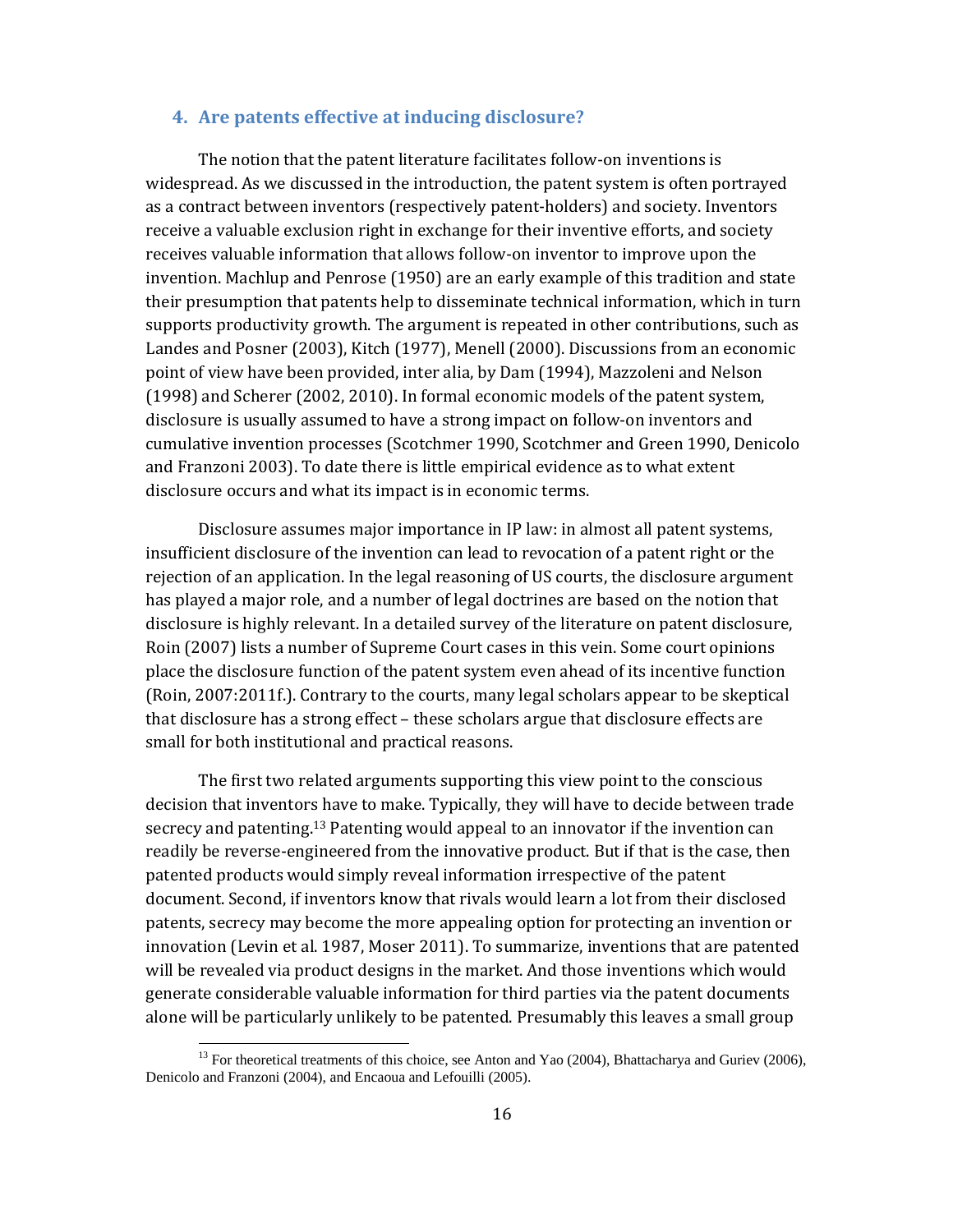of technologies for which patent documents contain valuable information. Pharmaceuticals are likely to be such a case since the product appears very late in the market due to extensive clinical testing. Hence, rivals may be able to learn important information from patent documents in these fields. Moreover, they may learn what inventions are already covered by patents so that they may be able to avoid duplicative efforts.

The latter argument does not pass muster, either, unless engineers and scientists are willing to study patent documents. Many US scholars argue that Willful Infringement Rules in the US create additional risks for inventors (and applicants) who use patent documents as sources of information (Lee and Cogswell 2004; Powers and Carlson 2001; Sterne et al. 2004; Moore 2004). To manage that risk it may become necessary to take additional precautions and prepare legal opinions that shield the inventor from willful infringement attacks. This risk is likely to force R&D managers to stop using patent documents as information sources in the invention and innovation process. Patents may still be used in the IP clearing process at the end of the innovation process (Toffel 2004) – but at this point, they can neither have a dampening effect on duplication, nor can they generate positive spillover effects (Roin 2010: 2021f., FTC 2003: 29‐31).

A final set of reasons why disclosure is unlikely to be effective lies in the timing and quality of disclosure (Seymore 2010, Fromer 2009). The US patent system still allows applicants to keep applications secret prior to grant – albeit at the expense of not seeking patent protection in foreign jurisdictions. Furthermore, applicants may deliberately seek to keep some crucial information out of the patent document, and they may be successful in doing so unless they are challenged by the examiner to fill the gaps. As long as the likelihood of seeing the patent revoked is small (e.g., due to a lack of functional post-grant reviews) the incentive to do so will be relatively high. Finally, by developing complex claims construction rules, courts may have forced applicants to use legal language in their filings which are not conducive to clear transmission of scientific and engineering information (Roin 2007: 2023). Bessen and Meurer (2008: 8f.) support this view and point to a second effect that failing disclosure or notice has: the boundaries of intellectual property become "fuzzy", thus provoking more litigation among patent owners who are uncertain about the delineation of their rights.

So far, there have been few attempts to quantify the impact of patent literature and technical information from patents. Thus, neither the optimistic assessment by some courts nor the skeptical ones by legal scholars or economists can be confirmed. A paper by Gambardella et al. (2011) provides a first set of estimates of cost‐savings incurred by follow‐on inventors due to knowledge of the patent literature. The data were collected in a large‐scale inventor survey covering more than 22,000 inventors in 23 countries. Inventors were asked for a qualitative assessment as to how important patents were as a source of information for a particular invention. Questions of this type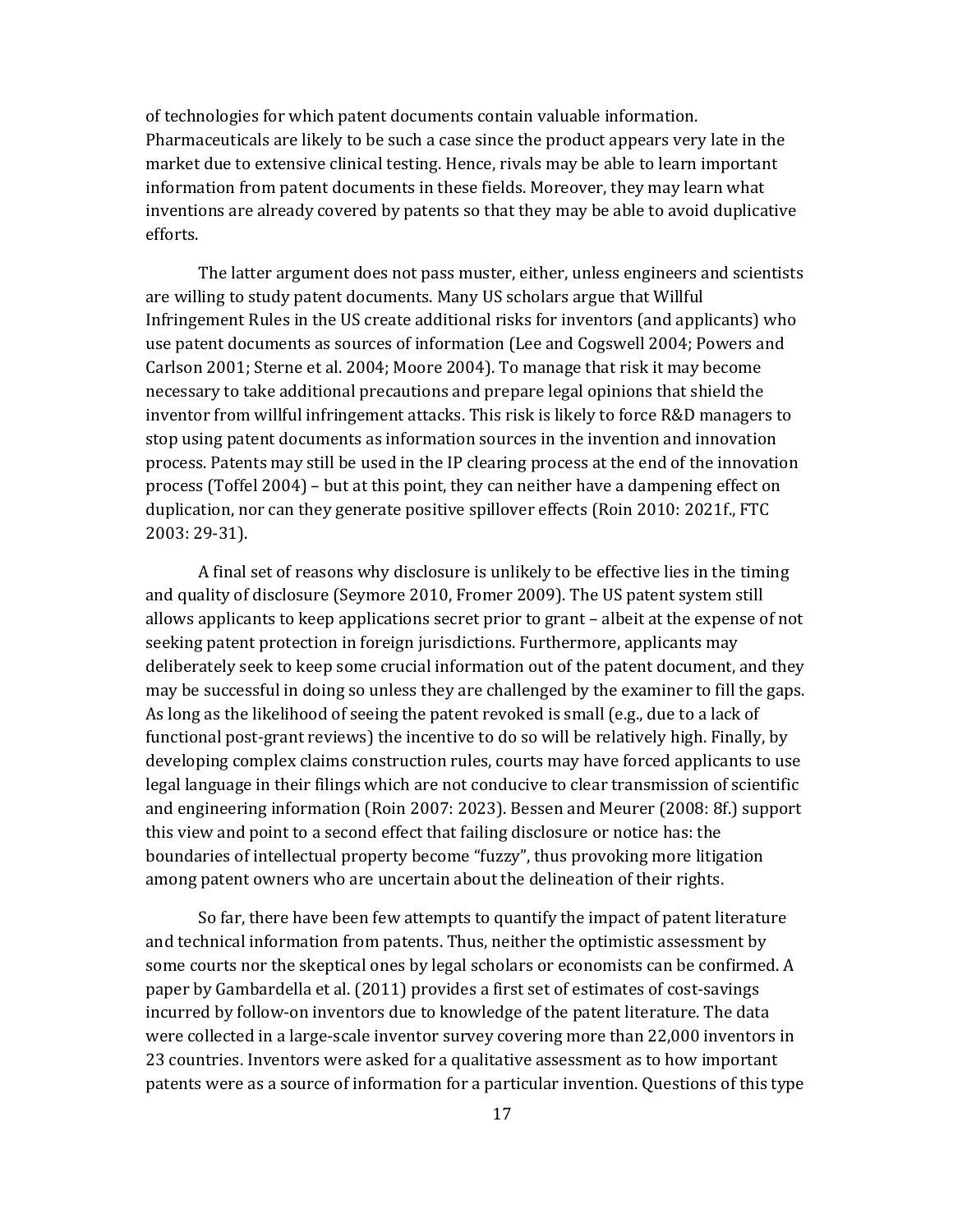have been used before in innovation surveys and – presumably for the first time – in the Yale Survey. Cohen et al. (2002) argue that US companies generally prefer other sources of information over patents. Moreover, Arora et al. (2008) find that these measures are not related to spillover effects which would favor productivity gains. Nagaoka and Walsh (2009) find large differences in the importance of patents between US and Japanese inventors. In line with the prior studies, Gambardella et al. (2011) find that patents are particularly important sources of information in a small number of technical areas, such as polymers, organic chemicals, pharmaceuticals, petrochemical and materials chemistry, and that Japanese inventors assign greater importance to information in patents than either European or US inventors.

More importantly, inventors were also asked in the survey described by Gambardella et al. (2011) to quantify the time saved for the respective invention process when compared to a situation in which the information from patents had not been available. Time savings from disclosures follow a highly skew distribution, with estimated median values of 5.9 hours and mean values of 12.2 hours. There is considerable heterogeneity across technical fields ‐ median values range between 36 hours (organic chemicals) and 1.0 hours ( digital communication technology). In fields where patents have strong impact on appropriability such as chemicals and pharmaceuticals, disclosure effects appear to matter the most.

As appealing as the disclosure argument is, this empirical analysis reinforces the notion that patents have highly heterogeneous effects, and that the incentive and the disclosure effects are strongly correlated. The overall social value of patent disclosures appears to be quite small in comparison to the private value of patents (Gambardella et al. 2011). Even if it were possible to "invigorate disclosure" (Fromer, 2009), total disclosure effects are likely to remain relatively small.

### **5. Valuing patents and their use in the market place**

Many researchers have documented the increased importance of intangible assets relative to tangible assets in today's developed economies (Corrado et al. 2006; Hall 1993; RE Hall 2001; Haskel and Marrano 2007). The valuation of patents, as a form of property right on at least some of these assets, has therefore taken on increased importance. However, as emphasized by Schankerman and Pakes (1986) and Griliches (1990), there can be confusion over what we mean by the "value of a patent," even if we confine ourselves to private value, that is, the value to the patentholder. The patent itself has value as the right to exclude others from practicing the invention freely, but the possession of the patent also serves as a proxy for the value of the underlying invention, which may have private value even without the patent right (because of associated tacit knowhow, required complementary assets, and so forth). Harhoff et al. (2003) contains a useful discussion of the complexity of this issue.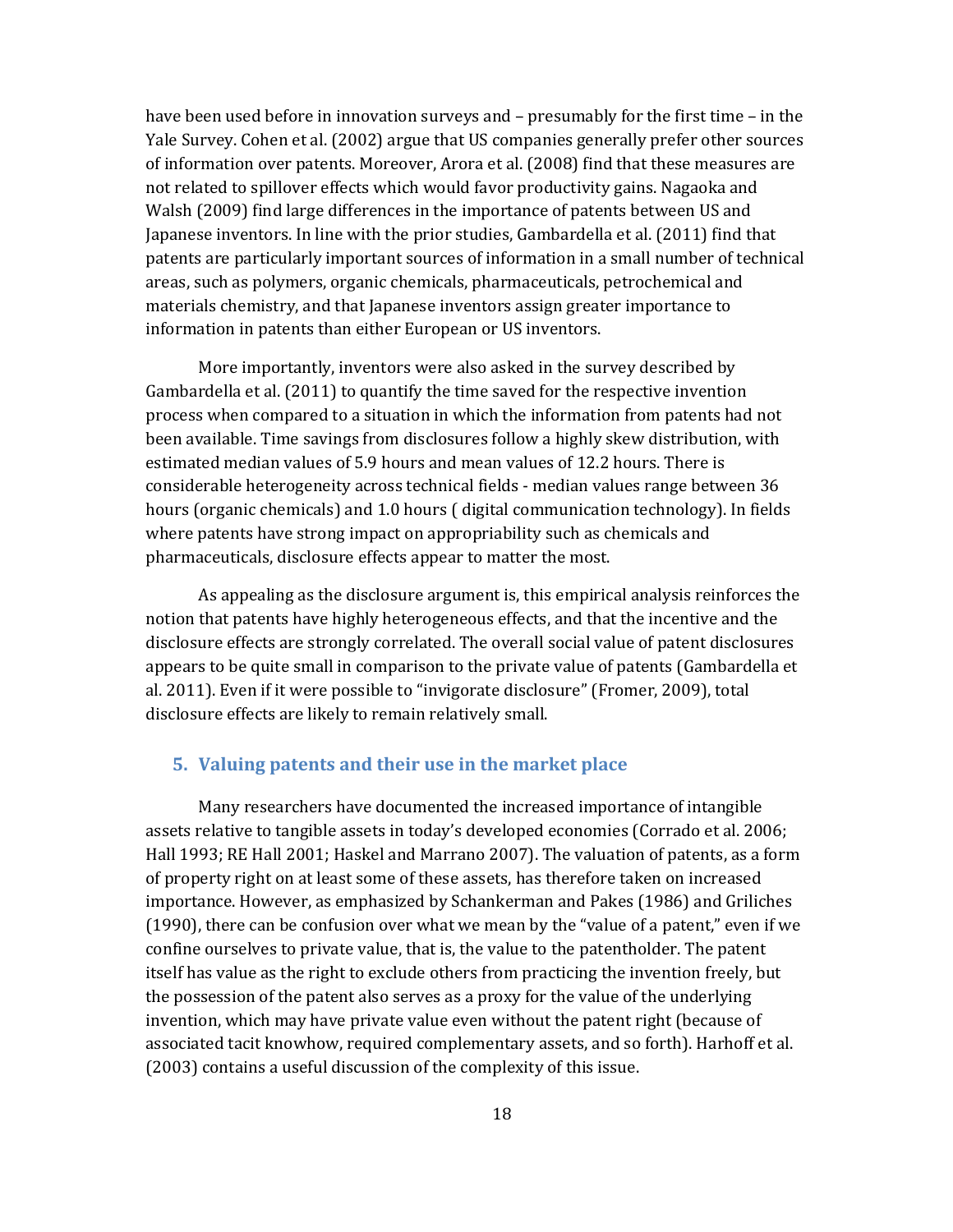In general, work like Schankerman and Pakes or Hegde and Sampat (2009), to take a more recent example, which relies on patent renewals to estimate the value distribution is the closest to measuring the value of the patent right itself. The downside of using patent renewals to measure value is that because renewal fees are relatively low (typically of the order of a few thousand dollars or euros, at most), this approach conveys relatively little about the valuable tail of the value distribution, where there are few patents but they are worth a great deal. It is also worth pointing out that the renewal method captures the value of the patent right relative to having the patented invention in the public domain.

Other methods for estimating patent value capture different aspects of value of the patent right or the patented invention. These include those based on surveys of individual patentholders and their patents and the use of market valuation of a firm including its patent portfolio. The first approach was pioneered by Sanders et al. (1958) with a survey of U.S. patentholders. Following up on Scherer's analysis of the Sanders et al. data, Harhoff, Scherer, et al. (1999, 2003) surveyed a number of German and U. S. holders of German patents, asking them the following question:

"If in 1980 you had known how its contribution to the future profitability of your enterprise would unfold, what is the minimum price for which you would have sold the patent, assuming that you had a good‐ faith offer to purchase??"14

This study was followed by a larger study of European inventors that asked essentially the same question of European patentholders (Gambardella et al. 2008).15 As these authors point out, the value measured in this instance is the value of owning the patent right relative to a situation where another firm owns the patent, which is not the same value as that revealed by the renewal approach:

"Because the question asks about a hypothetical situation in which the patent is sold, the value measure obtained from the answer logically includes a strategic component of patent value not captured by the renewal value. The reason is that the buyer of the patent will obtain the exclusive right to the patent and may be able to block related patents of the previous owner, thus preventing the original patent holder from practicing these inventions or demand license fees for them. Another way

<sup>14</sup> Harhoff et al. (2003), p. 1348.

<sup>&</sup>lt;sup>15</sup> The PATVAL survey, see Giuri et al. (2007). For the US and Japan, see Nagaoka and Walsh (2009), although in these surveys the value question was much less precise.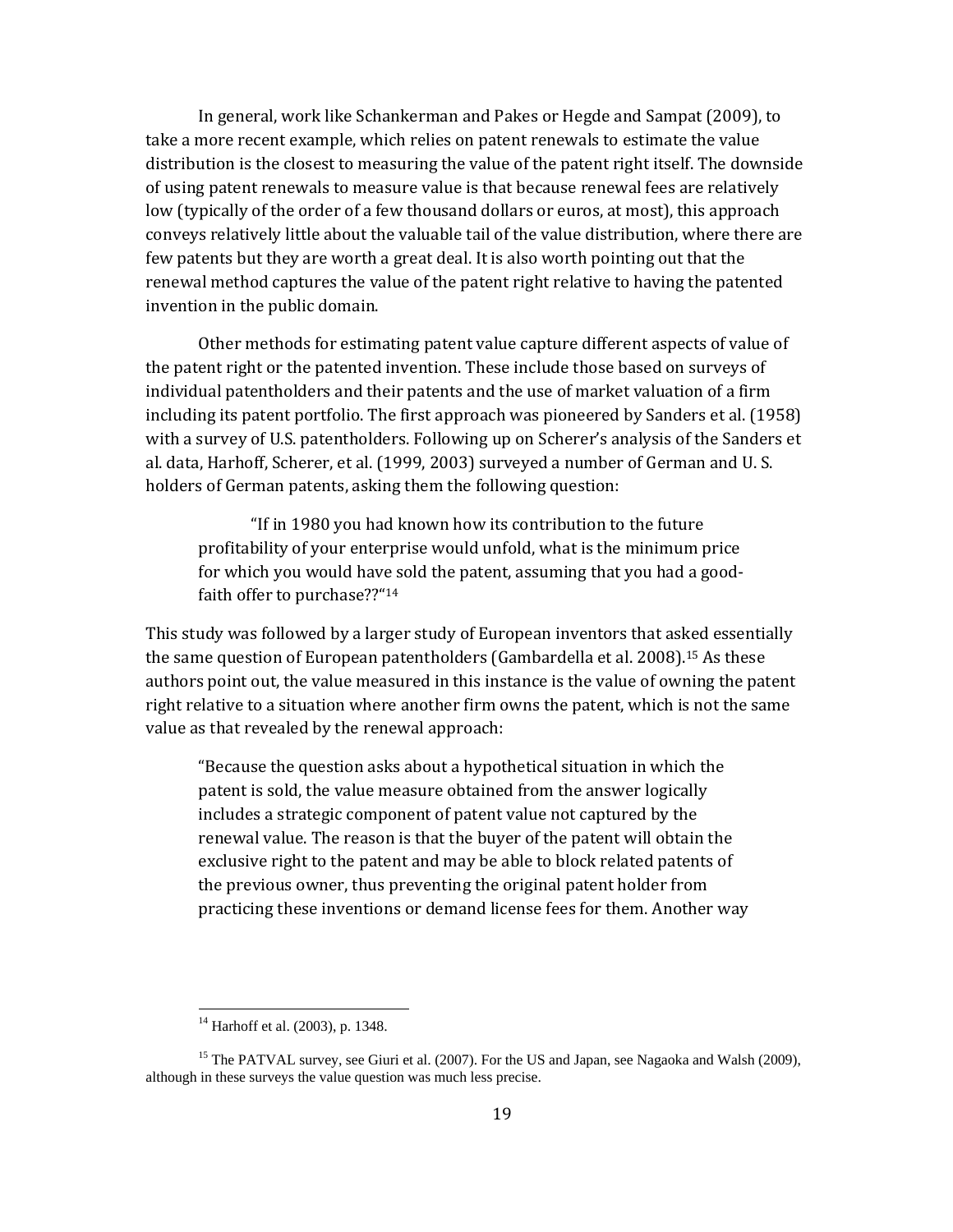to think about our measure is that it is equivalent to the market value of a firm whose only asset is the patent."16

The authors refer to the value measured in this way as the "asset value."17 Both of these studies (Harhoff et al. and Gambardella et al.) yielded an extremely skew value distribution, as in the original Sanders et al. data. The mean asset value of a European patent was about 10 times its median, suggesting considerable skewness.

 These results are confirmed by those in studies by Scherer (1998) and Silverberg and Verspagen (2007) who find a similar skew value distribution for a number of datasets containing returns to innovation distributions (patent licensing royalties, venture capital investment returns, patent profits according to survey evidence, the number of citations per patent). In general these distributions are either log normal or Pareto with a coefficient whose value ranges from below 1 (no mean to the distribution exists) to around 3 (a mean and a variance exist and the distribution is difficult to distinguish from log normal). In addition, the returns distributions to individual patents or projects are more likely to be Pareto than more aggregate returns distributions.

The authors of the above studies have also shown that patent values are related to a number of bibliometric and other properties of the patent, such as the number of times it is cited, the number of jurisdictions in which a patent on the same invention is taken out, the number of claims, and the number of backward reference made by the patent. For the pioneering work on citations in this area, see Trajtenberg's (1990) study of CT scanners. In this study he finds that patent citations are related not only to private value but to social value. Sampat and A. Ziedonis (2005) show that citations can also help to predict whether a university will successfully license one of its patents, but not the amount of licensing revenue earned.

A second line of work in this area relates the market value of a firm to its patent portfolio and possibly the characteristics of that portfolio, using a methodology introduced by Griliches (1981) that is essentially hedonic. Hall (2000) surveys some early work relating measures of Tobin's q for individual firms to their stock of innovation assets, proxied by R&D and/or patents. Tobin's q is the ratio of the market value of the firm to the replacement value of its tangible assets, which is assumed to be close to unity in equilibrium (and in the absence of other assets). Discrepancies in the ratio are expected to be correlated with the value of the intangible assets held by the firm, chief among which are its innovation assets.

  $16$  Gambardella et al. (2008), p. 70.

 $17$  Scherer (2010) includes a useful discussion on page 25. Asset value is defined as the value of a firm that owns only the patent.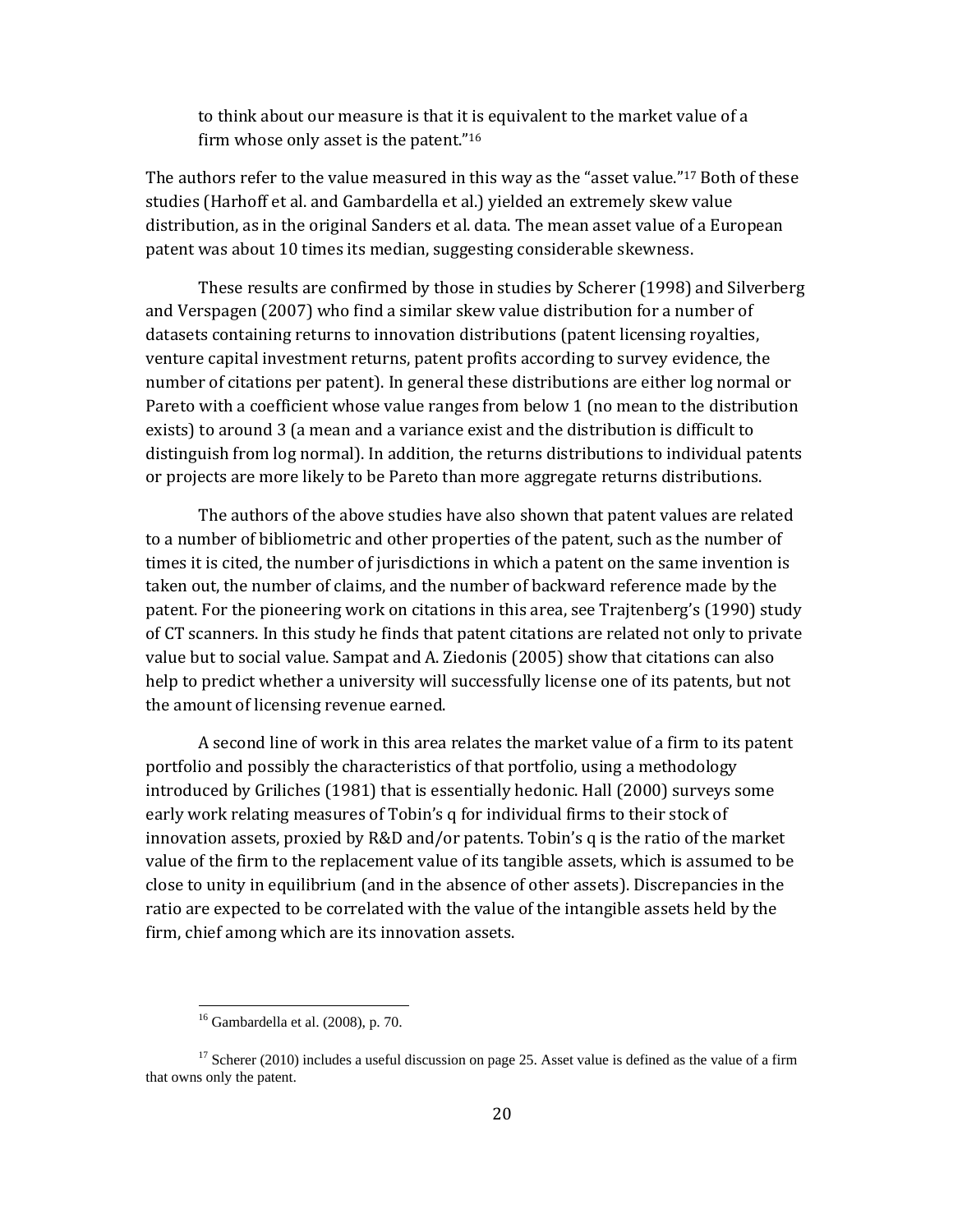The first paper to include a citation-weighted measure of patents in this regression was Hall et al. (2005), who found that citations conveyed information about firm value above and beyond that conveyed by R&D and patenting. In addition, they showed that the relationship was highly nonlinear: Firms that averaged fewer than the average citations per patent across all firms received no boost to market value whereas firms in the top 17 per cent of the sample had a market value that was 35 per cent higher and those in the top 5 per cent, 50 per cent higher, other things equal. It was also noteworthy that self‐citations (citations to a firm's own patents) were more valuable than other citations.

Other recent work using patents as a measure of innovation output in the market value equation is that by Blundell et al. (1999) and Toivanen et al. (2002) for the UK, and Bosworth and Rogers (2001) for Australia. In addition, a very few papers have looked at the market response to patent applications, grants, or announcements. In general, one does not expect large short term increases in market returns from a single patent given the relatively large size of the majority of publicly traded firms available for analysis, but when a firm is primarily a technology firm (e.g., biotechnology firms) it is possible to measure the market impact. Two examples of this kind of work are Austin (1993) and Darby et al. (2004).

### **Using patents to secure financing**

One consequence of patents viewed as property rights to intangible assets is that they may be useful signals to investors that a startup firm has valuable assets even in the absence of a current profit stream. A series of recent papers have examined patents in this role, showing that although not all technology‐intensive startups use patents in this way, in general those that do perform somewhat better than the firms that do not.

Sichelman and Graham (2010) report on a large survey of startup and early‐ stage companies conducted in 2008 and which is more fully described in Graham et al. (2009). The companies surveyed were in the biotechnology, medical instrument, software, internet, and computer hardware sectors and the survey results provide a rich set of information about such companies, in spite of a relative low response rate (approximately 10 per cent, yielding 1000 companies). Unlike non‐startup companies, these companies rated financing and improving exit valuation as moderately to very important motives for obtaining patents. In general, biotechnology and medical device firms rated patents much more highly for securing competitive advantage than software and internet firms. This was confirmed by expert investors (venture capital and others), who reported that patents were much more important for their decision to invest in biotechnology than in software and internet firms. Nevertheless, about half of these experts found patents relevant for software and internet.

Mann (2005) reviews the pros and cons of patents for a small sample of software startups, finding that in this technology inventing around is relatively easy, and patents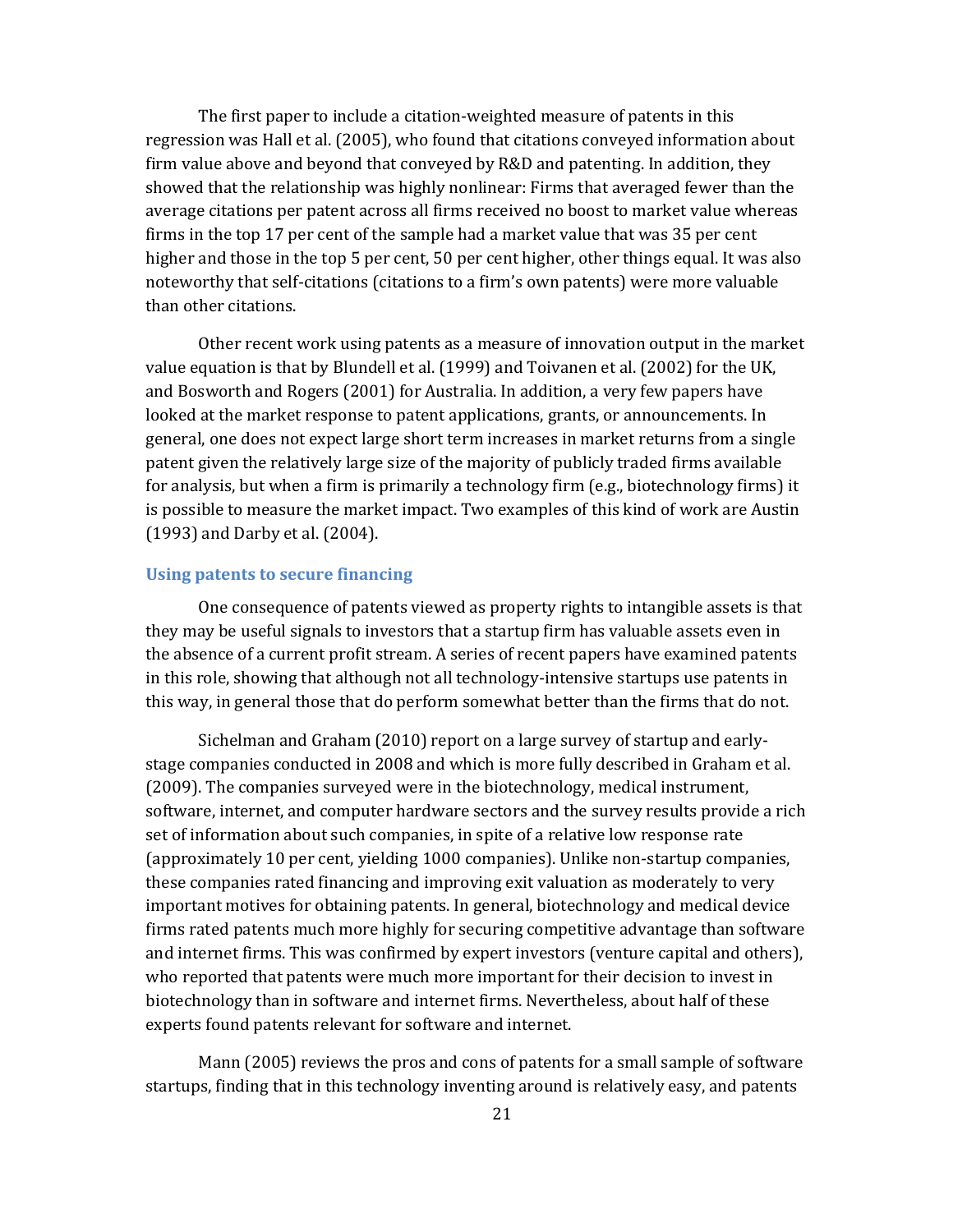can be a distraction from the firm's central activities. However, some firms still amass patents in order to signal quality in later stage financing or for cross licensing purposes. Mann and Sager (2007) find that only one quarter of the venture-backed software firms in their sample acquire a patent, but that firms that do experience better performance in terms of financing, survival, and exit status. Cockburn and MacGarvie (2009) look at how financing and performance vary across software sectors with respect to the presence of patent "thickets" (subareas that are densely populated with patents). They find that both financing and IPOS are delayed in markets that are associated with patent thickets, implying that such thickets may be an impediment to innovative entry.

Looking at technologies other than software, Haeussler et al. (2009) find that European patent applications (but not grants) serve as an important signal to VC investors in German and British biotechnology firms. For nanotechnology, the type of patent matters: an additional patent increases the amount of VC funding available to a firm, but only if the patent is indeed in the nanotechnology area (Munari and Toschi 2007). Hsu and Ziedonis (2008) look at 370 venture‐backed semiconductor firms and report a number of positive effects of patent applications for funding: a doubling in patent application stock is associated with a 28 percent boost in funding‐round valuations. This signaling value of patents is greater in earlier financing rounds and when funds are secured from prominent investors. Larger patent application stocks increase both the likelihood of sourcing initial capital from a prominent venture capitalist and of achieving liquidity through an initial public offering.

With the exception of Haeussler et al. (2009), most of the above work on patents and VC financing availability has focused on US firms and used US patents. An exception is Helmers and Rogers (2011), who look at all high and medium technology startups in the UK in a single year, 2000. Using a sample selection model to control for exit, they investigate the impact of having UKIPO or EPO patent applications during 2000 or 2001 on asset growth during the 2001‐2005 period, finding a positive effect. This paper is noteworthy for the care with which it discusses the problem that is endemic to all the work in this area: the fact that firms that patent may be different (better) in unobservable ways from firms that do not patent and we may be attributing too much to the patenting decision given inability to control for the quality of their technology. Nevertheless, patents can be interpreted as signals of this quality, so the results are still of some interest. The interpretative problem is similar to the one described earlier: we are not sure whether the patent right is important or simply the underlying invention for which the patent is a proxy.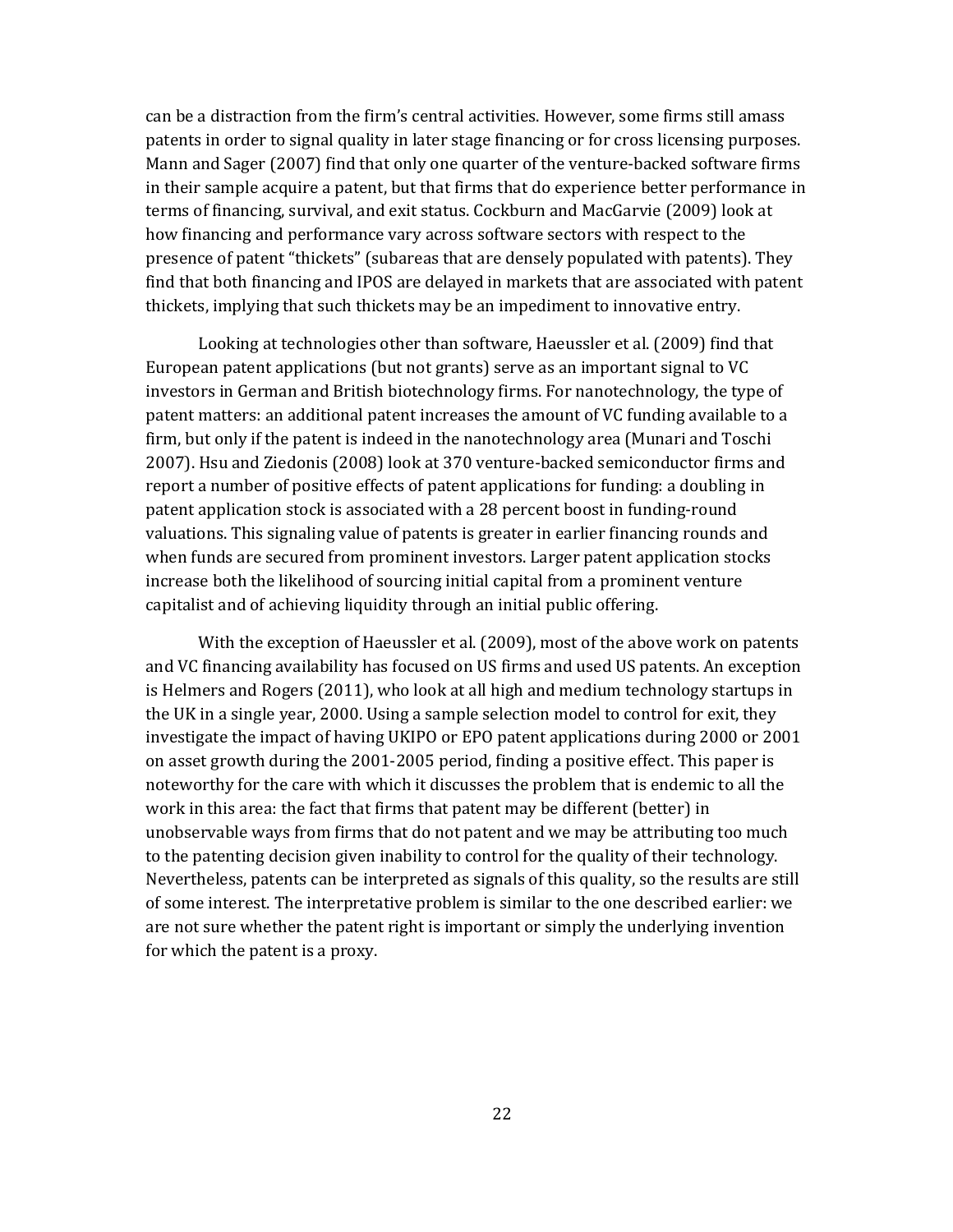### **6. Current policy topics**

#### **Software and business method patents**

A series of court decision during the mid to late 1990s in the United States opened the door to a flood of software and business method patents. In consequence, other patent systems, especially those in Europe, have been under considerable pressure to reconsider their apparent prohibition of "disembodied" software patents. The growth of this kind of patenting, the associated growth of high profile litigation of these patents and the controversies these phenomena have engendered have inspired a large research literature that attempts to answer the question of whether this expansion of patentable subject matter was positive or negative for innovation in this area.18

Analyzing these kinds of patents requires identifying them, and this has proved somewhat difficult. Computer inventions are often described as combinations of hardware and software to solve a particular problem, especially before the changes in patentable subject matter during the mid‐1990s. There is still an incentive to do so if patenting outside the United States is contemplated. In addition, most business method and financial inventions described in patents are in fact implemented by software, so making a distinction among these patents is also difficult.<sup>19</sup> As Allison (Allison and Tiller 2003; Allison et al. 2011) has argued in several papers, the only way to identify these patents accurately is to read them. But this is impracticable for large statistical studies, so authors such as Graham and Mowery (2002), Bessen and Hunt (2004), and Hall and Macgarvie (2010) have used other methods such as patent classes and keywords. All agree that patenting by software firms was relatively inconsequential during the 1990s, although it began to increase with the dotcom boom just before 2000.

Bessen and Hunt (2004) were among the first to look at the trends in software patenting following these changes to the law. They show that fewer than 5 per cent of software patents (by their definition, which is rather broad) are held by software firms; most are held by computer hardware and electronics firms. Although the number held by software firms has increased since the period covered by their study (1980‐1996), largely owing to increased patenting by large firms such as Adobe, Microsoft and Oracle, it is still true that most software firms hold no patents, even using a broad definition (Bessen 2011).

<sup>&</sup>lt;sup>18</sup> Using a very broad definition of software patents (US classes 341, 345, 370, 375, 380-382, 700-707, 715-717, 726, and 902) Bessen (2011) finds that annual grants of software patents at the USPTO have increased by a factor of 16 between 1984 and 2009, whereas the number of software patent lawsuit filings has increased by a factor of almost 30.

<sup>&</sup>lt;sup>19</sup> For research focused specifically on financial and business method patenting, see Hunt (2008) Komulainen and Takalo (2009), Lerner (2001, 2008), Merges (2003), and Wagner (2008).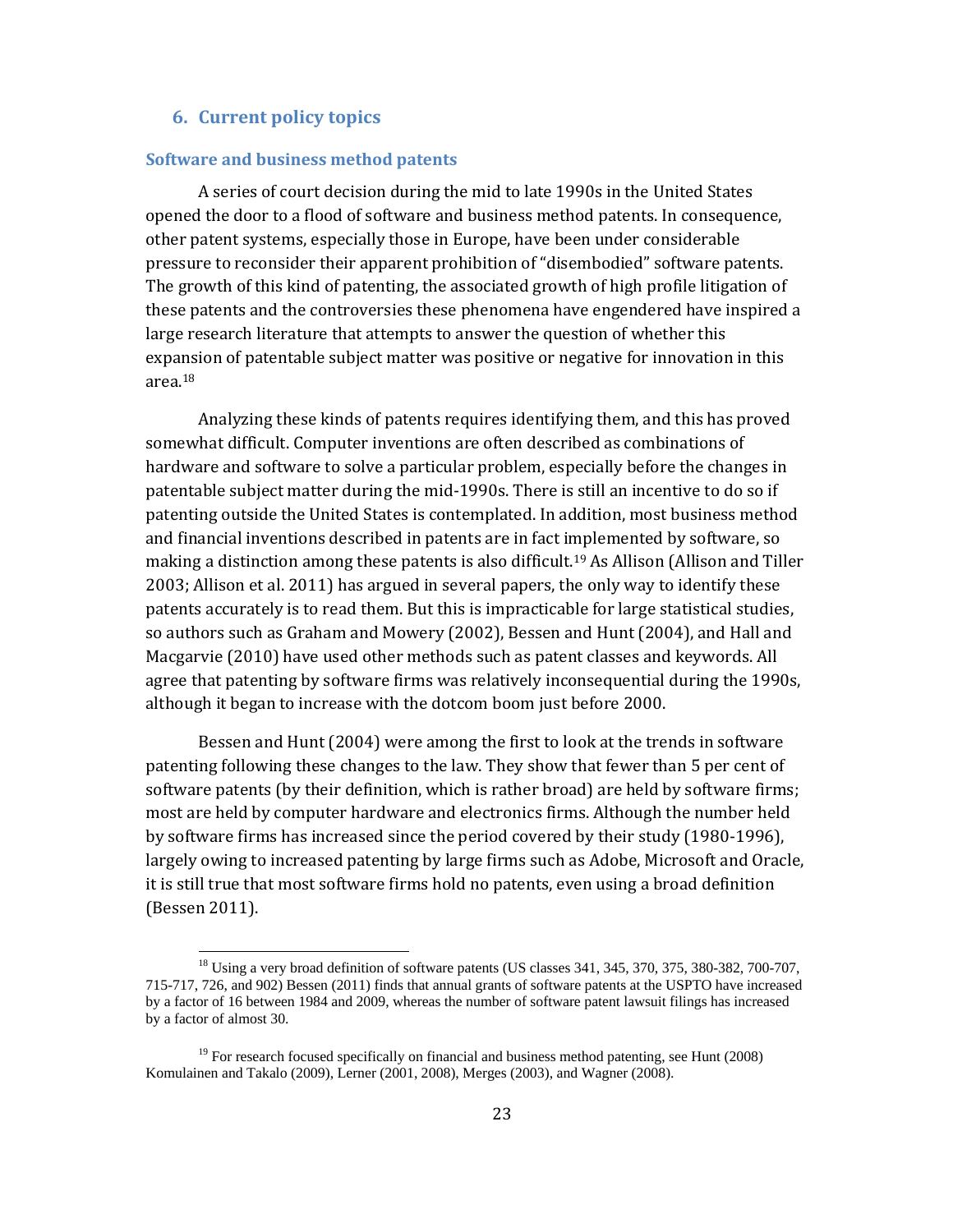The rise is software patenting has generated several policy concerns: first, there have been many critiques of their quality in the sense that some are perceived not to satisfy novelty and non-obviousness requirements, probably partly because the USPTO initially did not have computer science experts among its examiners.<sup>20</sup> Second, this sector is one where innovation is especially cumulative and therefore one where the overall impact of patents may be expected to be negative for innovation, as discussed earlier in this article. Unfortunately such a hypothesis is difficult to test because of the absence of a true counterfactual. Several researchers have looked at related questions: how did the change in the patentability of software affect entry of new firms into the sector, and how did it affect the market valuation of existing firms with and without patents?

In an early look at the entry question, Graham and Mowery (2002) found no effects on entry as of the late 1990s. Cockburn and MacGarvie (2011) asked how software patenting affected entry into various subsectors of the software sector and found that firms were less likely to enter product classes in which there are more software patents, but that, all else equal, firms holding software patents were more likely to enter these markets and that patents were associated with higher survival rates. Hall and MacGarvie (2010) looks at the market response to the important patentability decisions of 1994‐1996 and finds that the market evaluated the introduction of software patents as a negative development ex ante. Ex post, a greater number of firms in all ICT sectors invested in these patents, and these firms had slightly higher market values than those with no software patents, with the exception of pure software firms. Overall, the conclusion was that given software patentability, ICT firms engaged in patent portfolio races needed to add software patents to their portfolio, but there was no particular positive impact on software innovation per se.

### **University patenting**

One policy area that has generated a surprisingly large amount of research recently concerns the role of patenting in the conduct and diffusion of scientific research generated by universities and public research organizations. Although university patenting remains low as a share of all patenting, it has been growing fairly rapidly at least since the Bayh‐Dole Act in the United States (1980 with important amendments to the law in 1984) and similar changes elsewhere in the world. Reasons for this are not hard to find: the increased importance of scientific knowledge in the production of certain kinds of innovation, notably those in the biotechnology area, changes in the legal treatment of the ownership of university patents, and budget pressures on the university that have led to it seeking new income sources. A useful

 $20$  See Hall (2009) for a review of these critiques. The rise in requests for re-examination and the low success rates of patent litigation in the software patent area discussed later in the paper also suggest some uncertainty over patent validity.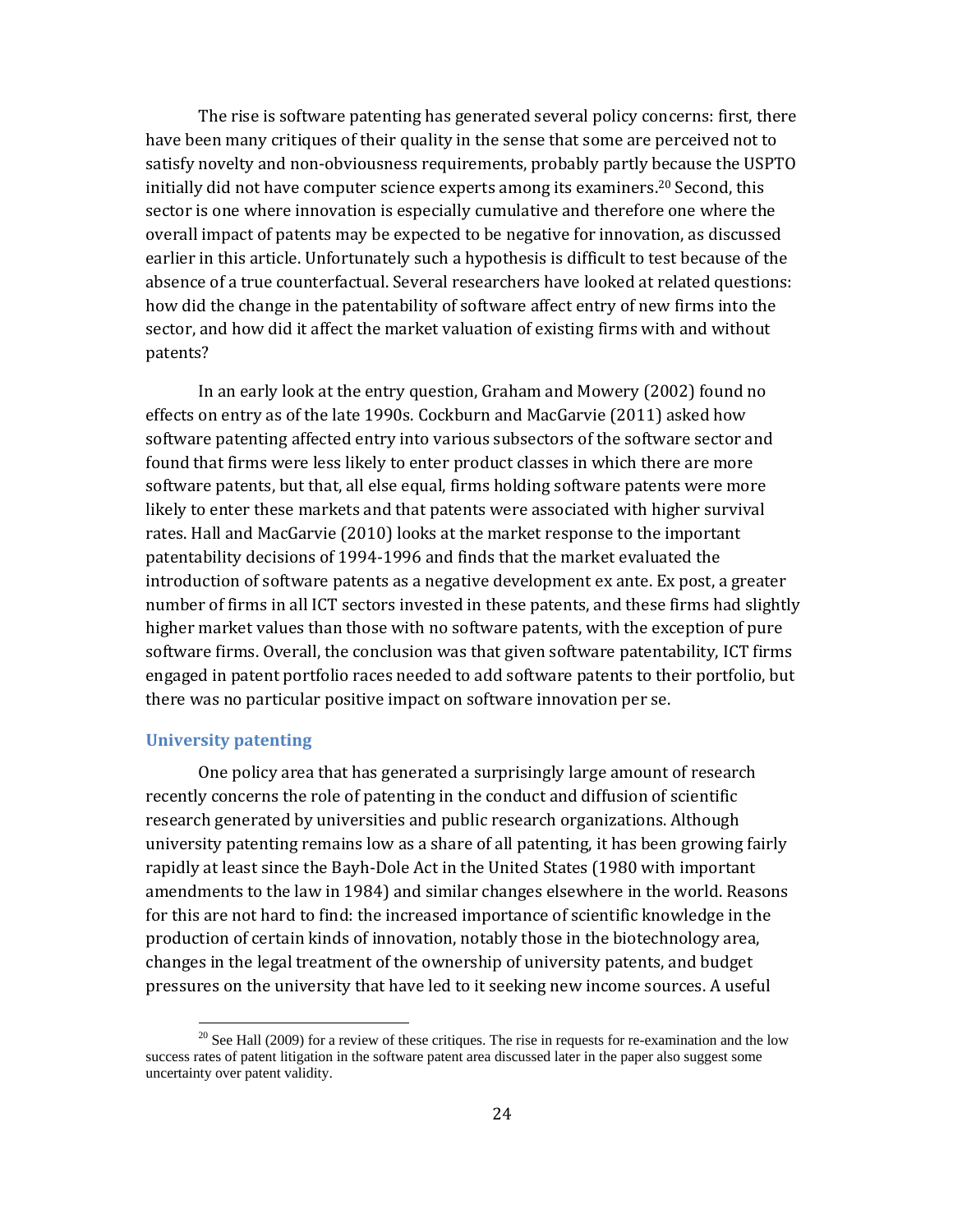survey of the broader topic of university-industry relationships that includes a discussion of the role of patents is provided by Foray and Lissoni (2010). Mowery et al. (2004) present a detailed study of the impact of the Bayh‐Dole Act on both university research and patenting.21

One reason for the enormous interest of academic researchers in this topic may be the demand from their own university administrators for ways to evaluate the consequences of these trends, as there have been many critics who complain that university use of proprietary protections for knowledge detracts from their primary mission as creators of public knowledge. Thus the questions addressed in these papers are whether patenting distracts researchers from research leading to publications, whether patenting changes the nature of their research towards research directed at commercial ends, and whether university patenting slows the diffusion of knowledge by privatizing some of it.

Henderson et al. (1999) was the first paper to examine the changes in university patenting after the Bayh‐Dole Act comprehensively. Using all university held U. S. patents applied for between 1965 and 1988, these authors show that such patents are more highly cited and more general, but that the difference in the citation rate falls over time, becoming insignificant after 1984. Sampat et al. (2003) reexamine these data using seven additional years of citations (11‐14 years total as compared with 4‐7 years), finding that although the gap between university‐owned patents and a control sample narrows slightly, university-owned patents have a significantly higher citation rate throughout the period. Both of these papers control for differences across patent classes in average citation rates.

Thursby and Thursby (2007) show theoretically that licensing of applied research results can have a positive impact on the basic research output of universities, for income effect reasons and because of joint production. A number of papers using both U.S. and European data have examined whether patenting by academic research affects their research productivity as measured by publications and all have reached the same conclusion: publishing and patenting are complementary activities, not substitutes, when looking across researchers (Azoulay et al. 2009; Breschi et al. 2007; Carayol 2007; Fabrizio and DiMinim 2008; Thursby and Thursby 2009). There is some evidence that research quality may be affected (Fabrizio and Di Minim) or that research is shifted to areas with more commercial interest (Azoulay et al.). However, Thursby and Thursby (2002) find little change to university research from patent licensing. It is probably safe to summarize this work as showing that patenting and publishing are complements across researchers (more productive researchers do more of both) but

<sup>&</sup>lt;sup>21</sup> A recent special issue of Research Policy (Grimaldi et al. 2011) is devoted to the topic of academic research 30 years after Bayh-Dole and a recent special issue of Economics of Innovation and New Technology (Geuna and Mowery 2007) to the effects of academic patenting in the US and Europe.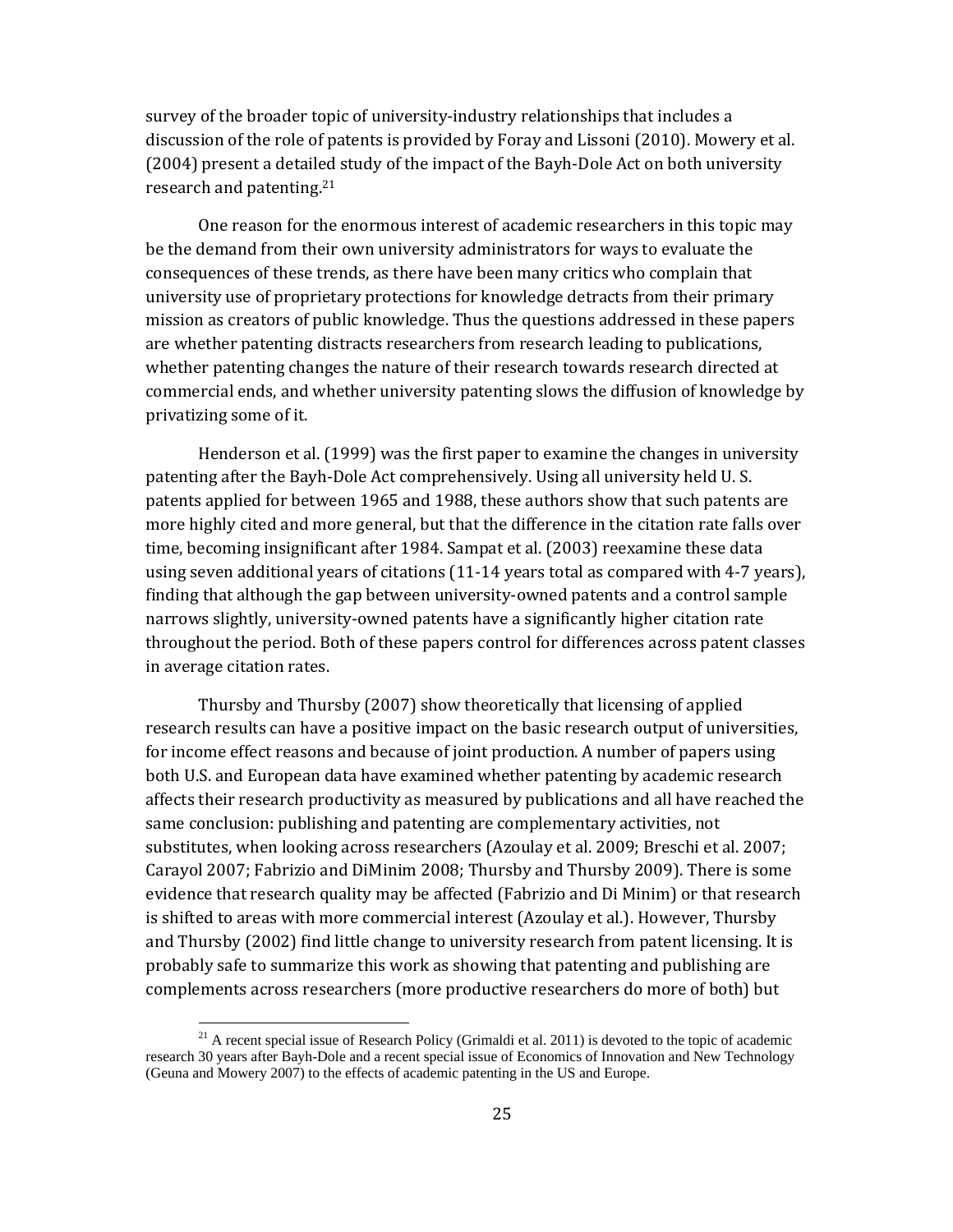that they are slight substitutes within researcher (doing more of one inevitably reduces the time available for the other, or at least changes the nature of the research).

Mowery and Ziedonis (2002) look at data on university patenting and licensing for three major research universities before and after the Bayh‐Dole Act and find that the impact on research content is very modest with no decline in the importance or generality of their patents, while the impact on the marketing efforts of the university technology transfer office is considerable. Looking at research universities as a whole, they find substantial entry into technology transfer and patent licensing and that the patents of the new entrants are less important (as measured by citations) and general than those of universities with extensive patenting experience before Bayh‐Dole.

There is other evidence that the institutional attitude and context seems to have a significant effect on the use of patents. Owen‐Smith and Powell (2001) survey faculty inventors in two very different research universities, one an elite private institution with a highly active and successful technology transfer office (TTO) and one that is a large state university. Although they are of similar size and rank, the private institution had ten times as many patents in 1998 and fifteen times the licensing revenue. Faculty attitudes toward disclosure to the TTO differed significantly across the two universities and this in turn influenced their success at patenting inventions.

In an interesting study of university software patents, Rai et al. (2009) also find that the "university effect" is very important in explaining behavior. The most important predictor of software patenting by a university is not their R&D or employment in the computer science area, but their overall patenting. That is, some universities are active in this area and others are not, but patenting is not especially driven by output in a particular research area.

The heterogeneity of university experience with patent licensing is also emphasized by Geuna and Nesta (2006) who looked at European university activity in this area and found wide variation in the extent to which inventions by university researchers were indeed patented by the university rather than industry or the faculty member himself. As in the US, much of the university patenting was in the areas of biotechnology, pharmaceuticals, and genetics. J. Thursby et al. (2007) finds that one quarter of U.S. patents taken out by faculty researchers are assigned to firms rather than universities and that these patents are less basic and more likely to be in the physical than in the biological sciences. Czarnitzki et al. (2009) find that although those German faculty patents that are owned by corporations have a higher value in terms of forward citations, those assigned to academics or public research organizations are more complex, more basic, and have stronger links to science. The authors suggest that this signals weakness in the commercialization of technologies based on basic science in Germany, although it could simply be the natural outcome of the different goals and activities of the two types of institutions.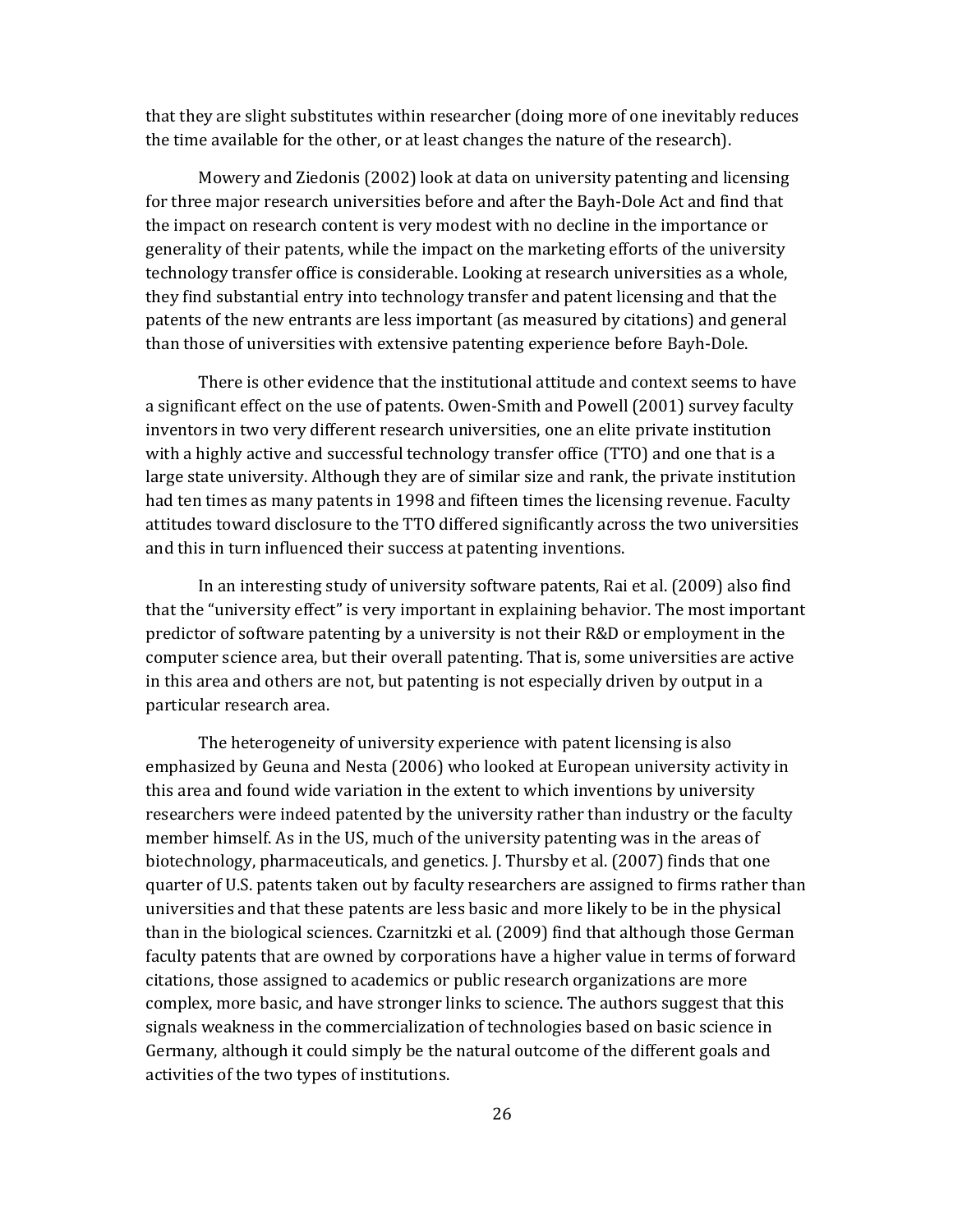In a novel and influential paper, Murray and Stern (2007) look at the knowledge diffusion effects of patenting research output which is also described in a published paper. They exploit the lag between publishing and the patent grant to look at whether future research (measured as citations to the associated paper) is enhanced or discouraged by the proprietary effect of the grant, finding a modest decline in relative citations after the patent is issued. Williams (2011) uses a similar quasi‐experimental approach to the analysis of the impact of Celera Corporation's temporary IP on selected gene sequences, finding that Celera's IP led to reductions in subsequent scientific research and product development outcomes, relative to a counterfactual where the same genes were always in the public domain.

A related issue that has received some attention is that of proprietary research tools and materials, which raise the cost of doing research. Although many jurisdictions have an explicit or implicit "research exemption" for those that use patented information solely for research purposes, not all do, and a highly publicized US court decision called this exemption into question (Madey v. Duke University 2002), holding that the so-called exemption was very narrow and did not generally apply to university research. Nagaoka and Aoki (2007) develop a theoretical analysis of the research exemption and conclude that although such an exemption can be justified in multiperiod R&D competition, it is not necessarily innovation‐enhancing in a two stage pioneer-follower model, because it fails to reward the first inventor. They recommend a broad exemption for research on the subject matter of an invention, together with stronger protection for the pioneer in a product market.

Following on the Madey v. Duke University decision, Walsh, Arora, and Cohen (2003) took an early look at the effects of increases in research tool patenting in the drug discovery area. They found that such patenting had little impact thus far due to the work‐arounds adopted by university researchers: taking out licenses, inventing around, using an informal research exemption, and developing publicly available research tools.

#### **Patent litigation22**

Patent litigation is a relatively rare event in most jurisdictions. However, when it occurs, it tends to involve the most privately valuable patents (Allison et al 2004; Harhoff et al. 2003). If a firm believes that a patent is being infringed, it can sue the infringer for damages and/or injunctive relief. Any firm that is alleged to have infringed, either via a specific letter of notification or by being a defendant in a suit, may sue the patent‐holder for declaratory relief, i.e., for a judgment that the firm is not infringing a patent held by the defendant, or that the patent in question is not valid.

 $22$  See Harhoff (2009) for a detailed survey and discussion of patent litigation in various European countries.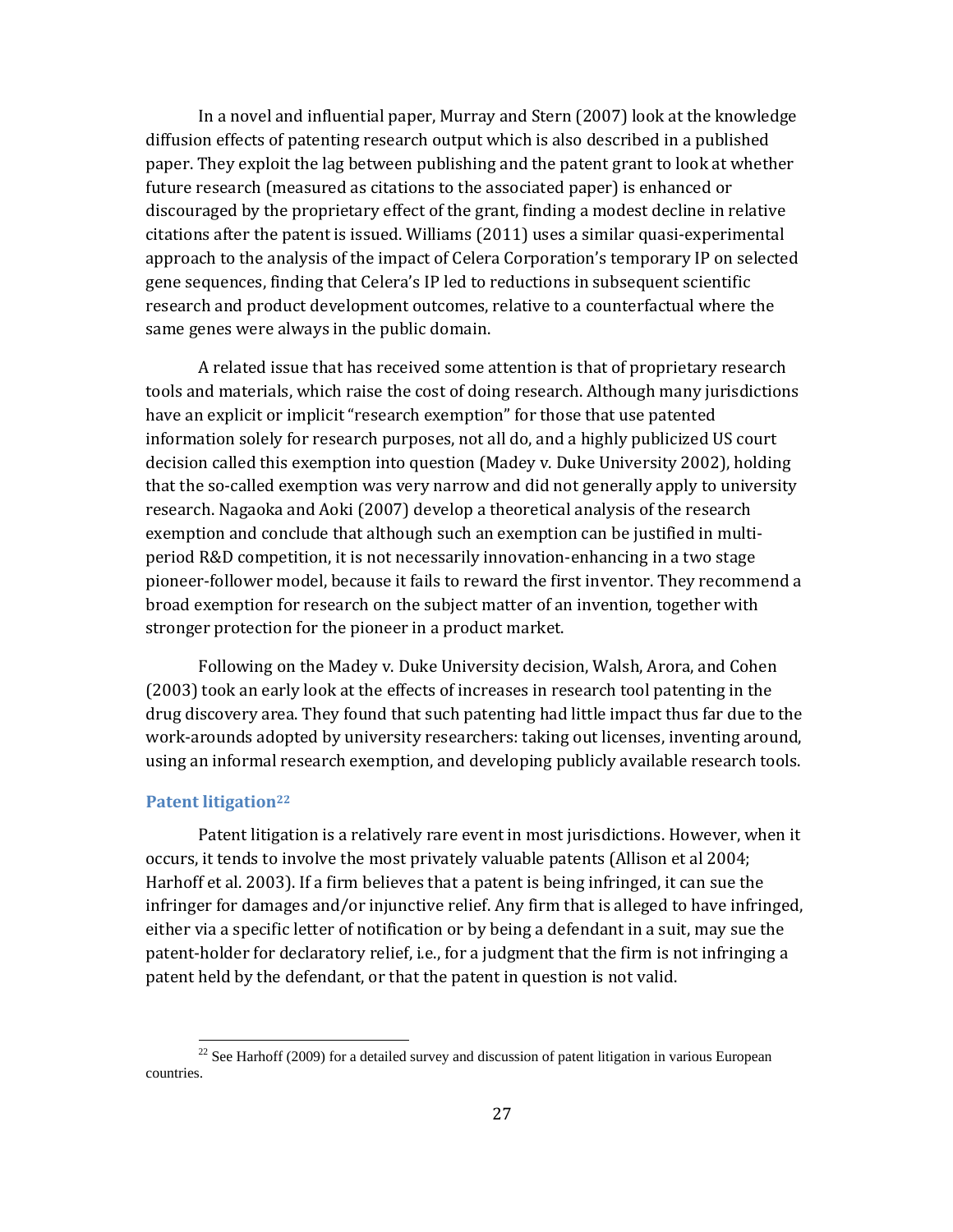Most patents are never litigated; for example, the rate of patent litigation in the U. S. in recent years has been approximately 1 to 2 per cent of patents, with substantial variation across fields (Lanjouw and Schankerman 2001; Bessen and Meurer 2005). Most cases are settled privately and only a few go to trial. The infringement filing rate for EPO‐granted patents in Germany has been estimated to be 0.9% and is thus slightly lower than that in the U.S., even though litigation is considerably less costly in Germany. While patent litigation is relatively rare, cases which are litigated can cause considerable welfare losses, e.g., if the patents have been granted erroneously or if infringement takes place and undermines incentives for R&D. Important design elements of litigation systems are the financing of the court system, the availability of strategic instruments that can be used unilaterally to affect the cost levels of a rival, and the availability of injunctions.

Because of the need to gather a great deal of information, and because considerable expertise is required, patent litigation systems are usually expensive. Seeking full recovery of court costs from private parties may lead to high litigation costs (as in the United States, Ireland and Great Britain) and, indirectly, to high incidence of private settlements. While that may be optimal in some cases, it is clearly not if adjudication delivers important information about patent validity (Shapiro 2003). In this case, adjudication is the source of positive externalities, and public sector financing of patent litigation would be justified.

Research on patent litigation is difficult because of the data collection problem (it frequently requires accessing the records of courts in several different jurisdictions) but in recent years there have been series of studies of US patent litigation (Moore, 2000; Lanjouw and Schankerman, 2001; Bessen and Meurer, 2005; Henry and Turner, 2006; Allison et al., 2011) and at least one of the German system (Cremers, 2004).<sup>23</sup> All of these studies document the fact that litigated patents tend to be the more valuable patents, as one might have expected. The US studies also show that only about five per cent of such suits go to trial, with the remainder being settled before going to trial. They also show that whether patent litigation has increased depends on whether it is measured in aggregate or per patent. That is, the increase in patent litigation has roughly paralleled the increase in patenting, at least in the United States, although there is some indication that the litigation rate has risen in the very recent past (Bessen and Meurer, 2005).

One of the consequences of the uncertain quality and breadth of software and business method patents has been increased litigation. Lerner (2008) reports that financial patents are litigated at a rate between 27 and 39 times higher than other patents, and are predominantly being asserted by small entities or individuals against

 $^{23}$  For an early survey of the empirical literature on IP enforcement, see Lanjouw and Lerner (1998).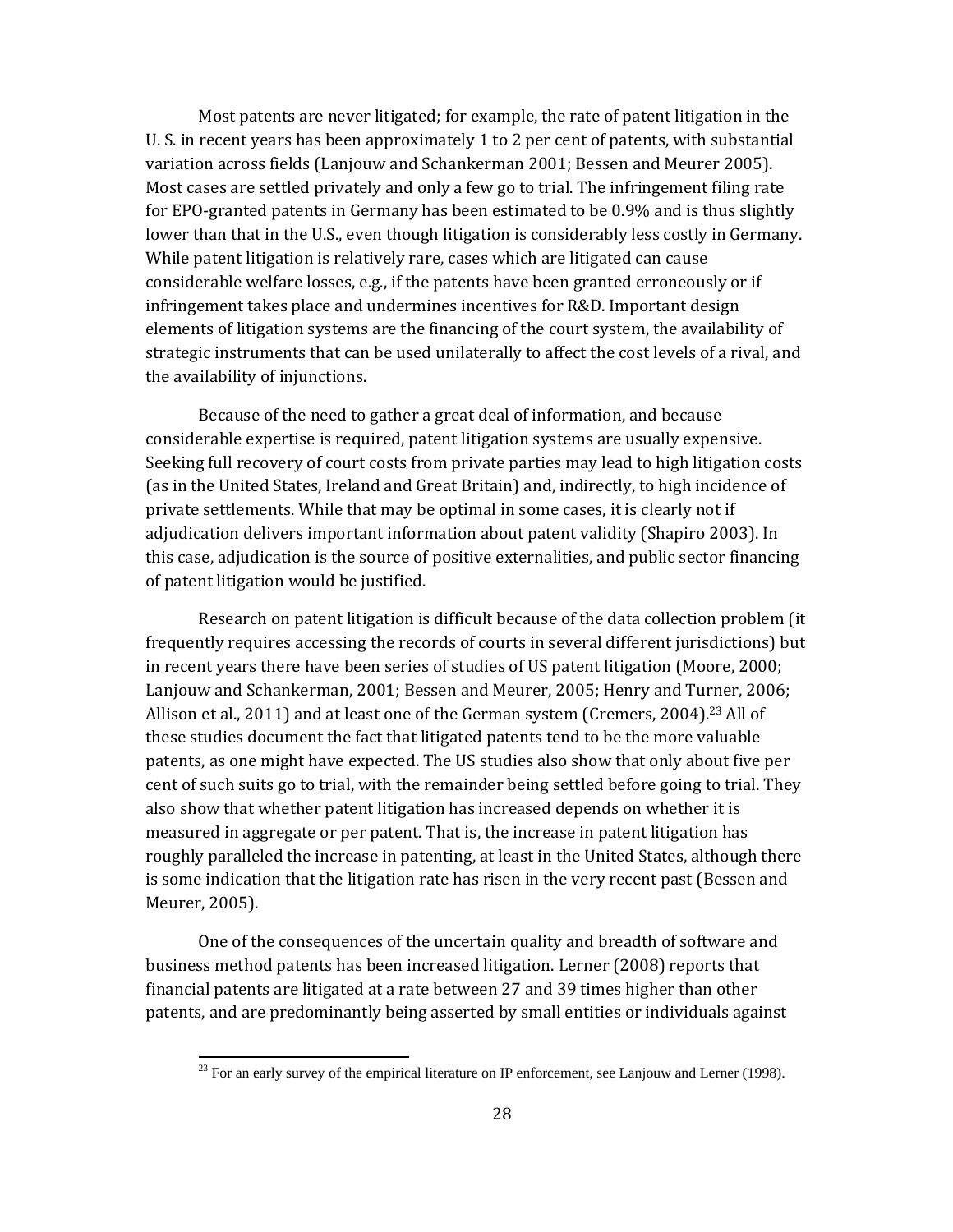large firms. Allison et al (2011) examine a new database on patent litigation which is arguably more complete than previous sources and they find that among the patents litigated more than 8 times, three quarters are software patents including business method patents. In principle such patents should be very strong, given the willingness of their owner to litigate, and they are the subject of settlement slightly more frequently than other patents. However, when they do go to trial, the patentholder wins only 13 per cent of the cases, as opposed to 51 per cent of cases involving non‐software patents. These results are consistent with the models presented by Farrell and Shapiro (2007) and Reitzig et al. (2007), which emphasize the ability of a holder of even a weak patent to hold up a firm that produces a product that may infringe on the patent for more than the (expected) value of the contribution to the product.

### **7. Design of the system**

International treaties have led to some harmonization of patent systems over the past decades, but important differences remain and some of these differences seem to have first-order effects regarding the impact of patent protection on innovation and competition. Researchers have only started to explore this area, and much can still be learned from comparative studies of patent systems. We discuss some of the more recent studies regarding the role of fees and other costs of patenting, the timing of examination, the design of post‐grant review, and finally patent office governance and management.

#### **Fees**

Patent offices charge fees for a number of steps in the patenting process, such as filing, search, examination, grant, re‐examination or opposition, and appeal. Fees are in some cases contingent on the patent application itself, e.g., the number of pages submitted and the number of claims. Many practitioners have argued that fees account for only a small fraction of total patenting costs which are typically dominated by attorney fees. But fees often represent marginal costs while attorney fees are largely sunk ex ante. Recent empirical evidence points to a considerable impact of fees – while the elasticities associated with particular fees tend to be below unity, indicating inelastic reactions, they are not small. Fee changes may therefore be important elements of patent office policies.

De Rassenfosse and von Pottelsberghe (2010) point to the fact that controversies regarding the setting of fees are by no means new, but have received growing attention given that patent systems are again trying to manage a growing back‐log of applications and quality problems. The authors distinguish between pre‐grant and post‐grant costs and fees, where the first group has received the least attention so far, but recent fee changes have created unique opportunities to quantify the impact of these fee types. In December of 2004, the USPTO changed its "excess claims fee": while it had charged \$18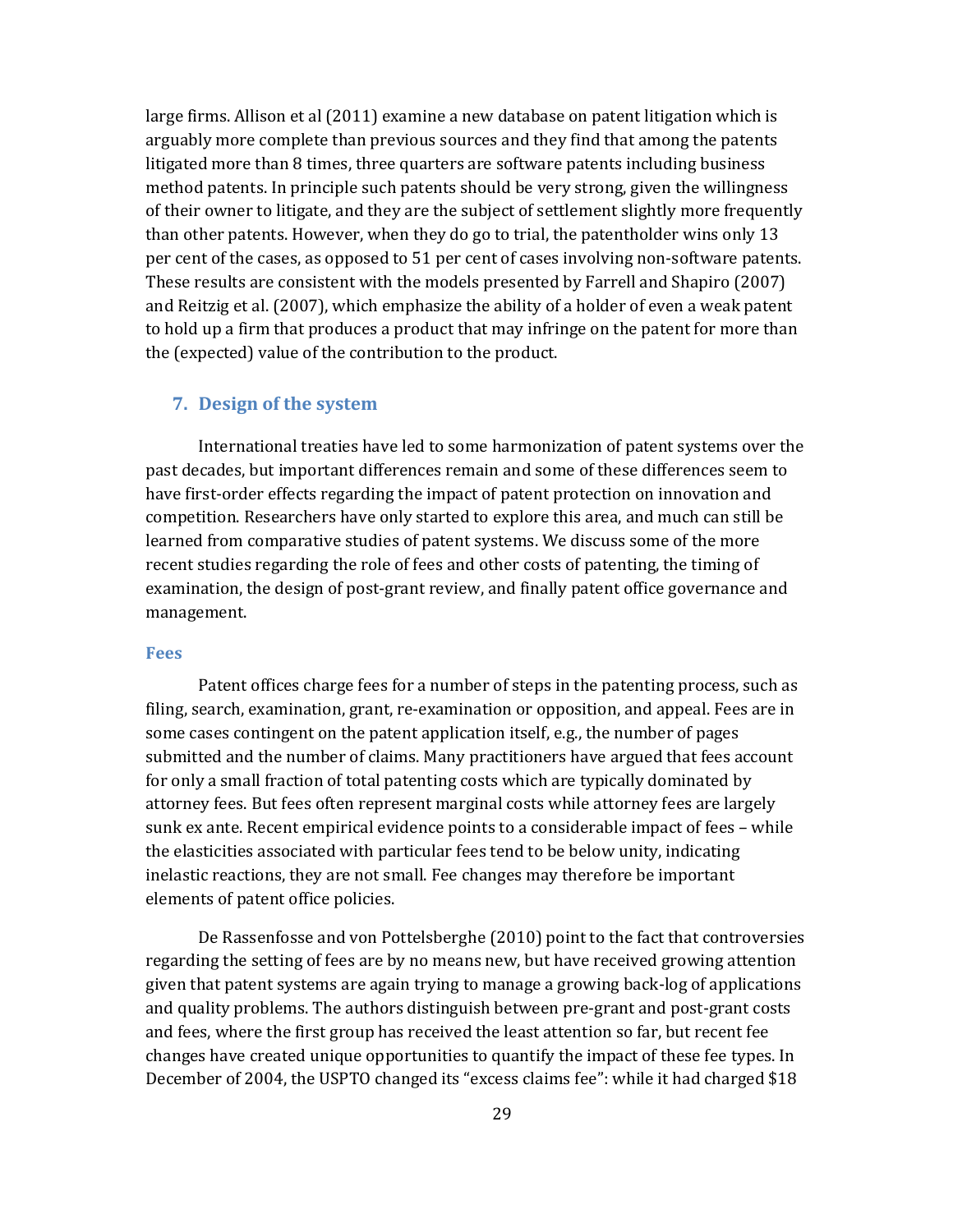for any claims exceeding 20 claims up to that date, it increased the claims fee to \$50 (Archontopoulos et al. 2007). The average number of claims per patent fell from 28 to 23 subsequent to this change. Patents with more claims take longer to examine (Harhoff and Wagner 2009, Lazaridis and van Pottelsberghe 2007), hence the fee change should have led to a reduction of patent office workload. Regarding other pre‐grant fees, de Rassenfosse and van Pottelsberghe (2010) summarize evidence from eight studies which all point to inelastic demand with elasticities ranging between ‐0.03 and ‐0.60. Panel data estimates for the trilateral offices (EPO, JPO, USPTO) indicate a long-term elasticity of about ‐0.30 (de Rassenfosse and van Pottelsberghe 2011).

Of all fee types, most attention has been awarded to post‐grant renewal fees. Theoretical and empirical investigations have shown that renewal fees can serve an important purpose by giving incentives to patent‐holders to let technologies not valuable to them lapse into the public domain. Moreover, the fee structure (mostly that at European patent offices) has been used to design powerful structural estimation approaches with applicability far beyond the field of patent economics. The early work by Pakes (1986) and Schankerman and Pakes (1986) has been followed by more comprehensive empirical analyses by Lanjouw (1998) and Serrano (2010), encompassing aspects such as litigation and additional options such as the sale of the patent. Cornelli and Schankerman (1999) and Scotchmer (1999) have contributed theoretical studies that demonstrate the optimality of patent renewal systems under certain conditions. As to the impact of renewal fees on the patents in force, Danguy and van Pottelsberghe (2009) estimate from cross‐sectional data covering the USA, Japan and 15 European countries that the elasticity of the maintenance rate with respect to the renewal fee rises from ‐0.03 at year 6 to ‐0.80 at year 20.

At the European Patent Office, additional types of fees apply since the EPO‐ granted patent has to be validated by the applicant at each of the national offices for which patent protection is sought. Using data on validations, validation fees and early renewal fees for EPC countries, Harhoff et al. (2009a) compute an elasticity of ‐0.30 of validation of between‐country validation flows with respect to validation and early renewal fees. Using data at the patent level, Harhoff et al. (2009b) show that increasing validation fees by 1% reduces validation probabilities by 5.3%. Increasing early renewal fees by 1% leads to a reduction of validations by 13.7%. Again, the behavior turns out to be inelastic, but fee levels leave noticeable traces in applicant behavior.

Taken together, the studies demonstrate that patent office fees as well as translation requirements are effective determinants of applicant behavior. Hence, they are legitimate tools for patent policies. A comprehensive assessment of an optimal fee structure is still elusive at this point , and it can probably not be conducted without taking other design elements into account. Moreover, political economy issues come into play when fee levels are being discussed. We discuss these below in our comments on patent office governance.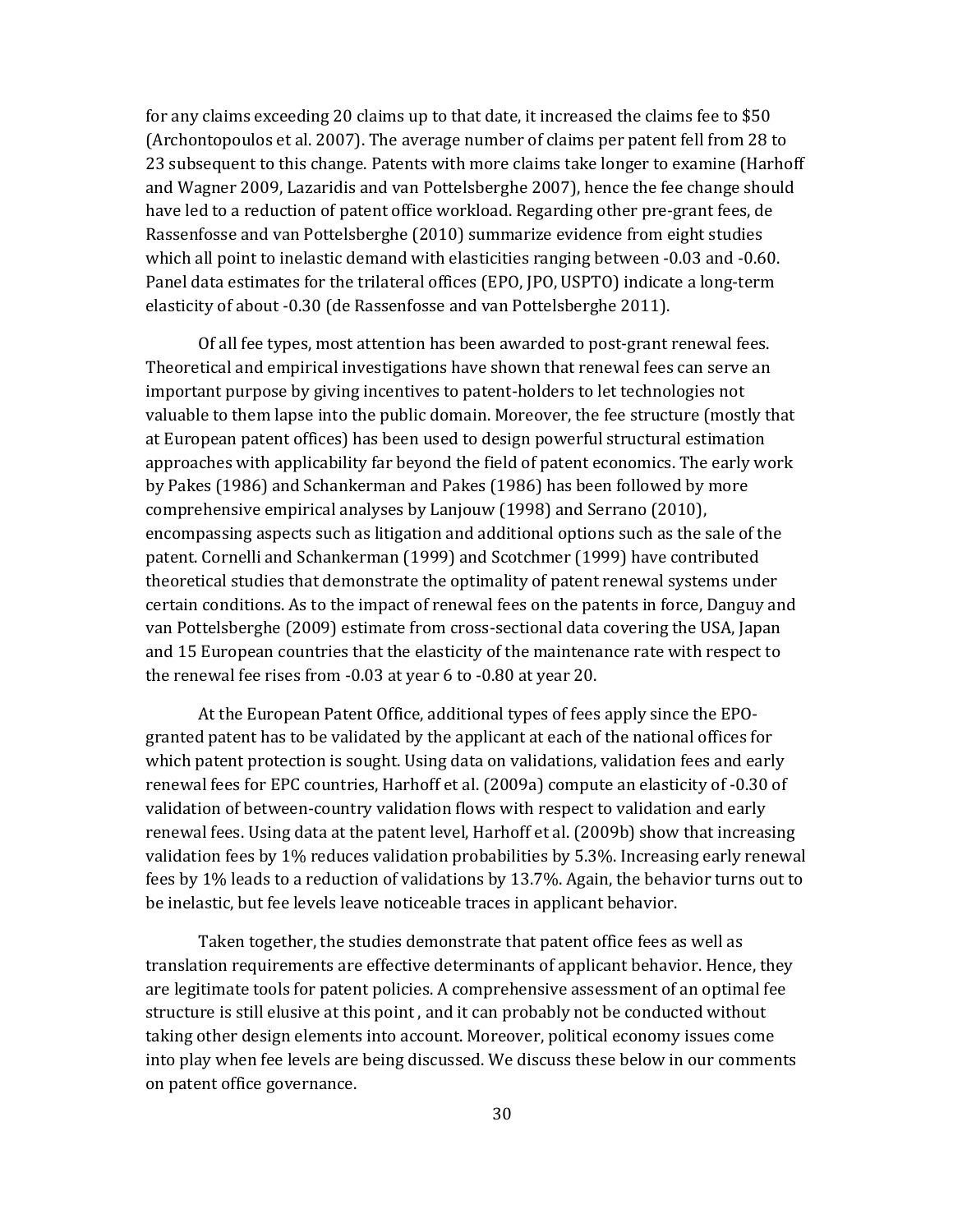#### **Timing**

One of the most neglected aspects of patent system design concerns the timing of the pre‐grant phase. The concept of "deferred examination" which is of high practical importance in many patent systems has only recently received serious attention among economists (Thomas 2010). Deferred examination was "invented" by Dutch policy‐ makers in the 1960s as a response to mounting backlogs at the Dutch patent office. The innovation spread quickly to other patent offices. Today, most countries allow applicants to file examination requests as late as three years after the application date (Argentina, China, Czech Republic, India, Russia, Slovenia, Taiwan, and Japan since October 2001) or even five years after the application date (Australia, Costa Rica, Korea, Thailand, and Canada since October 1996). At the JPO (prior to October 2001), CIPO (prior to October 1996) and the German Patent Office (DPMA), patent examination has followed or still follows a deferred request system where applicants may ask for examination within seven years after the application date. In all of these countries, publication occurs 18 months from the priority date of the application – hence, deferred examination should not be confused with "submarine patenting" in patent systems that publish applications at the time of grant.

There are a two major exceptions. At the USPTO, patent examination occurs automatically – applicants do not have to file a request. At the EPO and several national patent offices, patent examination needs to be requested within 6 months of the publication of the search report. This is usually 24 months after the priority date (and for most EP filings 18 months after the application date given that applicants at the EPO typically make full use of the priority year). Thus, only the EPO and the USPTO as well as very few other national offices appear to seek an early start of patent examination, while most countries allow applicants to file a request for examination within a given time period following the application date or ‐ in some cases ‐ the publication of the search report. In some countries, failure to do so automatically leads to a lapse of the application which is then "deemed to be withdrawn". Moreover, most countries allow third parties to file an examination request in order to prevent strategic delay of examination. The respective third party then has to pay the examination fee. Furthermore, in some countries, the respective patent office may decide on its own behalf to examine a patent application.

The main effect of deferred examination is a substantial reduction of patent office workload. At the DPMA, only two thirds of all applications handled by the office are ever examined. The remaining applications are dropped by the applicants. About one fifth of all decisions are made in the final year of the deferment period. Long deferments are particularly frequent in pharmaceuticals and chemicals. Applicants at DPMA start paying renewal fees in year 3 (irrespective of the legal status of the application), and these fees are increasing over time.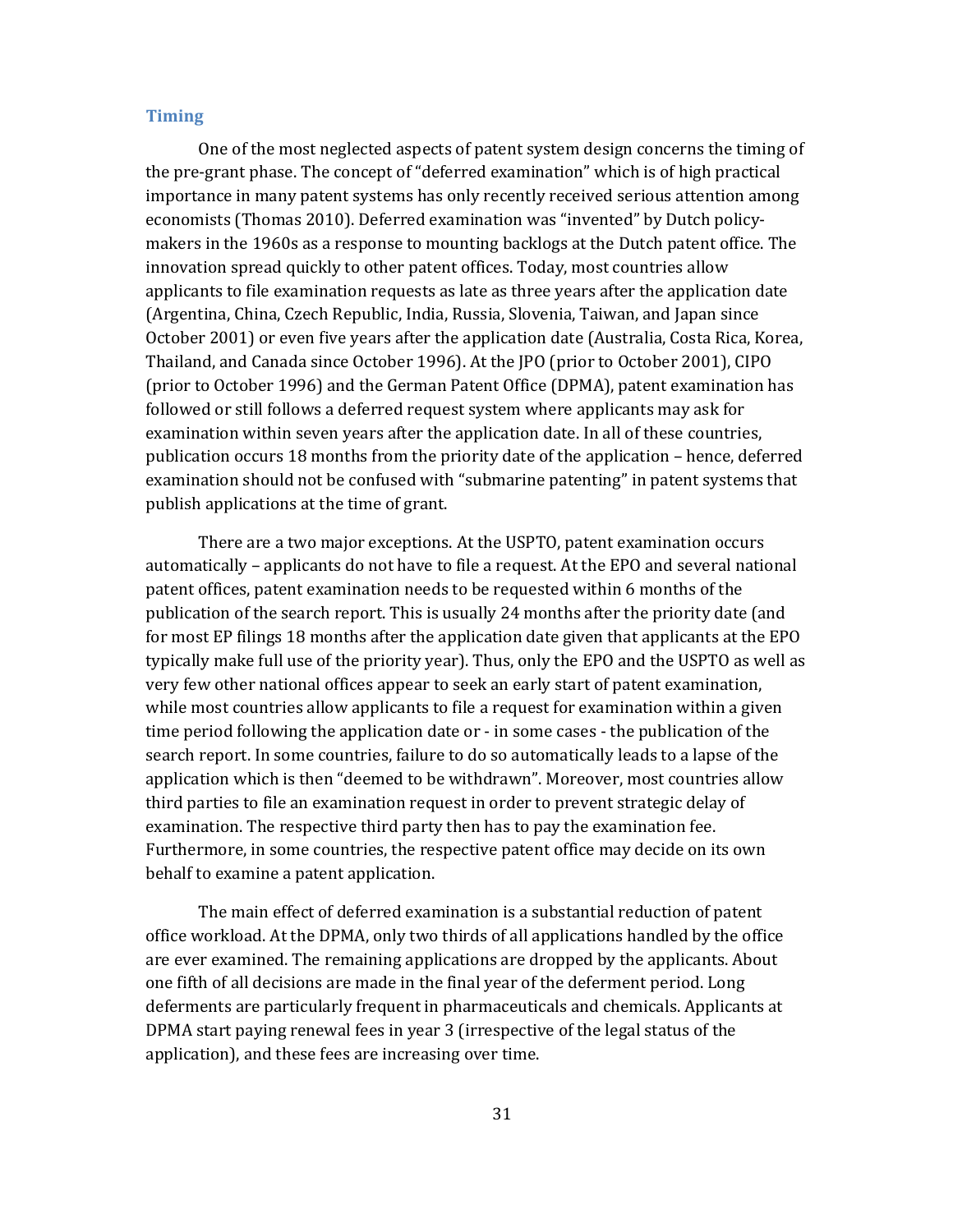The JPO switched to a 3‐year deferment option in October 2001. Prior to this reform (which was accompanied by changes in fees and the transition to multiple‐claim patents) applicants had a seven‐year period to make decisions. Since the JPO system was affected by a number of changes (such as the shift to multiple claims system in January 1988 and major changes in the fee structure in April 2004), the impact of the reduced deferment period is difficult to elicit. Yamauchi and Nagaoka (2009) estimate that the rate of eventual examination requests increased by about 8.6 percentage points due to the change of the deferment period. As expected, the effects were stronger in the technology areas with higher uncertainty where delay is likely to have high option value. In some fields the increase was dramatic – for example, for pharmaceuticals patents from 50.3 % in September 2001 to 76.5% in October 2001. The authors conclude that the overall impact of the policy change could have been Pareto‐ worsening.

At the Canadian Intellectual Property Office (CIPO), a seven‐year deferment, first-to-file system was instituted in 1989, combined with a statutory term of the patent of 20 years from the date of filing. Then in 1996 CIPO went from the seven‐year deferment period to a five‐year deferment option for applicants. Under the seven‐year deferment system, only 67 percent of all applications were ever examined while one third of applications dropped out. After the change and until 2002, 75 percent of applicants requested examination, for an additional examination load of 8 percent (Harhoff 2011).

While the reduction in patent office workload is one major advantage of the deferment system, there is a second one as well: if applicants are not given a regular option of delay, they may "purchase" such an option privately by filing divisional or continuations, or by filing applications that are complex and thus take longer to be examined (Guellec et al. 2007). In a comparison of U.S. and Canadian equivalents, i.e. patents with exactly the same underlying priorities, Harhoff (2011) finds strong evidence supporting this hypothesis. US equivalents corresponding to CIPO patents for which long deferment periods were used were often continuations or continuations-inpart.

Despite of these advantages, deferred patent examination may not be a magic cure for patent offices. It comes at the cost of enhanced uncertainty for rivals of an applicant who keeps an application in play (McGinley 2009). Henkel and Jell (2010) use survey data to show that "creating uncertainty" is an important motive for requesting examination at the DPMA relatively late. It remains to be analyzed to which extent strategic generation of uncertainty can be kept at bay by administrative measures, for example the right for third parties to request examination or by examination initiated by the patent office itself. Nonetheless, the results confirm the view that immediate examination may not be efficient for all patents, and that applicants should be given some flexibility, possibly at a price that dampens incentives for mere generation of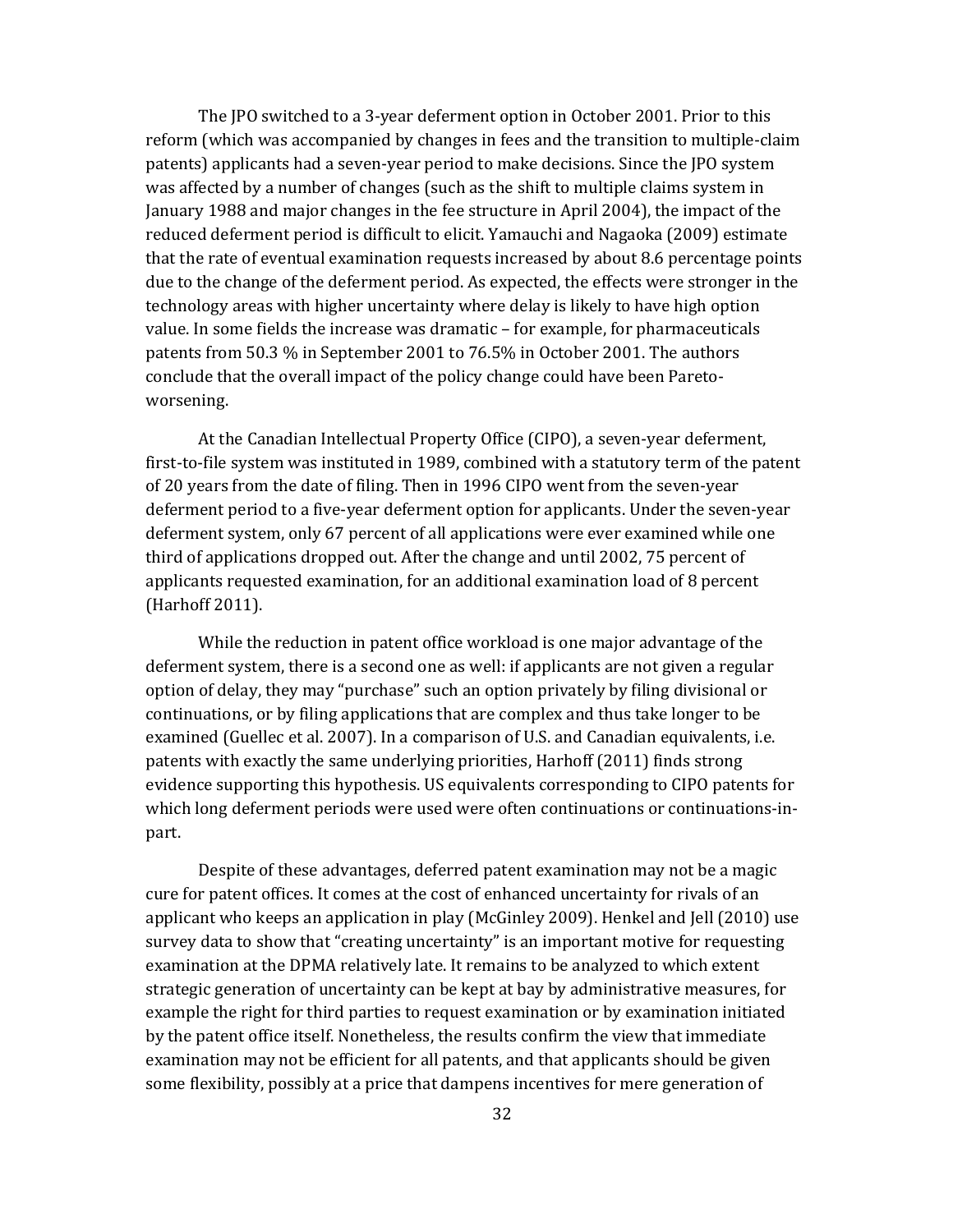uncertainty. Taking such considerations into account the USPTO recently announced a plan to let applicants choose from three examination tracks: the examination timing as previously used, a fast‐track option for applicants seeking fast examination (similar to the option of accelerated examination at the EPO) and finally a three-year deferment option.

An important technical implication of the different timing regimes concerns the grant rate. Within a given patent system and with the quality of patent applications being held constant, the grant rate is a reasonable reflection of how permissive the patent office is in granting exclusion rights. Some offices with relatively high grant rates (such as the USPTO) have been criticized for not being sufficiently scrupulous in their examination policies. However, comparisons of grant rates can be hazardous since they typically neglect timing issues. The more time a patent system gives its applicants to withdraw their applications upon the arrival of bad news (e.g., regarding technologies, markets or prior art), the lower the grant rate will be. This is not a consequence of particularly exacting procedures in search and examination ‐ it rather reflects applicants' drop‐out behavior under deferred examination.

#### **Postgrant review**

Many patent systems (such as those in Australia, Austria, China, Germany, Japan, the US, and at the EPO) offer some form of administrative post‐grant review mechanisms that offer third parties an opportunity for challenging a granting decision. These institutions have highly divergent rates of utilization and impact. For example, while the patent opposition mechanism at the EPO and the DPMA is used relatively frequently, mechanisms of patent re‐examination at the USPTO have been less successful. We briefly describe the opposition mechanism at the EPO which embodies many of the institutional design aspects also found at other offices.

Any third party can oppose the European patent at the European Patent Office within nine months of a patent's grant by filing an opposition against the granting decision. Opposition can be filed by any third party, but not by the proprietor of the patent, and its outcome is binding for all states in which the patent granted by the EPO has effect. If opposition is not filed within nine months after the grant, the patent's validity can only be challenged under the legal rules of the respective countries in which the patent has been validated. The EPO opposition procedure is the only centralized challenge process for European patents. Opposition may be filed on various grounds. These are (i) the subject matter is not patentable, (ii) the patent does not disclose the invention sufficiently clearly or completely so that it can be carried out by a person skilled in the art, or (iii) the subject matter of the European patent extends beyond the content of the original application. If found valid, an Opposition Division (OD) panel consisting of three technical examiners, two of whom must have taken no part in examining the opposed patent, determines the outcome of the case.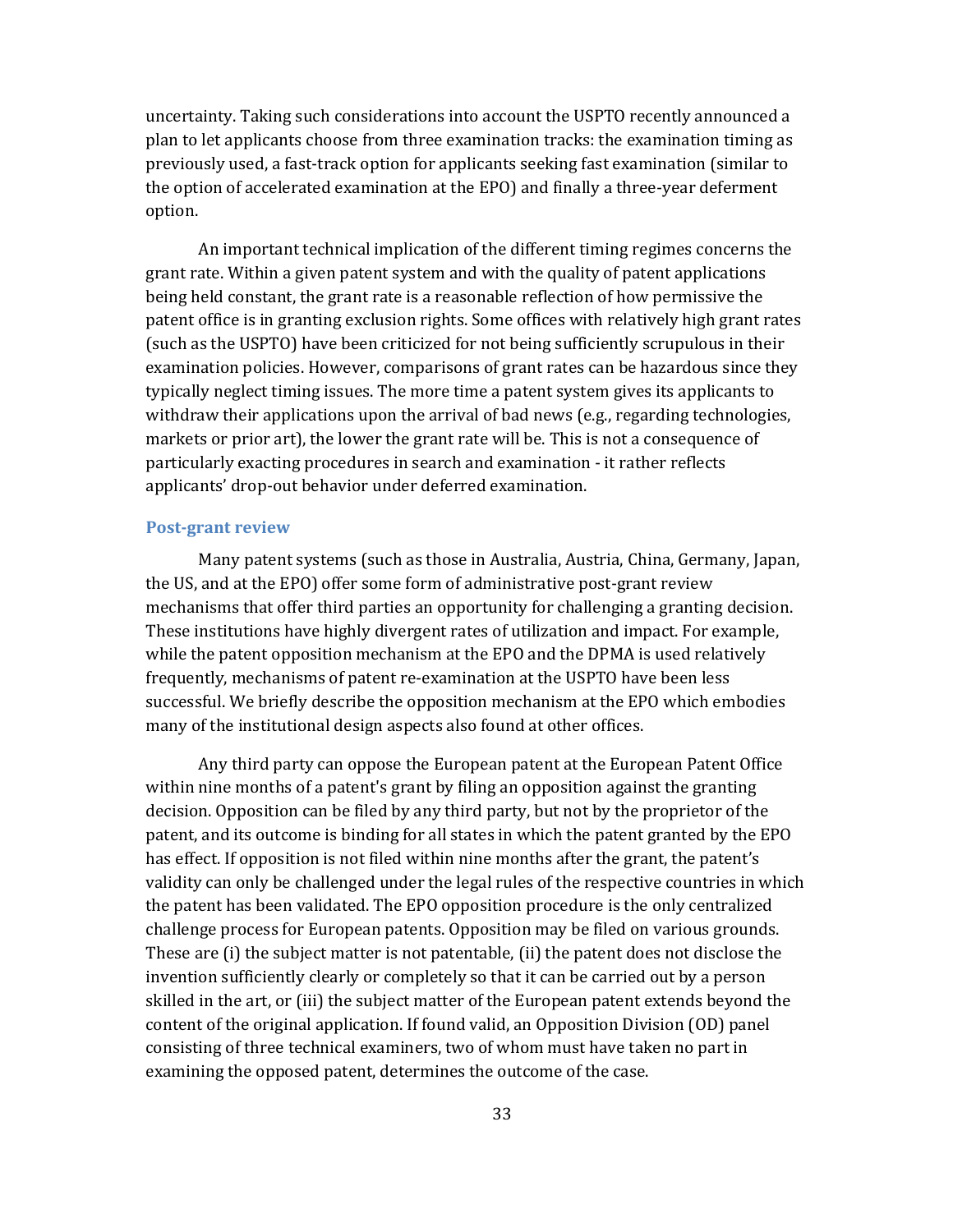Opposition proceedings at the EPO may have one of four possible outcomes. First, the patent may be upheld without amendments, i.e., the opposition is rejected. Second, the patent may be fully revoked. Third, when amendments are proposed by the patentee, the patent may be maintained in amended form, a process that often takes the form of a negotiation between the parties, with the OD serving as mediator. Finally, the opposition procedure may be closed, which means either that the opposition has been withdrawn or that the patent has been allowed to lapse. Either of the parties may appeal the outcome once. Opposition at the EPO results in a revocation of the patent in about 30% of all cases. Amendments and rejections account for another 30% each, and cases are closed without adjudication in about 10% of the cases (Graham and Harhoff 2009). By the end of 2009, 6.3% of EPO‐granted patents had been opposed. The opposition rate has been declining from 10.8% in 1981 to 5.2% in 2009.

EPO opposition proceedings have been compared to US re‐examination and litigation in a number of studies. See Hall et al. (2003), Graham et al. (2003) and Graham and Harhoff (2009). In the USA, the validity of a patent can be challenged in two forums: within the administrative agency (USPTO) or in the judicial branch (courts). The administrative process most often used, the reexamination, is ex parte (giving the patentee exclusive rights to communication with the decision‐maker) and substantially restricts the involvement of the challenger. Graham et al. (2003) document the limited use, and usefulness, of the US reexamination proceeding, showing that only 0.3% of patents granted between 1991 and 1998 were reexamined, and that patent owners initiated more than half of these reexamination requests. A refinement of the procedure introduced in 1999, the inter partes reexamination, allows challengers more access, but creates such substantial disincentives to challengers that it has far less used in practice (Farrell and Merges, 2004; Shang, 2009). Very recently, use of this form of re‐exam has begun to increase, quadrupling between 2006 and 2010, although it is still true that fewer than one per cent of patents are subject to either kind of re‐examination. It is noteworthy that about half of the re‐examination requests in 2010 are known to be associated with patent litigation (USPTO 2010).

#### **Patent office governance and human resource management**

Patent offices have historically been designed as public administrative entities. In most countries they are part of national ministries without any discretionary authority regarding fee policies and financing. Usually, excess income from fees is maintained in favor of the public treasury, and shortfalls in financing are equally covered by public sources. Most governments seek to have their patent office operations financed by fees, rather than subsidize them permanently or use them as income sources. From a public economics perspective, such a policy appears plausible, yet there is no assurance that fee structures implementing a fully privately financed patent system are optimal in terms of overall welfare.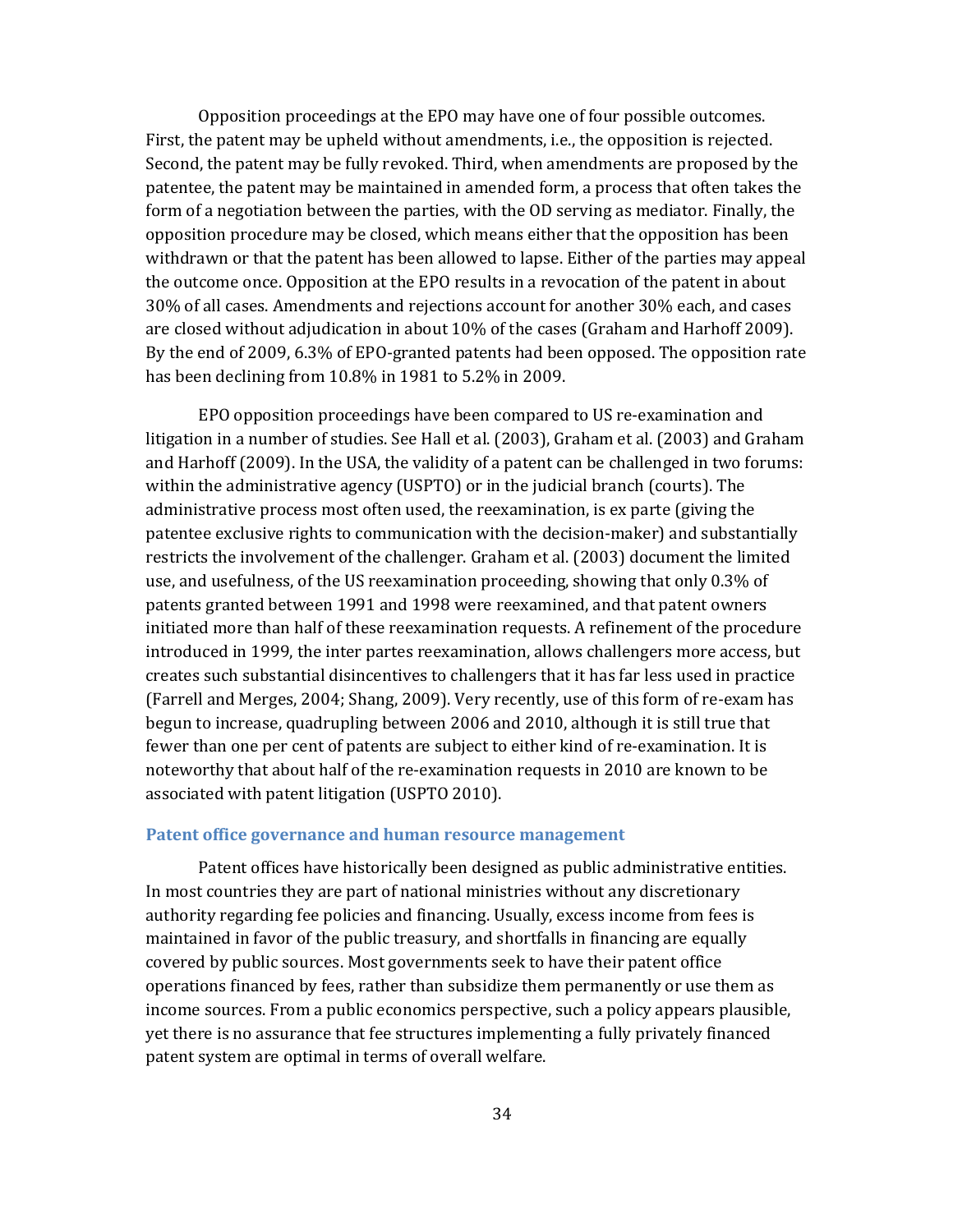Patent office designs and policies have immediate implications for a large number of stakeholders, among them inventors, applicants, patent attorneys, patent examiners and office staff, decision‐makers in governing bodies and member states in the case of pan‐national patent organizations.

Governance problems may occur for a number of reasons. Most fee structures are "back‐loaded", i.e. renewal and other post‐grant fees are considerably higher than the marginal costs of the concomitant administrative processes while application, search for prior art and examination are more costly to the patent office than the corresponding fees. While this structure may be justified regarding the impact of fees (i.e. the elasticity of demand), the academic discussion has paid little attention to the within-office incentive problems arising from such structures. High income from granted patents may induce patent offices to grant more patents than is socially optimal.

Similarly, internal accounting rules that grant patent examiners more recognition for the effort leading to a grant rather than a refusal of a patent application may lead to similarly dysfunctional incentives (Friebel et al. 2006). The structural aspects of governance (i.e., a patent office preference for many grants) may translate into management practices which award grants and discourage refusals.

### **8. Concluding thoughts**

In this concluding section, we will forego a summary of the preceding sections, as such a summary if adequately done would inevitably be long and repetitive of earlier summaries in the article. Instead we try to highlight a couple of the larger themes and insights we think have been gained.

A first observation is that the sheer size and growth of the recent literature might lead one to assume that patents are an extremely important instrument of economic development and growth, which therefore attract a great deal of interest from researchers and policy makers. But this seems at odds with the weak evidence that patents serve as an incentive for innovation and the fact that relatively few firms find them an important means of securing returns to innovation. We think that the answer to this conundrum has several pieces: First, a small subsector of industry, mostly pharmaceuticals, does find them very useful and even essential as an incentive. Second, although they are not important for innovation incentives in general, if your competitors have them, you need them too, which effectively means they are a zero sum game for the economy as a whole but necessary for each individual firm (Gambardella and Hall 2006). Third, although patents may not add much to social welfare (and are therefore not visibly effective in aggregate studies), they are capable of generating large private returns in many instances, which means that a number of economic actors have an interest in them, creating demands for more research.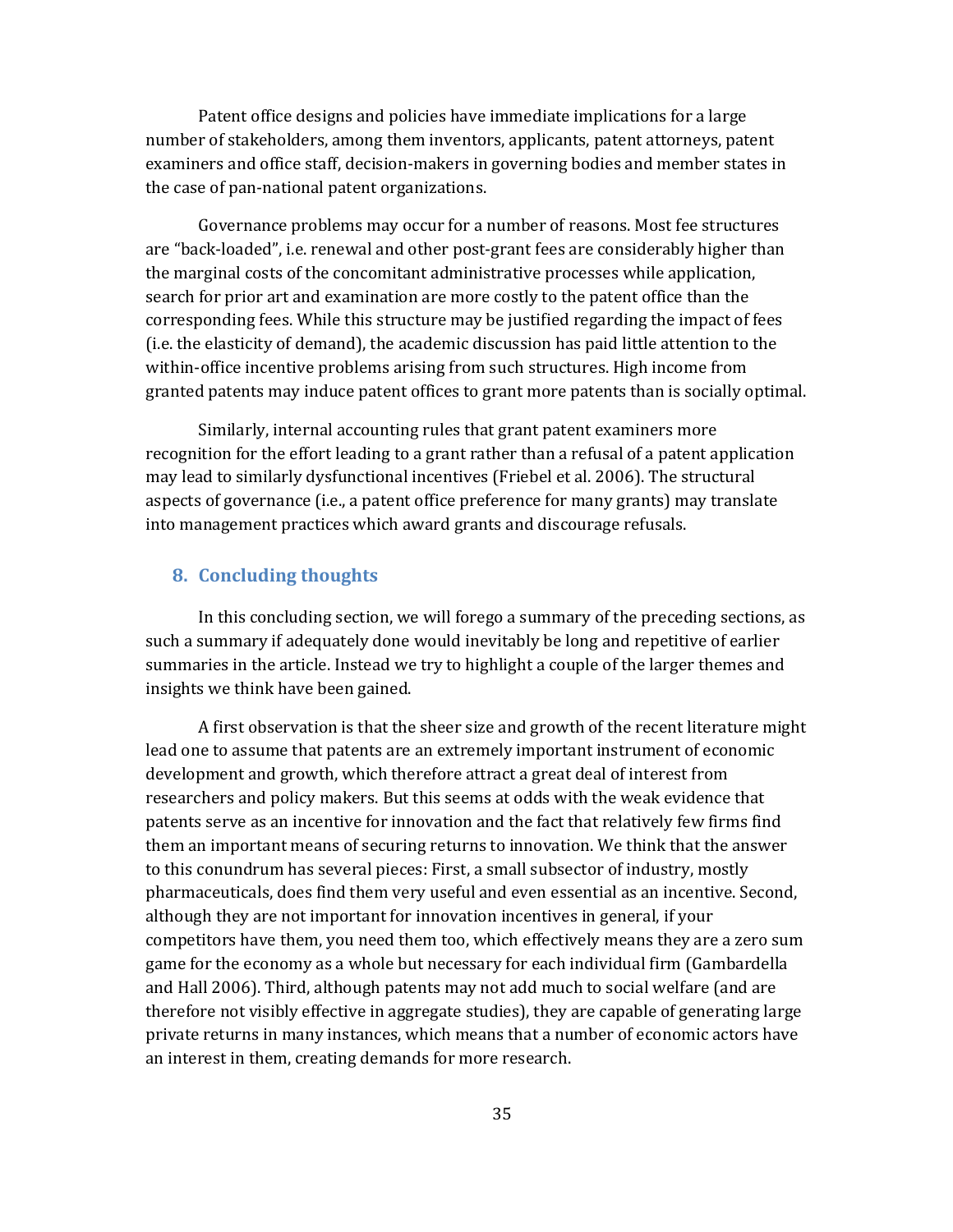With respect to the overall effectiveness of patents in encouraging innovation, another thing we have learned from this research is that seemingly minor changes in the institutional design of patent systems can have relatively large effects. The question of whether patents do or do not have positive welfare implications cannot be answered without stating which form of a patent system is being compared to the counterfactual patent‐free world. Our reading of the literature is that researchers are still far away from fully understanding the impact of the institutional aspects of patent systems. That should give both abolitionists as well as advocates of an ever-enlarging patent system reason to pause. Despite all of their weaknesses, international comparisons of patent systems look like a promising avenue for gaining more insights. However, the main impediment to improving patent systems many not lie in gaining new insights, but in the political economy of patent systems and the vested, often diverging interests that many stakeholders have in the existing system.

#### **9. Literature cited**

Allison JR, Lemley MA, Moore KA, Trunkey RD. 2004. Valuable patents. *Georgetown Law Journal* 92: 435‐79

Allison JR, Lemley MA, Walker J. 2011. Patent Quality and Settlement among Repeat Patent Litigants. *Georgetown Law Journal* 99: 677‐712

Allison JR, Tiller EH. 2003. Statistical Analysis of Internet Business Method Patents. In *Intellectual Property in the KnowledgeBased Econom*y, ed. WM Cohen. Washington, DC: National Academies Press

Anton JJ, Yao DA. 2004. Little Patents and Big Secrets: Managing Intellectual Property. *Rand Journal of Economics* 35(1): 1‐22

Archontopoulos E, Guellec D, Stevnsborg N, van Zeebroeck N, van Pottelsberghe de la Potterie B. 2007. When small is beautiful: Measuring the evolution and consequences of the voluminosity of patent applications at the EPO. *Information Economics and Policy* 19(2): 103‐132

Arora A, Ceccagnoli M, Cohen WM. 2003. R&D and the patent premium. Cambridge, MA: NBER Working Paper No. 9431

Arora A, Fosfuri A, Gambardella A. 2001. *Markets for Technology: The Economics of Innovation and Corporate Strategy*. Cambridge, MA: MIT Press

Arora A, Merges RP. 2004. Specialized Supply Firms, Property Rights, and Firm Boundaries. *Industrial and Corporate Change* 13: 451‐475

Arundel A. 2003. Patents in the Knowledge‐Based Economy: Report of the Know Survey. Maastricht: MERIT, University of Maastricht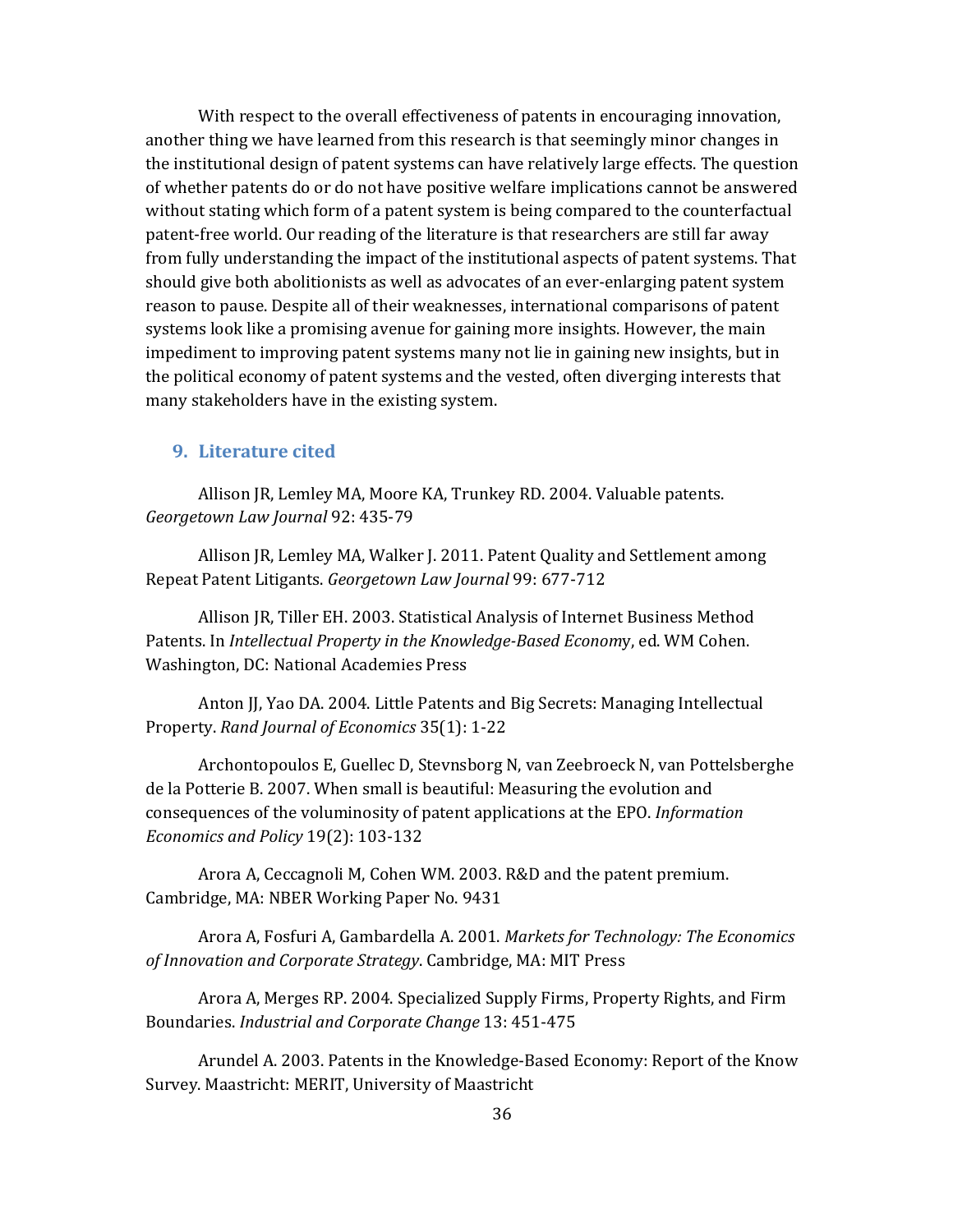Austin DH. 1993. An Event‐Study Approach to Measuring Innovative Output: The Case of Biotechnology. *American Economic Review* 83: 253‐58

Azoulay P, Ding W, Stuart T. 2009. The Impact of Academic Patenting on the Rate, Quality and Direction of (Public) Research Output. *Journal of Industrial Economics* 57: 637‐76

Baldwin JR, Hanel P, Sabourin D. 2000. Determinants of innovative activity in Canadian manufacturing firms: the role of intellectual property rights. Working Paper No. 122. Ottawa: Statistics Canada

Baudry M, Dumont B. 2009. A Bayesian real option approach to patents and optimal renewal fees. Nantes, France: LEMNA Working Paper 2009/09

Belenzon S. 2006. Knowledge flow and sequential innovation: Implications for technology diffusion, R&D and market value. Oxford, UK: Nuffield College, Oxford University, available at

http://www.economics.ox.ac.uk/Research/wp/pdf/paper259.pdf

Bessen, J. 2011. A generation of software patents. Boston University School of Law Working Paper No. 11‐31. Available at http://www.bu.edu/law/faculty/scholarship/workingpapers/2011.html

Bessen JE, Hunt RM. 2004. An Empirical Look at Software Patents. Philadelphia, PA: Federal Reserve Bank of Philadelphia Working Paper No. 03/17R

Bessen J, Maskin E. 2009. Sequential innovation, patents, and imitation. *Rand Journal of Economics* 40: 611‐635

Bessen J, Meurer MJ. 2009. *Patent Failure: How Judges, Bureaucrats, and Lawyers Put Innovators at Risk*. Princeton, NJ: Princeton University Press

Bessen J, Meurer MJ. 2005. The patent litigation explosion. Law and Economics Working Paper No. 05‐18, Boston University School of Law

Bhattacharya S, Guriev S. 2006. Patents vs. trade secrets: Knowledge licensing and spillover. *Journal of the European Economic Association* 4(6): 1112‐1147

Bloom N, Van Reenen J, Schankerman M. 2007. Identifying technology spillovers and product market rivalry. CEPR Discussion Paper No. 4912. London, UK: CEPR

Blundell R, Griffith R, Van Reenen J. 1999. Market Share, Market Value and Innovation in a Panel of British Manufacturing Firms. *Review of Economic Studies* 66: 529‐54

Boldrin M, Levine DK. 2008. *Against Intellectual Monopoly*. Cambridge, UK and New York: Cambridge University Press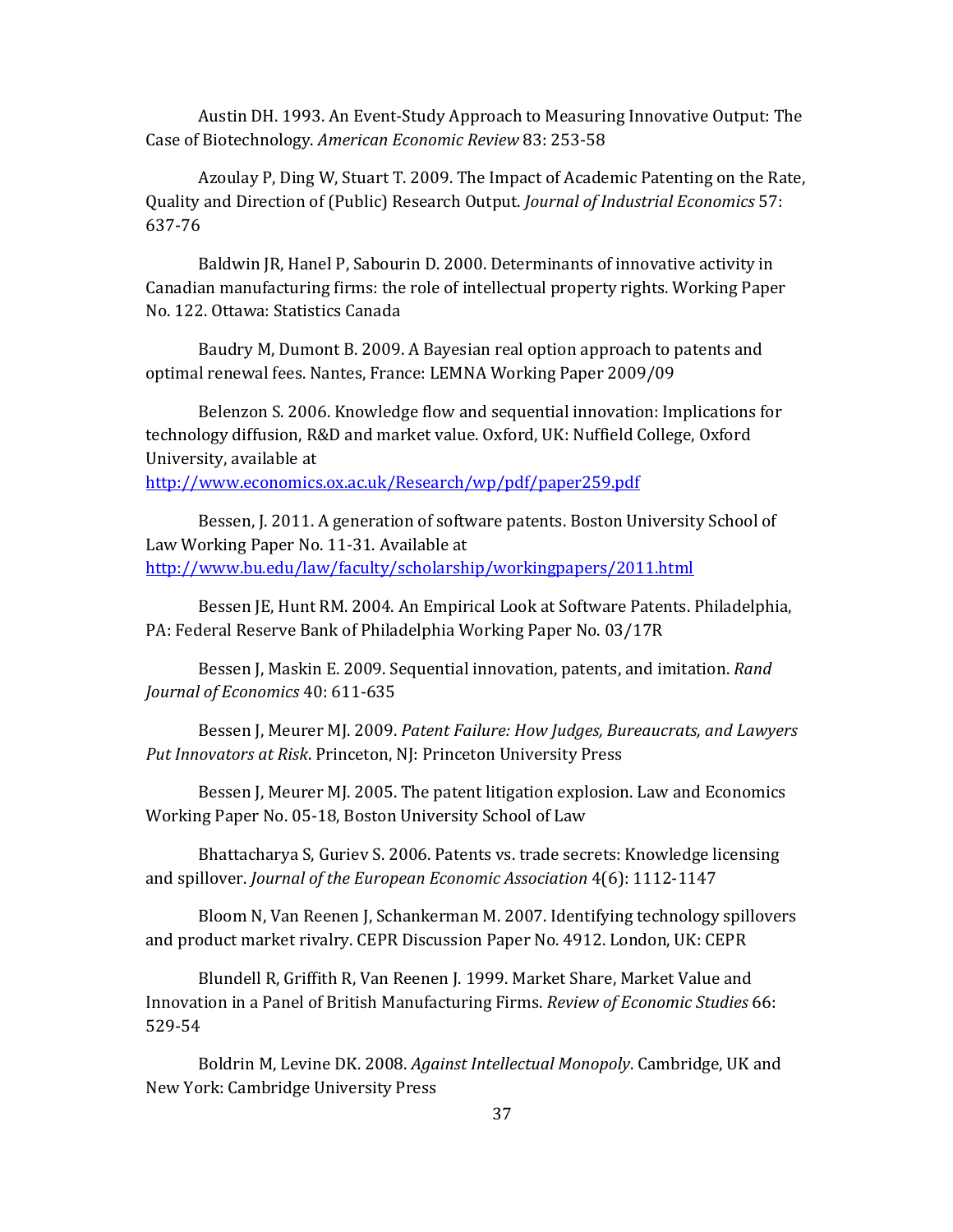Bosworth D, Rogers M. 2001. Market Value, R&D and Intellectual Property: An Empirical Analysis of Large Australian Firms. *The Economic Record* 77: 323‐37

Branstetter LG. 2004. Do Stronger Patents Induce More Local Innovation? *Journal of International Economic Law* 7(2): 359‐70

Breschi S, Lissoni F, Montobbio F. 2007. The Scientific Productivity of Academic Inventors: New Evidence from Italian Data. *Economics of Innovation and New Technology* 16: 101‐18

Carayol N. 2004. Academic Incentives and Research Organization for Patenting at a Large French University. *Economics of Innovation and New Technology* 16: 119‐38

Cockburn IM, Macgarvie M. 2011. Entry and Patenting in the Software Industry. *Management Science*. In press

Cockburn IM, MacGarvie M. 2007. Patents, Thickets, and the Financing of Early‐ Stage Firms: Evidence from the Software Industry. *Journal of Economics and Management Strategy* 18: 729‐73

Cohen WM, Goto A, Nagata A, Nelson RR, Walsh JP. 2002. R&D spillovers, patents and the incentives to innovate in Japan and the United States. *Research Policy* 31: 1349– 67

Cornelli F, Schankerman M. 1999. Patent renewals and R&D incentives. *RAND Journal of Economics* 30(2): 197‐213

Corrado C, Hulten CR, Sichel DE. 2006. Intangible Capital and Economic Growth. Cambridge, MA: NBER Working Paper No. w11948

Cremers K. 2004. Determinants of patent litigation in Germany. Mannheim, Germany: Centre for European Economic Research (ZEW) Discussion Paper No. 04‐72

Czarnitzki D, Hussinger K, Schneider C. 2009. The Nexus between Science and Industry: Evidence from Faculty Inventions. Mannheim, Germany: ZEW Discussion Paper No. 09‐028

Dam KW. 1994. The economic underpinnings of patent law. *The Journal of Legal Studies* 23: 247–271

Danguy J, van Pottelsberghe de la Potterie B. 2009. Cost-benefit analysis of the Community Patent. Brussels, Belgium: Bruegel Working Paper 2009/08

Darby MR, Liu Q, Zucker LG. 2004. High Stakes in High Technology: High‐Tech Market Values as Options. *Economic Inquiry* 42: 351‐69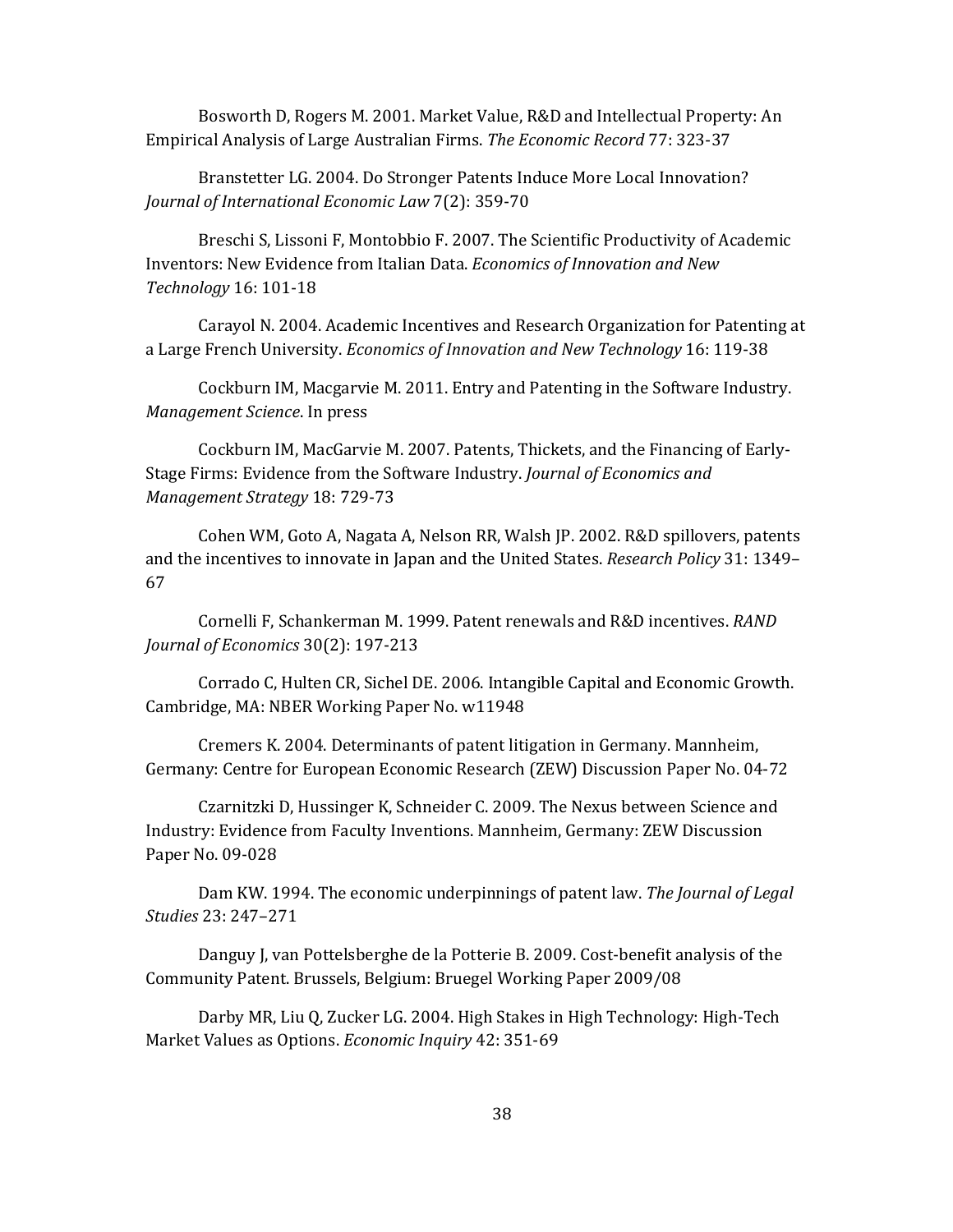Davis L. 2006. How do Small High‐Tech Firms Manage the Patenting Process? DRUID Summer Conference on Knowledge, Innovation, and Competitiveness, Working Paper No. 164. Available at

http://www2.druid.dk/conferences/viewpaper.php?id=164&cf=8

Deng Z, Lev B, Narin F. 1999. Science and Technology as Predictors of Stock Performance. *Financial Analysts Journal* 55(3): 20‐32

Denicolò V. 2007. Do patents over‐compensate innovators? *Economic Policy* 22(52): 679‐729

Denicolò V, Franzoni LA. 2004. Patents, Secrets, and the First‐Inventor Defense. *Journal of Economics & Management Strategy* 13(3): 517‐538

Denicolò V, Franzoni LA. 2003. The contract theory of patents. *International Review of Law and Economics* 23: 365–380

Denicolò V, Halmenschlager C. 2010. Optimal Patentability Requirements with Fragmented Property Rights. Milano, Italy: Fondazione ENI Enrico Maffei Working Paper No. 134

de Rassenfosse G, Van Pottelsberghe de la Potterie B. 2011. On the Price Elasticity of Demand for Patents. *Oxford Bulletin of Economics and Statistics*. In press. doi: 10.1111/j.1468‐0084.2011.00638.x

de Rassenfosse G, van Pottelsberghe de la Potterie B. 2010. The Role of Fees in Patent Systems: Theory and Evidence. Centre for Economic Policy Research, London: CEPR Discussion Paper No. 7879

de Rassenfosse G, van Pottelsberghe de la Potterie B. 2007. Per un pugno di dollari: a first look at the price elasticity of patents. *Oxford Review of Economic Policy* 23: 588‐604

Encaoua D, Lefouilli Y. 2005. Choosing Intellectual Protection: Imitation, Patent Strength and Licensing. *Annales d'Économie et de Statistique* 79/80*, Special issue of Contributions in Memory of Zvi Griliches,* Mairesse J, Trajtenberg M (eds.), 241‐271

EPO (European Patent Office). 2007a. Patent system. Available at http://www.epo.org/topics/patent‐system.html

EPO (European Patent Office). 2007b. Legislative Initiatives. Available at http://www.epo.org/patents/law/legislative-initiatives.html

Fabrizio KR, Di Minim A. 2008. Commercializing the laboratory: Faculty patenting and the open science environment. *Research Policy* 37: 914‐31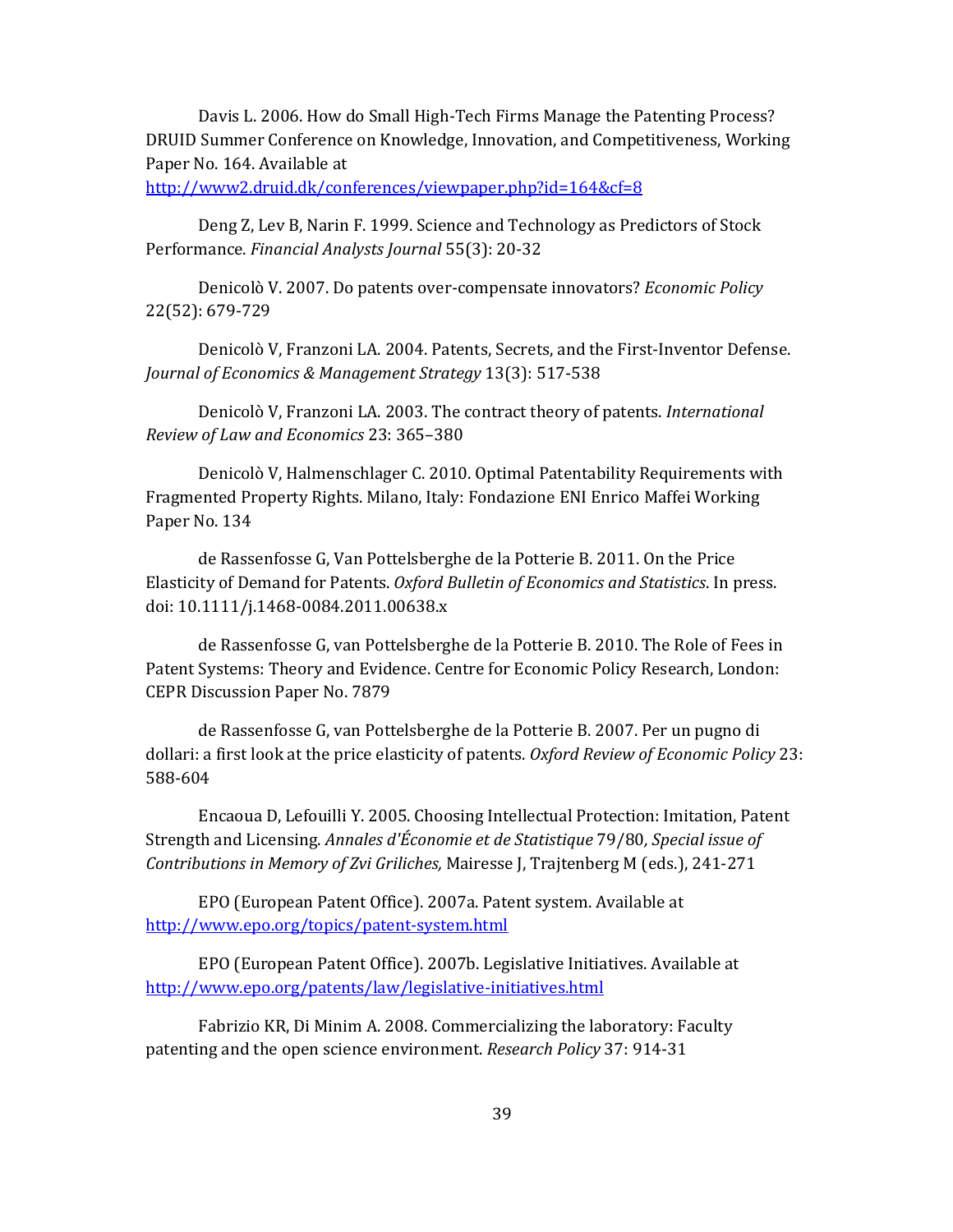Farrell J, Merges RP. 2004. Incentives to Challenge and to Defend Patents: Why Litigation Won't Reliably Fix Patent Office Errors and Why Administrative Patent Review Might Help. *Berkeley Technology Law Journal* 19 (3): 943‐970

Farrell J, Shapiro, C. 2008. How Strong Are Weak Patents? *American Economic Review* 98(4): 1347‐1369

Fink C, Khan M, Zhou H. 2011. The Worldwide Surge in Patent Applications. WIPO: Paper presented at the Third Annual Patent Analysis Workshop at ITPS, Seville, Spain, June 13‐14. Available at http://is.jrc.ec.europa.eu/pages/ISG/patents/documents/MosahidKhan.pdf

Foray D, Lissoni F. 2010. University research and public‐private interaction. In Hall BH, Rosenberg N (eds.), *Handbook of the Economics of Innovation*, Volume I. Amsterdam: Elsevier, pp. 276‐314

Friebel G, Koch AK, Prady D, Seabright P. 2006. *Objectives and Incentives at the European Patent Office*. Study Commissioned by the Staff Union of the European Patent Office (SUEPO). Available at http://idei.fr/doc/by/seabright/report\_epo.pdf

Fromer JC. 2009. Patent Disclosure. *Iowa Law Review* 94: 539–596

Galasso A, Schankerman M. 2010. Patent thickets, courts, and the market for innovation. *Rand Journal of Economics* 41(3): 472‐503

Gallini NT, Scotchmer, S. 2002. Intellectual Property: When Is It the Best Incentive System? *Innovation Policy and the Economy* 2: 51‐77

Gambardella A, Hall BH. 2006. Proprietary vs. Public Domain Licensing of Software and Research Products. *Research Policy* 35 (6): 875‐892.

Gambardella A, Harhoff D, Nagaoka S. 2011. The Social Value of Patent Disclosure. Unpublished manuscript, LMU Munich

Gambardella A, Harhoff D, Verspagen B. 2008. The Value of European Patents. *European Management Review* 5: 69‐84

Gans J, King S, Lampe R. 2004. Patent renewal fees and self‐funding patent offices*. Topics in Theoretical Economics* 4(1): article 6

Geuna A, Mowery DC. 2007. Publishing and patenting in US and European universities. Special issue of *Economics of Innovation and New Technology* 16(2): 67‐70

Geuna A, Nesta LJJ. 2006. University patenting and its effects on academic research: The emerging European evidence. *Research Policy* 35(6): 790‐807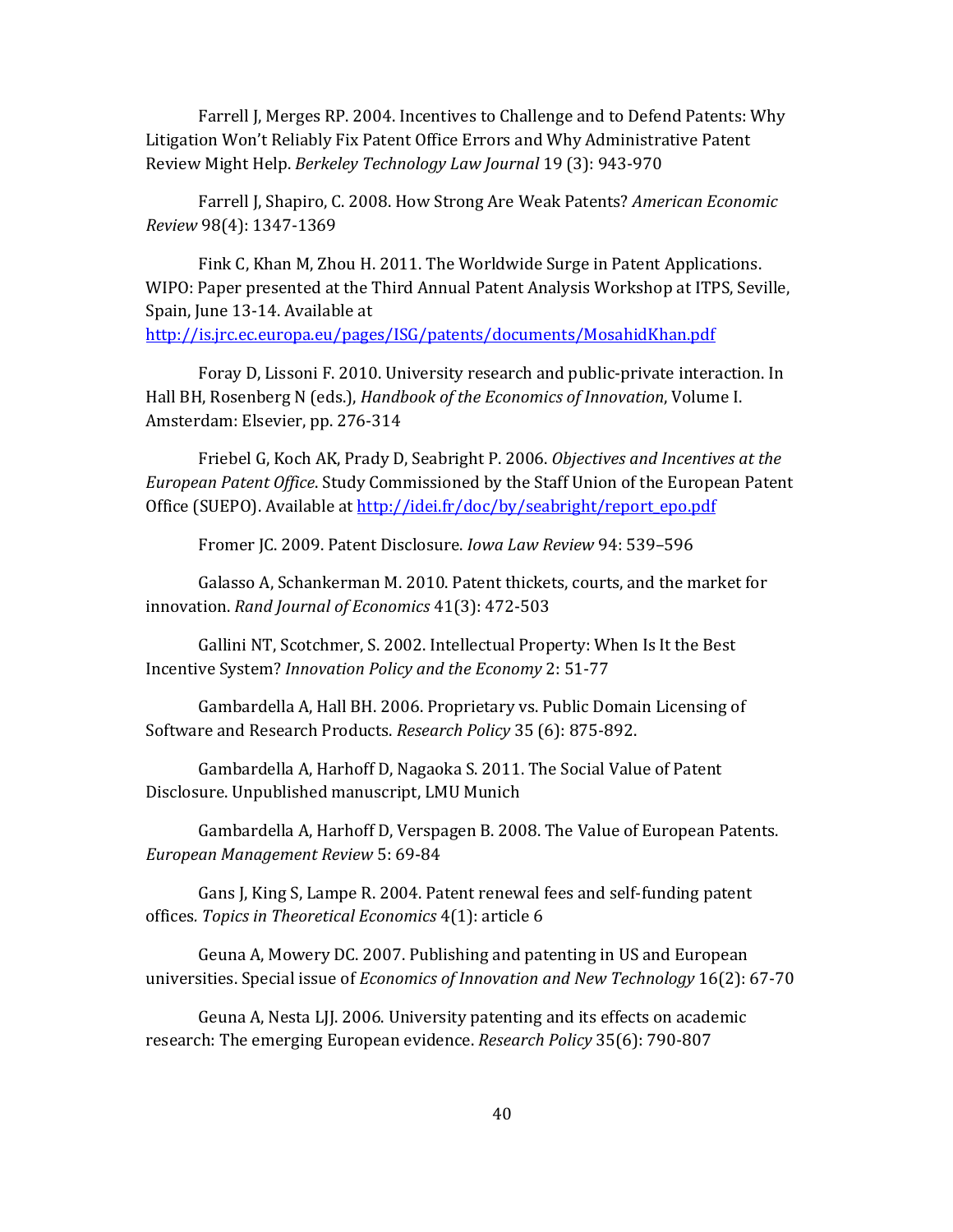Ginarte JC, Park WG. 1997. Determinants of patent rights: a cross-national study. *Research Policy* 26(3): 283–301

Giuri P, Mariani M, Brusoni S, Crespi G, Francoz D, et al. 2007. Inventors and invention processes in Europe: Results from the PatVal‐EU survey. *Research Policy* 36: 1107‐27

Graham SJH, Hall BH, Harhoff D, Mowery, DC. 2003. Post‐issue Patent 'Quality Control': A Comparative Study of U.S. Patent Re‐examinations and European Patent Oppositions. In *The Patent System in the KnowledgeBased Economy*, ed. WM Cohen, SA Merrill. Washington, DC: National Academies Press, 74‐119

Graham SJH, Harhoff D. 2009. Separating Patent Wheat from Chaff: Would the U.S. Benefit from Adopting a Patent Post‐Grant Review? SSRN Discussion Paper, available at http://ssrn.com/abstract=1489579

Graham SJH, Merges RP, Samuelson P, Sichelman T. 2009. High Technology Entrepreneurs and the Patent System: Results of the 2008 Berkeley Patent Survey. *Berkeley Technology Law Journal* 24: 1255‐1328

Graham SJH, Mowery DC. 2002. Intellectual Property Protection in the U.S. Software Industry. In *The Patent System in the KnowledgeBased Economy*, ed. WM Cohen, SA Merrill. Washington, DC: National Academies Press

Green J, Scotchmer S. 1995. On the Division of Profit in Sequential Innovation. *Rand Journal of Economics* 26, 20‐33

Griliches Z. 1990. Patent Statistics as Economic Indicators: A Survey. *Journal of Economic Literature* 28: 1661‐707

Grimaldi R, Kenney M, Siegel DS, Wright M. 2011. 30 Years After Bayh‐Dole: Reassessing Academic Entrepreneurship. Special issue of *Research Policy* 40(8): 1045‐ 1144

Guellec D, van Pottelsberghe de la Potterie B. 2007. *The economics of the European patent system.* Oxford, UK: Oxford University Press

Haeussler C, Harhoff D, Mueller E. 2009. To be financed or not...- the role of patents for venture capital financing. Mannheim, Germany: ZEW Discussion Paper No. 09‐003

Hall BH. 2009. Business and Financial Method Patents, Innovation, and Policy. *Scottish Journal of Political Economy* 56: 443‐73

Hall BH. 2007. Patents and Patent Policy. *Oxford Review of Economic Policy* 23: 1‐ 20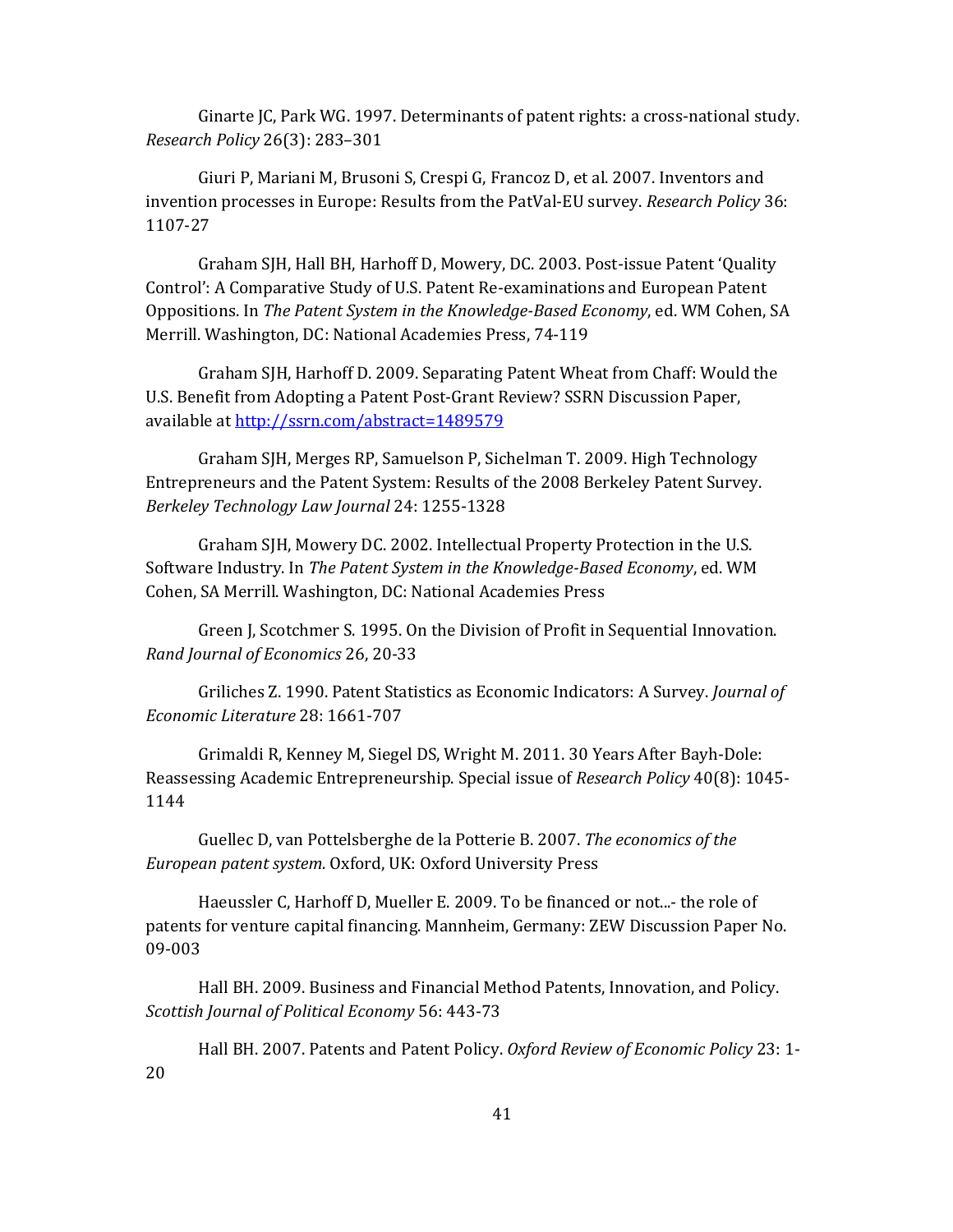Hall BH. 2000. Innovation and Market Value. In Barrell R, Mason G, O'Mahoney M (eds.), *Productivity, Innovation and Economic Performance*. Cambridge: Cambridge University Press

Hall BH. 1993. The value of intangible corporate assets: an empirical study of the components of Tobin's Q. Berkeley, CA: University of California at Berkeley Dept. of Economics Working Paper No. 93‐207. Available at http://www.escholarship.org/uc/item/44x548gq

Hall BH, Graham SJH, Harhoff D, Mowery DC. 2003. Prospects for improving U.S. patent quality via postgrant opposition. *Innovation Policy and the Economy* 4: 115–43

Hall BH, Harhoff D. 2004. Post Grant Review Systems at the U.S. Patent Office – Design Parameters and Expected Impact. *Berkeley Law Technology Journal* 19 (3): 989‐ 1016

Hall BH, Helmers C. 2010. The role of patent protection in (clean/green) technology transfer. *Santa Clara High Technology Law Journal* 26 (2010): 487‐532

Hall BH, Jaffe AB, Trajtenberg M. 2005. Market value and patent citations. *Rand Journal of Economics* 36: 16–38

Hall BH, MacGarvie M. 2010. The private value of software patents. *Research Policy* 39: 994‐1009

Hall BH, Ziedonis RH. 2001. The patent paradox revisited: an empirical study of patenting in the U.S. semiconductor industry, 1979–1995. *Rand Journal of Economics* 32: 101–28

Hall RE. 2001. The Stock Market and Capital Accumulation. *American Economic Review* 91: 1185‐1202

Harhoff D. 2011. Deferred Patent Examination. München, Germany: Ludwig‐ Maximilians‐Universität München, manuscript

Harhoff D. 2009. *Economic CostBenefit Analysis of a Unified and Integrated European Patent Litigation System*. Final Report to the European Commission. Available at

http://ec.europa.eu/internal\_market/indprop/docs/patent/studies/litigation\_system\_e n.pdf

Harhoff D, Hoisl K, Reichl B, van Pottelsberghe de la Potterie B. 2009a. Patent validation at the country level ‐ The role of fees and translation costs. *Research Policy* 38(9): 1423‐1437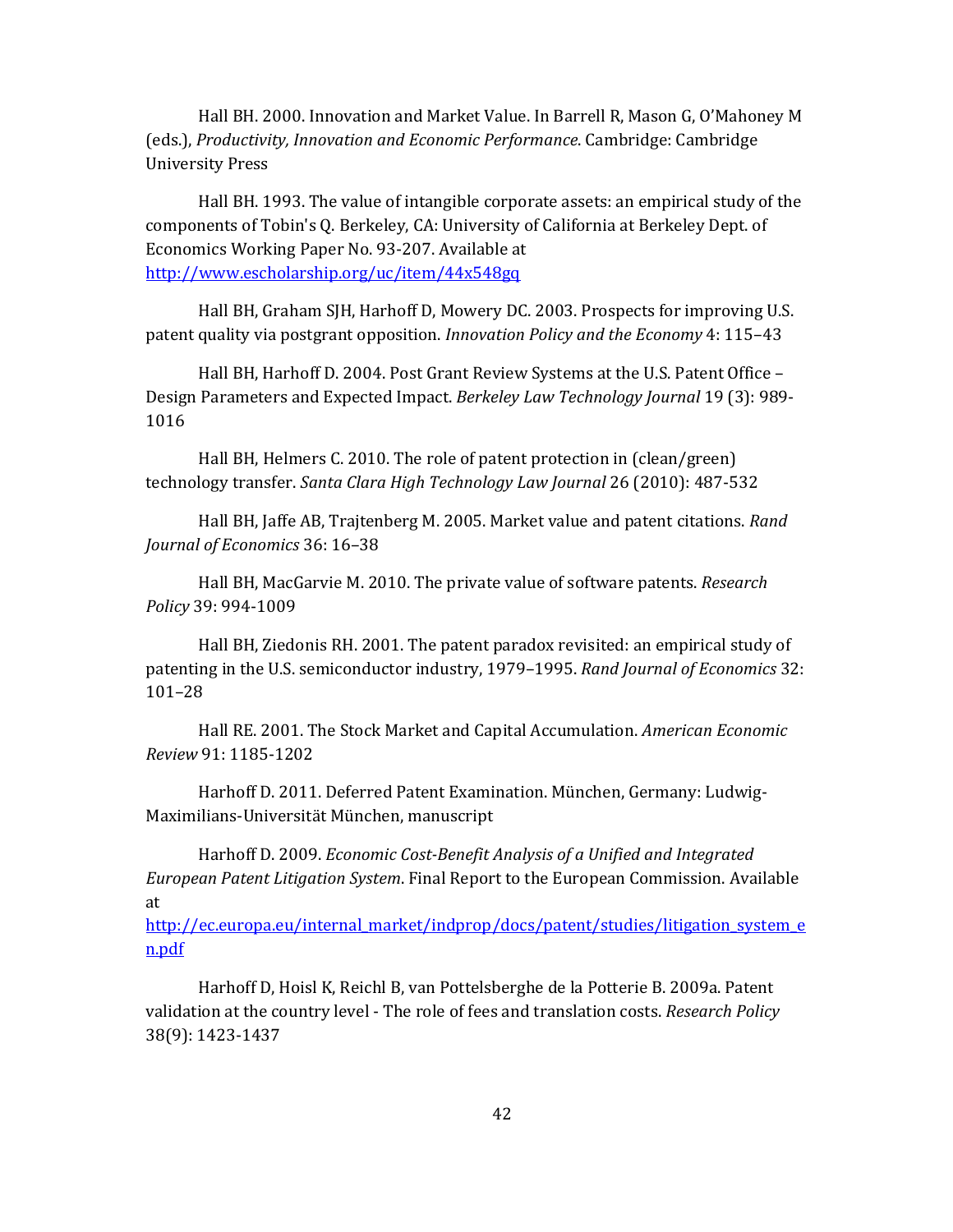Harhoff D, Hoisl K, van Pottelsberghe de la Potterie B. 2009b. Languages, Fees and the Regional Scope of Patenting in Europe. Centre for Economic Policy Research, London: CEPR Discussion Paper No. 7241

Harhoff D, Narin F, Scherer FM, Vopel K. 1999. Citation frequency and the value of patented inventions. *Review of Economics and Statistics* 81: 511–515

Harhoff D, Reitzig M. 2004. Determinants of opposition against EPO patent grants: The case of biotechnology and pharmaceuticals*. International Journal of Industrial Organization* 22: 443‐480

Harhoff D, Scherer FM, Vopel K. 2003. Citations, Family Size, Opposition, and the Value of Patent Rights. *Research Policy* 32: 1343‐1364

Harhoff D, Wagner S. 2009. The Duration of Patent Examination at the European Patent Office. *Management Science* 55(12): 1969–1984

Haskel J, Giorgio Marrano M. 2007. How Much Does the UK Invest in Intangible Assets? London, UK: CEPR Working Paper No. 6287

Hegde D, Sampat B. 2009. Examiner citations, applicant citations, and the private value of patents. *Economics Letters* 105: 287‐89

Heller MA, Eisenberg RS. 1998. Can patents deter innovation? The anticommons in biomedical research. *Science* 280: 698–701

Helmers C, Rogers M. 2011. Does Patenting Help High‐Tech Start‐Ups? *Research Policy* 40:1016‐1027

Henderson R, Jaffe AB, Trajtenberg M. 1998. Universities as a Source of Commercial Technology: A Detailed Analysis of University Patenting 1965‐1988. *Review of Economics and Statistics* 80: 119‐27

Henkel J, Jell F. 2010. Patent Pending – Why Faster Isn't Always Better. SSRN Discussion Paper, available at http://ssrn.com/abstract=1738912

Henry M, Turner JL. 2006. The Court of Appeals for the Federal Circuit's Impact on Patent Litigation. *Journal of Legal Studies* 35: 85‐117

Hopenhayn H, Llobet G, Mitchell M. 2006. Rewarding Sequential Innovators: Prizes, Patents, and Buyouts*. Journal of Political Economy* 114(6): 1041‐1068

Hunt RM. 2008. Business Method Patents and U.S. Financial Services. *Contemporary Economic Policy* 28: 322‐52

Hunt RM. 2006. When do more patents reduce R&D? *American Economic Review* 96(2): 87‐91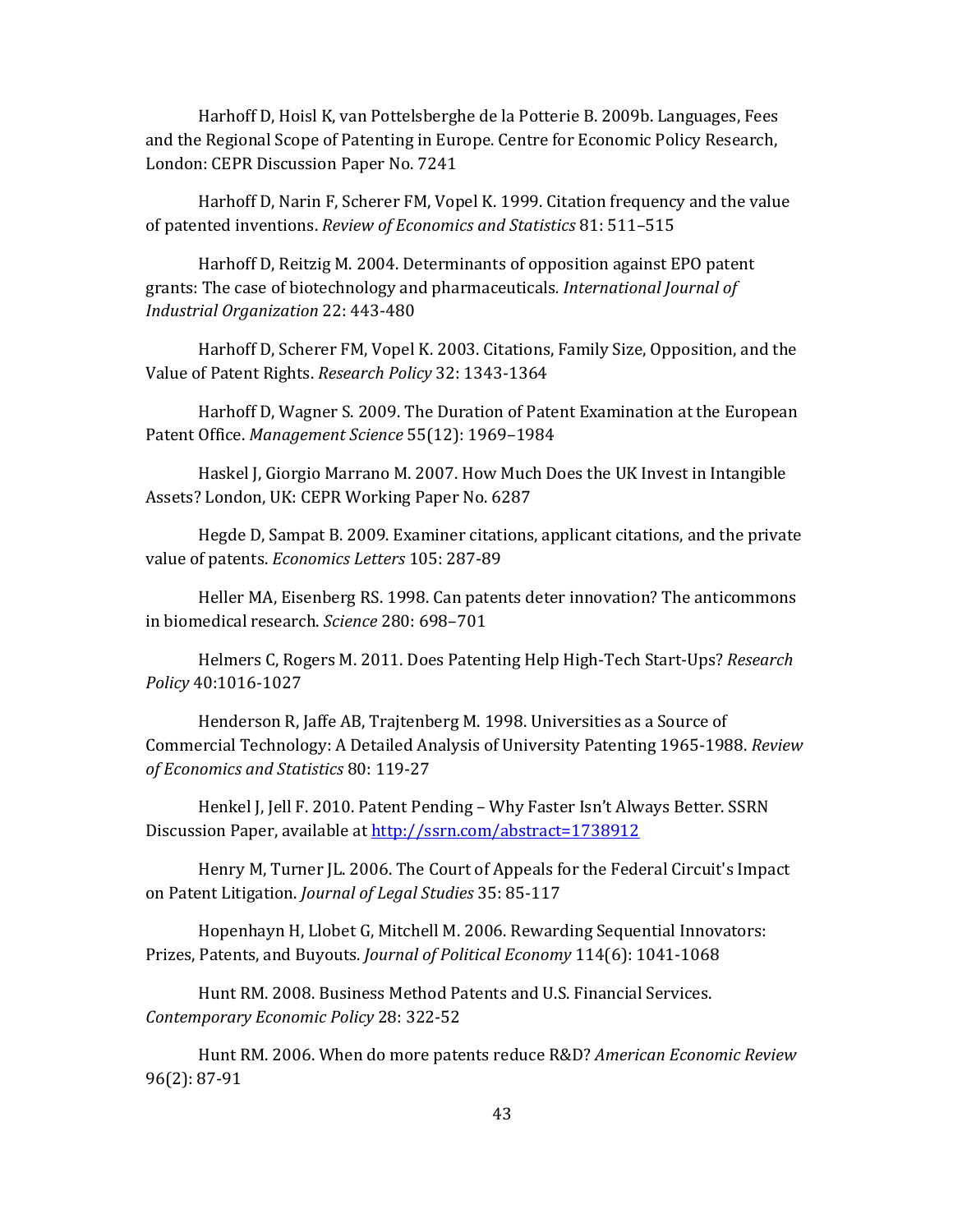Hunt RM. 2004. Patentability, Industry Structure, and Innovation. *Journal of Industrial Economics* 52(3): 401‐425

Hsu DH, Ziedonis RH. 2008. Patents as Quality Signals for Entrepreneurial Ventures. *2008 Academy of Management Best Paper Proceedings*. Available at http://www.management.wharton.upenn.edu/hsu/inc/doc/papers/david‐hsu‐ signals.pdf

ICTSD and UNCTAD. 2003. *Intellectual Property Rights, Implications for Development Policy.* Geneva, Switzerland: ICTSD and UNCTAD

James TC. 2007. Patent Protection in India: Policy Trends. Presentation to the Conference on Intellectual Property Rights, Globalisation and Related Issues. Delhi, India: Delhi School of Economics

JPO (Japanese Patent Office). 2006. A history of system of industrial property rights. Online. Available at http://www.deux.jpo.go.jp/cgi/search.cgi?query=history&lang=en&root=short, accessed 19 December 2006

Jaffe AB, Lerner J, 2004. *Innovation and Its Discontents: How Our Broken Patent System is Endangering Innovation and Progress, and What to Do About It*. Princeton University Press, Princeton, NJ

Johnson DKN, Popp D. 2001. Forced Out of the Closet: The Impact of the American Inventors Protection Act on the Timing of Patent Disclosure. *RAND Journal of Economics* 34 (1): 96‐112

Judd KL. 1985. On the performance of patents. *Econometrica* 53: 567–95

Kanwar S, Evenson R. 2003. Does Intellectual Property Protection Spur Technical Change? *Oxford Economic Papers* 55: 235‐264

Kitch EW. 1977. The nature and function of the patent system. *Journal of Law and Economics* 20: 265–290

Klemperer P. 1990. How broad should the scope of patent protection be? *Rand Journal of Economics* 21, 113–30

Komulainen M, Takalo T. 2008. Does State Street lead to Europe? A study of financial exchange innovations. Bank of Finland Research Discussion Paper No. 22/2009, Helsinki, Finland

Ladas and Parry LLP. 2003. A brief history of the patent law of the United States. Online. Available at http://www.ladas.com/Patents/USPatentHistory.html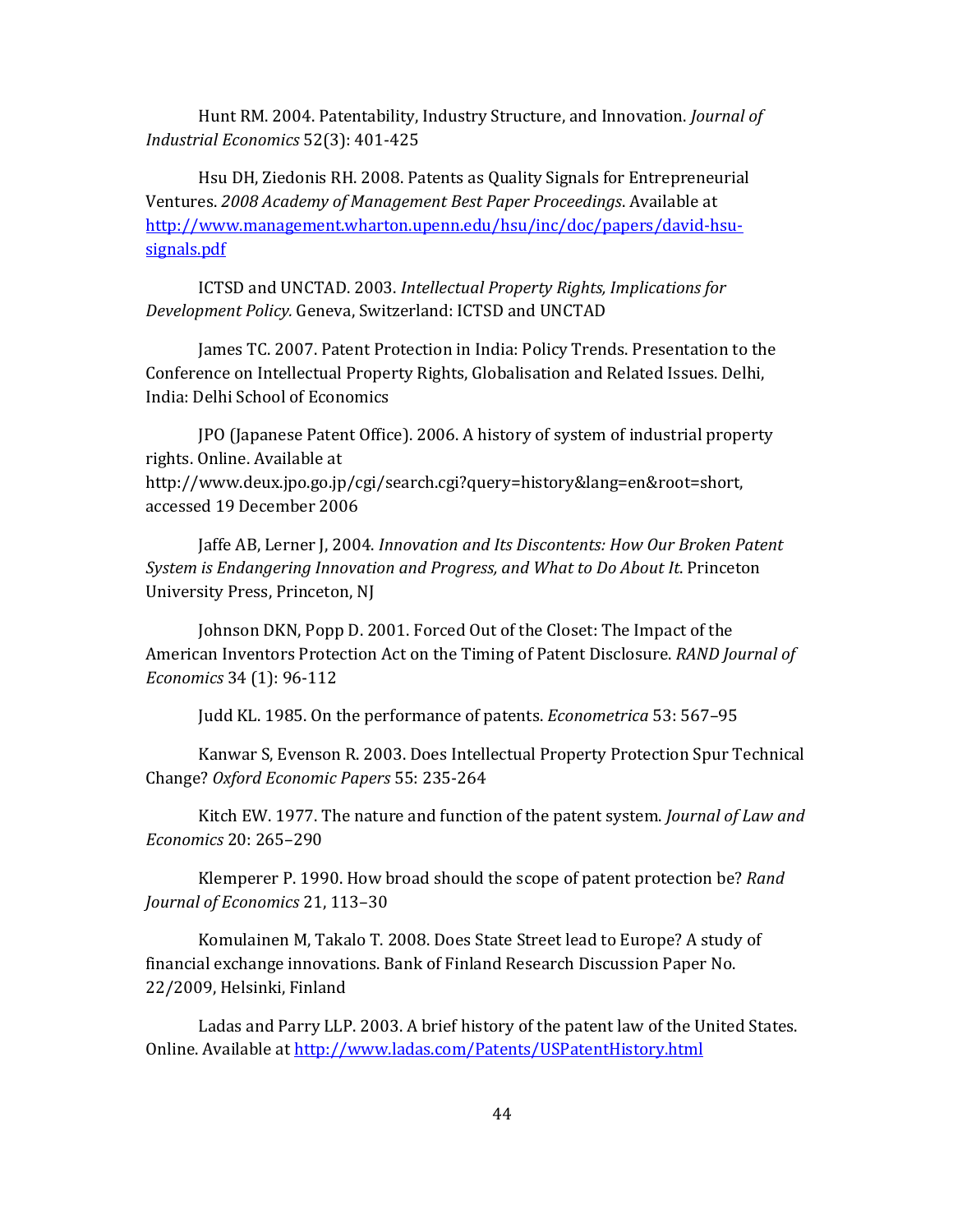Lanjouw J. 1998. Patent Value in the Shadow of Infringement: Simulation Estimations of Patent Value. *Review of Economic Studies* 65: 671–710

Lanjouw JO, Lerner J. 1998. The Enforcement of Intellectual Property Rights: A Survey of the Empirical Literature. *Annales d'Economie et de Statistique* 49‐50: 223‐246

Lanjouw JO, Schankerman M. 2001. Characteristics of Patent litigation: a window on competition. *Rand Journal of Economics* 32: 129–51

Lazaridis G, van Pottelsberghe de la Potterie B. 2007. The rigour of the EPO patentability criteria: An insight into the "induced withdrawals." *World Patent Information* 29(4): 317‐326

Lee WF, Cogswell LP. 2004. Understanding and addressing the unfair dilemma created by the doctrine of willful patent infringement. *Houston Law Review* 41: 393–457

Lemley MA, Shapiro C. 2007. Patent holdup and royalty stacking. *Texas Law Review* 85: 1991‐2049

Lerner J. 2008. The Litigation of Financial Innovations, Cambridge, MA: NBER Working Paper No. w14324

Lerner J. 2002. Patent policy shifts and innovation over 150 years. *American Economic Review* 92: 221–5

Lerner J. 2001. Where Does State Street Lead? A First Look at Finance Patents, 1971‐2000. *Journal of Finance* 57: 901‐30

Lerner J. 1995. Patenting in the shadow of competitors. *Journal of Law and Economics* 38: 463–95

Lerner J, Tirole J. 2004. Efficient Patent Pools. *American Economic Review 9*4(3): 691‐711

Lerner J, Zhu F. 2005. What is the Impact of Software Patent Shifts? Evidence from Lotus v. Borland. *International Journal of Industrial Organization* 25: 511‐29

Levin RC, Klevorick AK, Nelson RR, Winter SG. 1987. Appropriating the returns from industrial research and development. *Brookings Papers on Economic Activity* 1987(3): 783–831

Machlup F, Penrose ET. 1950. The patent controversy in the nineteenth century. *The Journal of Economic History* 10: 1–29

Madey v. Duke University. United States Court of Appeals for the Federal Circuit, 2002. 307 F.3d 1351; 64 U.S.P.Q.2d (BNA) 1737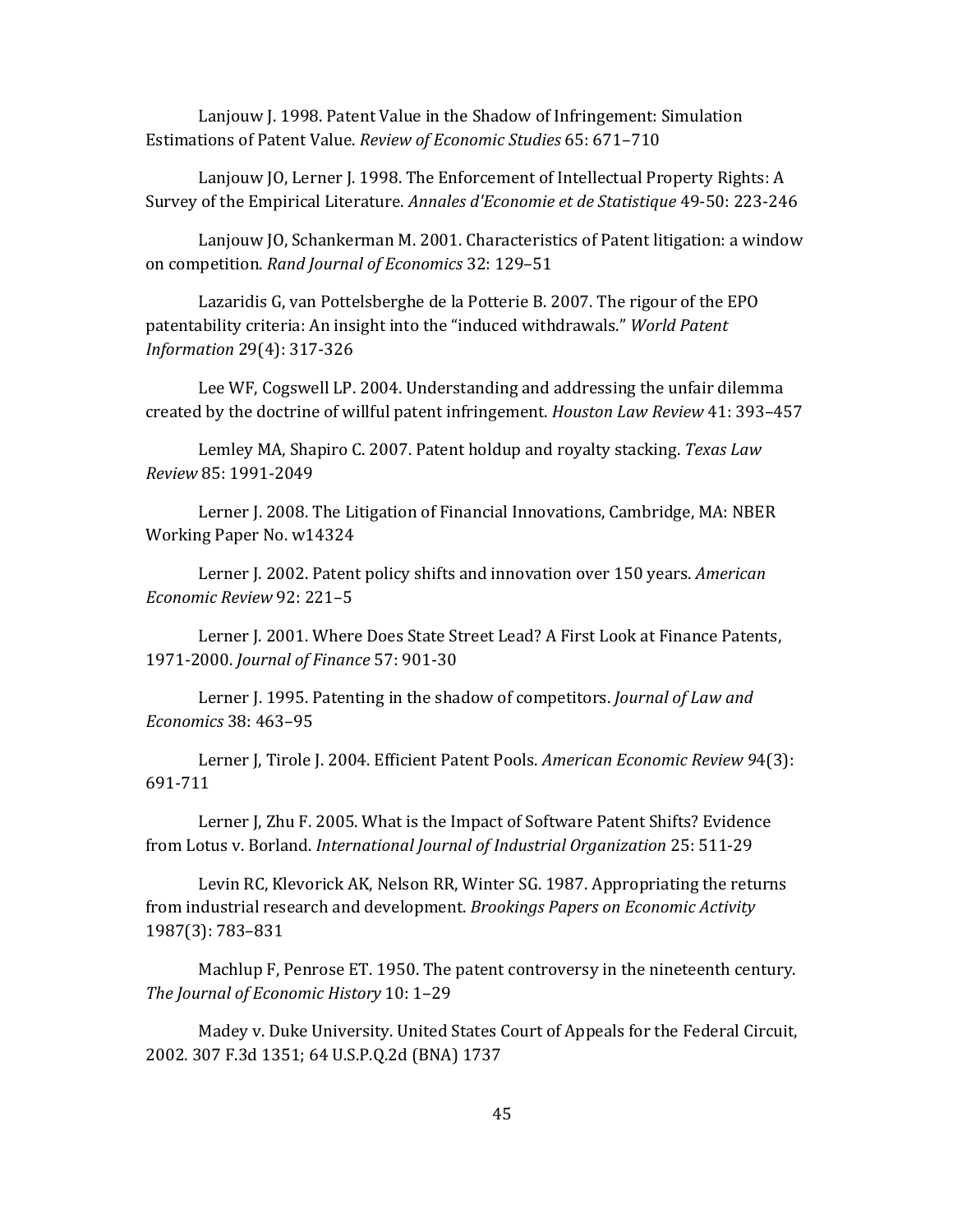Mann RJ. 2005. Do Patents Facilitate Financing in the Software Industry? *Texas Law Review* 83: 961‐1030

Mann RJ, Sager TW. 2007. Patents, Venture Capital, and Software Startups. *Research Policy* 36: 193‐208

Mansfield E. 1986. Patents and Innovation: An Empirical Study. *Management Science* 32(2): 173‐181

Marco A, Prieger JE. 2009. Congestion Pricing for Patent Applications. SSRN Discussion Paper, available at http://ssrn.com/abstract=1443470

Maskus KE. 2004. Encouraging International Technology Transfer. Geneva, Switzerland: ICTSD and UNCTAD Issue Paper No. 7

Maurer SM, Scotchmer S. 2006. Profit Neutrality in Licensing: The Boundary between Antitrust Law and Patent Law. *American Law and Economics Review* 8: 476‐ 522

Mazzoleni R, Nelson RR. 1998. The benefits and costs of strong patent protection. a contribution to the current debate. *Research Policy* 27: 273–284

McGinley C. 2008. Taking the heat out of the global patent system. *Intellectual Asset Management* 31: 24‐29

Menell PS. 2000. Intellectual property: General theories. *Encyclopedia of Law and Economics* 2: 129–186

Merrill SA, Levin RC, Myers MB. 2004. *A patent system for the 21st century*. Washington, DC: National Academy Press

Moore KA. 2004. Empirical statistics on willful patent infringement. *Federal Circuit Bar Journal* 14: 227–237

Moore KA. 2000. Judges, Juries, and patent cases – an empirical peek inside the black box. *Michigan Law Review* 99(281): 365–409

Moser P. 2011. Innovation Without Patents ‐ Evidence from the Word Fairs. Available at http://papers.ssrn.com/sol3/Papers.cfm?abstract\_id=930241

Moser P. 2005. How do patent laws influence innovation? Evidence from nineteenth‐century world fairs. *American Economic Review* 95: 1214–36

Mowery DC, Nelson RR, Sampat BN, Ziedonis AA. 2004. *Ivory Tower and Industrial Innovation: UniversityIndustry Technology Transfer Before and After the Bayh-Dole Act*. Stanford University Press, Stanford, CA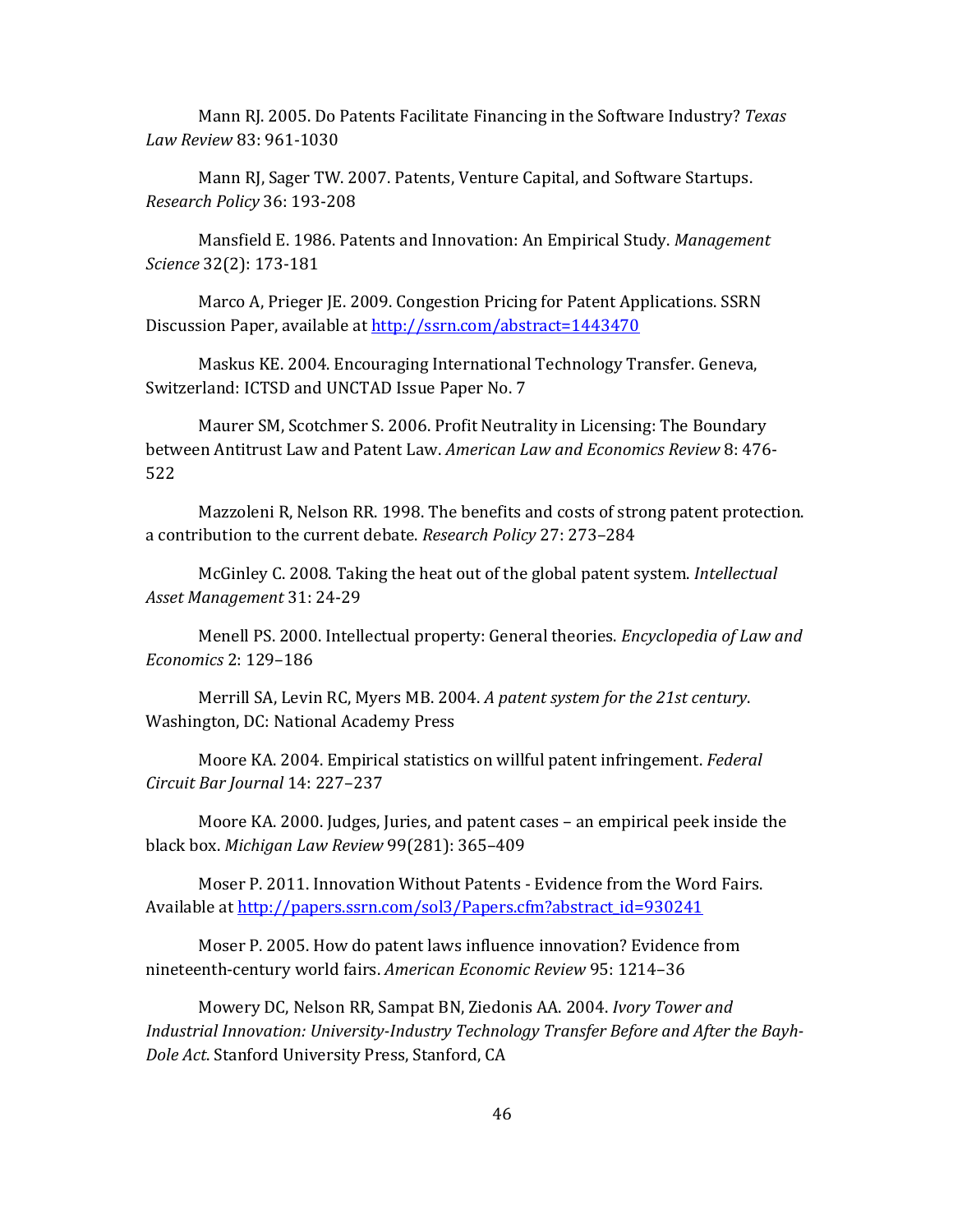Mowery DC, Ziedonis AA. 2002. Academic Patent Quality and Quantity before and after the Bayh‐Dole Act in the United States. *Research Policy* 31: 399‐418

Munari F, Toschi L. 2007. How good are VCs at valuing technology? An analysis of patenting and VC investments in nanotechnology. *Riunione Scientifica Annuale Aiig*: 1‐23

Murmann JP. 2003. *Knowledge and Competitive Advantage – The Coevolution of Firms, Technologies and National Institutions.* Cambridge, UK: Cambridge University Press

Murray F, Stern S. 2007. Do formal intellectual property rights hinder the free flow of scientific knowledge? An empirical test of the anti‐commons hypothesis" *Journal of Economic Behavior & Organization* 63(4): 648‐687

Nagaoka S, Aoki R. 2007. Economic Analysis of Patent Law Exemption for Research on a Patented Innovation. Tokyo, Japan: IIR Working Paper, Hitotsubashi University

Nagaoka S, Walsh JP. 2009. Commercialization and other uses of patents in Japan and the US: Major findings from the RIETI‐Georgia Tech inventor survey. Tokyo, Japan: RIETI Discussion Paper

O'Donoghue T. 1998. A Patentability Requirement for Sequential Innovation. *Rand Journal of Economics* 29(4): 654‐679

O'Donoghue T, Scotchmer S, Thisse J‐F. 1998. Patent Breadth, Patent Life, and the Pace of Technological Progress. *Journal of Economics & Management Strategy* 7(1): 1‐32

Owen‐Smith J, Powell WW. 2001. To Patent or Not: Faculty Decisions and Institutional Success at Technology Transfer. *Journal of Technology Transfer* 26: 99‐114

Pakes A. 1986. Patents as Options: Some Estimates of the Value of Holding European Patent Stocks. *Econometrica* 54: 755—784

Pakes A, Schankerman M. 1984. The rate of obsolescence of patents, research gestation lags, and the private rate of return to research resources. In *R&D, Patents, and Productivity*, Griliches Z (ed), pp. 73‐88. Chicago, IL: Chicago University Press

Park WG, Ginarte, JC. 1997. Intellectual Property Rights and Economic Growth. *Contemporary Economic Policy* XV, 51‐61

Penrose ET. 1951. The Economics of the International Patent System. Johns Hopkins Press

Powers MD, Carlson SC. 2001. The evolution and impact of the doctrine of willful patent infringement. *Syracuse Law Review* 51: 53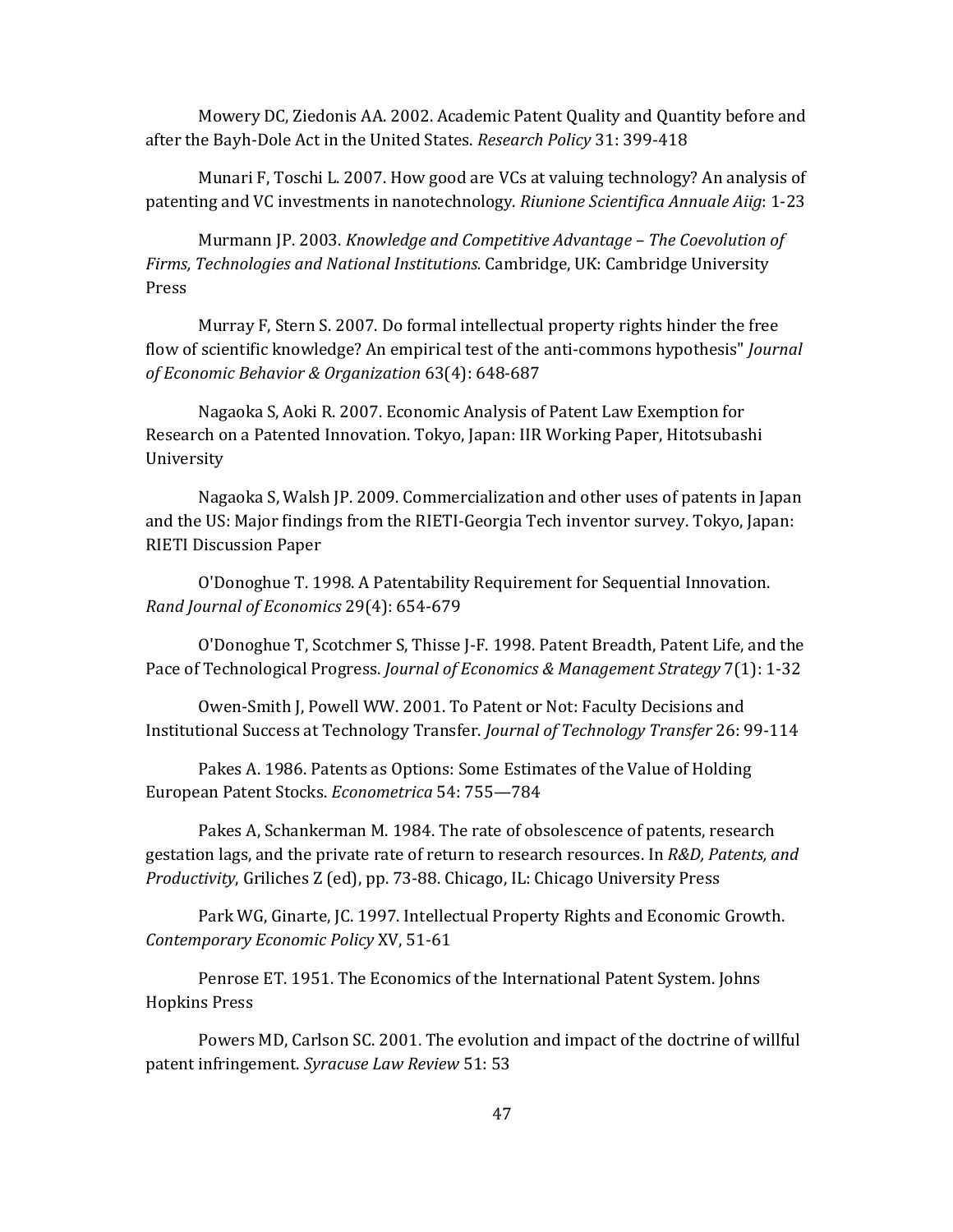Prager FD. 1946. Brunelleschi's Patent. *Journal of the Patent Office Society* 28(2): 109‐135

Qian Y. 2007. Do Additional National Patent Laws Stimulate Domestic Innovation in a Global Patenting Environment? *Review of Economics and Statistics* 89: 436‐453

Rai A, Allison JR, Sampat BN. 2009. University Software Ownership and Litigation: A first examination. *North Carolina Law Review* 87: 1519‐70

Reinganum JF. 1989. The Timing of innovation: research, development, and diffusion. In *Handbook of Industrial Organization*, vol. 1, ed. R. Schmalensee and R. D. Willig. Amsterdam: North‐Holland

Reitzig M, Henkel J, Heath C. 2007. On sharks, trolls and their patent prey: Unrealistic damage awards and firms' strategies of "being infringed". *Research Policy* 36(1): 134‐154

Rockett K. 2010. Property rights and invention. In Hall, B. H., and N. Rosenberg, *Handbook of the Economics of Innovation*, Volume I, Chapter 7. Amsterdam and New York: Elsevier

Roin B. 2007. The Disclosure Function of the Patent System: or Lack Thereof. *Harvard Law Review* 118: 2007–2028

Sakakibara M, Branstetter L. 2001. Do stronger patents induce more innovation? Evidence from the 1988 Japanese patent law reforms. *Rand Journal of Economics* 32, 77– 100

Sampat BN, Mowery DC, Ziedonis AA. 2003. Changes in University Patent Quality after the Bayh‐Dole Act: A Re‐examination. *International Journal of Industrial Organization* 21: 1371‐1390

Sampat B, Ziedonis A. 2005. Patent Citations and the Economic Value of Patents. In *Handbook of Quantitative Science and Technology Research*, pp. 277‐298

Sanders BS, Rossman J, Harris LJ. 1958. The Economic Impact of Patents. *Patent, Trademark, and Copyright Journal of Research* 2: 340‐362

Schankerman M, Pakes A. 1986. Estimates of the Value of Patent Rights in European Countries During the Post‐1950 Period. *Economic Journal* 96: 1052‐76

Schankerman M, Scotchmer S. 2001. Damages and Injunctions in the Protection of Proprietary Research Tools. *Rand Journal of Economics* 32(1): 199‐220

Scherer FM. 2010. A Half Century of Research on Patent Economics. *WIPO Journal* 2 (1): 20‐27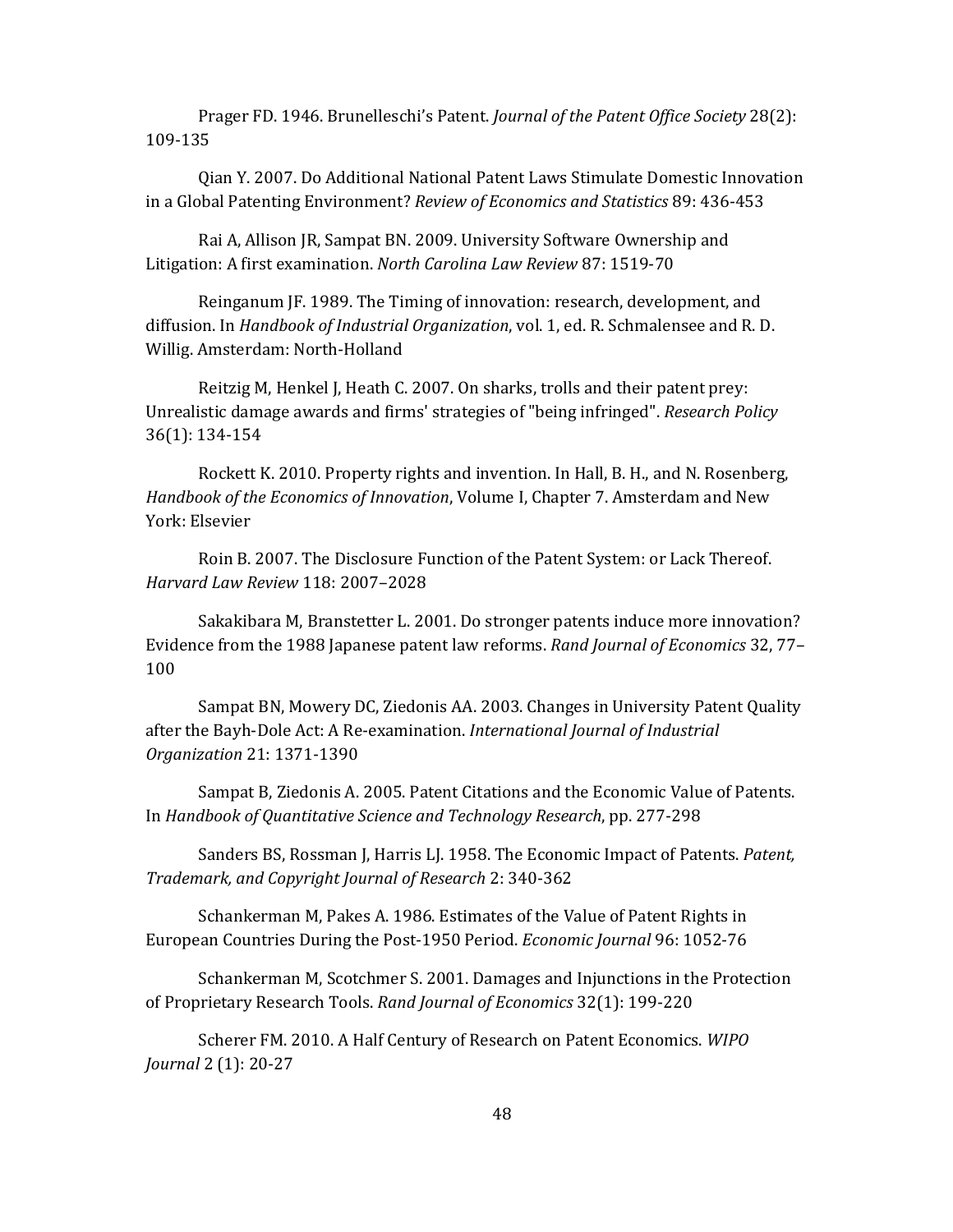Scherer FM. 2002. The economics of human gene patents. *Academic Medicine* 77: 1348–1367

Scherer FM. 1998. The size distribution of profits from innovation. *Annales d'Economie et de Statistique* 49/50: 495‐516

Scherer FM. 1967. Research and development resource allocation under rivalry. *Quarterly Journal of Economics* 81: 359‐394

Scotchmer S. 2005. *Innovation and Incentives*. Cambridge, MA: MIT Press

Scotchmer S. 1999. On the optimality of the patent renewal system. *RAND Journal of Economics* 30(2): 181‐196

Scotchmer S. 1991. Standing on the shoulders of giants. *Journal of Economic Perspectives* 5(1), 29–41

Scotchmer S, Green J. 1990. Novelty and disclosure in patent law. *Rand Journal of Economics* 21: 131–146

Serrano CJ. 2010. The dynamics of the transfer and renewal of patents. *RAND Journal of Economics* 41(4): 686‐708

Seymore SB. 2010. The Teaching Function of Patents. *Notre Dame Law Review* 85 (2): 621–669

Shang R. 2009. Inter Partes Reexamination and Improving Patent Quality. *Northwestern Journal of Technology and Intellectual Property* 7: 185‐209

Shapiro C. 2010. Injunctions, Hold‐Up, and Patent Royalties. *American Law and Economics Review* 12(2): 280‐318

Shapiro C. 2007. Prior User Rights. *American Economic Review* 96(2): 92‐96

Shapiro C. 2003. Antitrust limits to patent settlements. *RAND Journal of Economics* 34: 391‐411

Shapiro C. 2001. Navigating the Patent Thicket: Cross Licenses, Patent Pools, and Standard‐Setting. *Innovation Policy and the Economy* 1: 119‐150

Sichelman T, Graham SJH. 2010. Patenting by Entrepreneurs: An Empirical Study. *Mich. Telecomm. Tech. L. Rev.* 17: 111‐180

Silverberg G, Verspagen B. 2007. The size distribution of innovations revisited: An application of extreme value statistics to citation and value measures of patent significance. *Journal of Econometrics* 139: 318‐39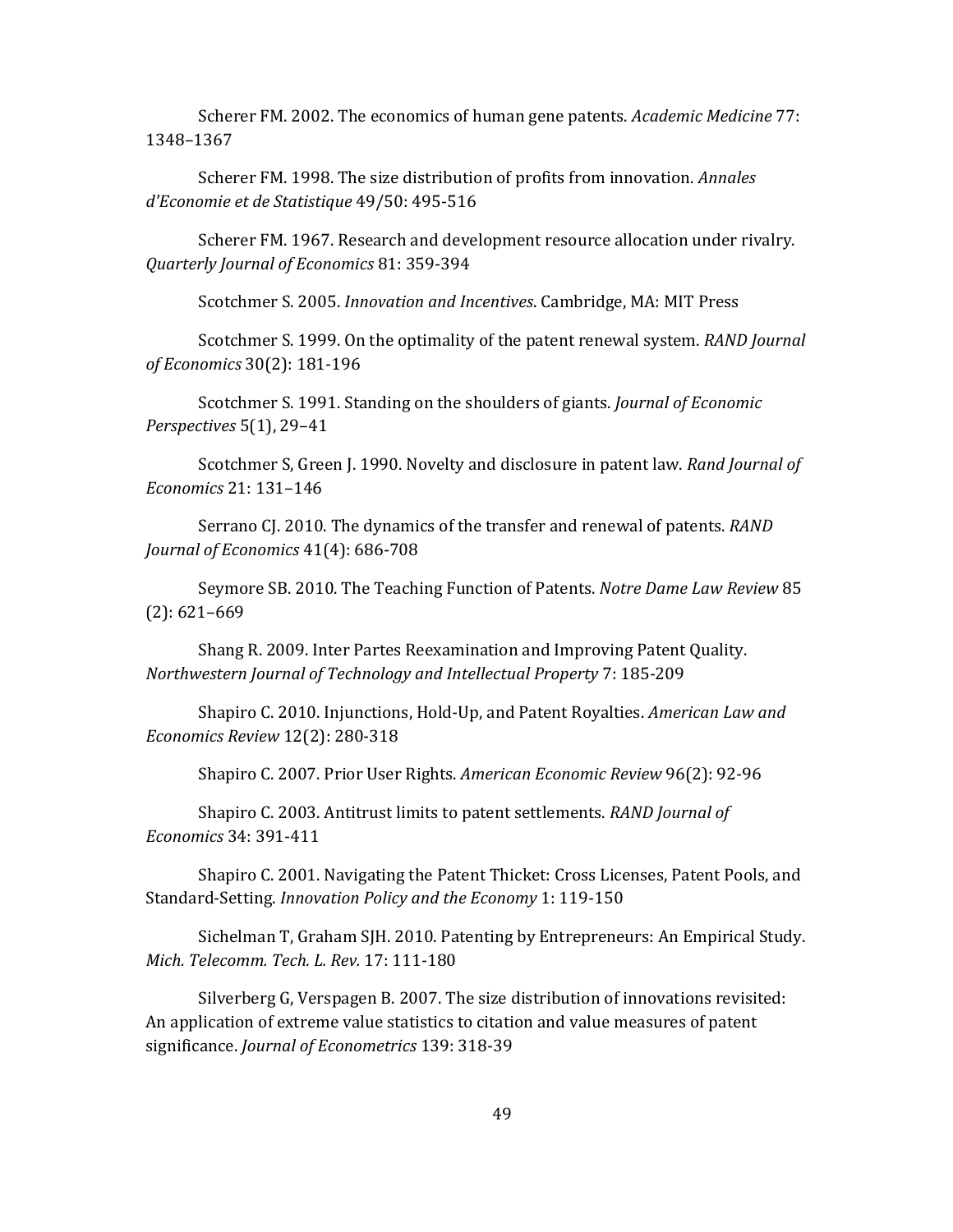Sterne RG, Garrett PE, Wood TA. 2004. The written description requirement. *Akron Law Review* 37: 231–241

Thomas JR. 2010. Deferred Examination of Patent Applications: Implications for Innovation Policy. Washington, DC: Congressional Research Service Report 7‐5700

Thompson NC, Mowery DC, Ziedonis AA. 2011. Materials Transfer Agreements (MTAs), Licenses, and the Flow of Scientific Knowledge. UC Berkeley and University of Oregon, manuscript

Thursby JG, Fuller A, Thursby MC. 2007. US Faculty Patenting: Inside and Outside the University. Cambridge, MA: NBER Working Paper No. w13256

Thursby JG, Thursby MC. 2009. University Licensing: Harnessing or Tarnishing Faculty Research. *Innovation Policy and the Economy* 10: 159‐189

Thursby JG, Thursby MC. 2002. Who Is Selling the Ivory Tower? Sources of Growth in University Licensing. Special Issue on University Entrepreneurship and Technology Transfer, *Management Science* 48 (1): 90‐104

Thursby MC, Thursby JG. 2007. Are There Real Effects of Licensing on Academic Research? A life cycle view. *Journal of Economic Behavior and Organization* 63(4):

Toffel MW. 2004. Strategic management of product recovery. *California Management Review* 46: 120–141

Toivanen O, Stoneman PL, Bosworth D. 2002. Innovation and the Market Value of UK Firms, 1989 ‐ 1995. *Oxford Bulletin of Economics and Statistics* 64: 39‐62

Trajtenberg M. 1990. A Penny for Your Quotes: Patent Citation and the Value of Innovations*. Rand Journal of Economics* 21: 172‐87

USPTO (United States Patent and Trademark Office). 2010. United States Patent and Trademark Office Performance and Accountability Report Fiscal Year 2010. Available at http://www.uspto.gov/about/stratplan/ar/index.jsp

USPTO (United States Patent and Trademark Office). 2011. Patents. http://www.uspto.gov/main/patents.htm

Wagner S. 2008. Business Method Patents in Europe and their Strategic Use ‐ Evidence from Franking Device Manufacturers. *Economics of Innovation and New Technology* 17: 173‐94

Walsh JP, Arora A, Cohen WM. 2003. Effects of Research Tool Patenting and Licensing on Biomedical Innovation. In *The Patent System in the KnowledgeBased Economy*, ed. WM Cohen, SA Merrill. Washington, DC: National Academies Press, pp. 285‐340